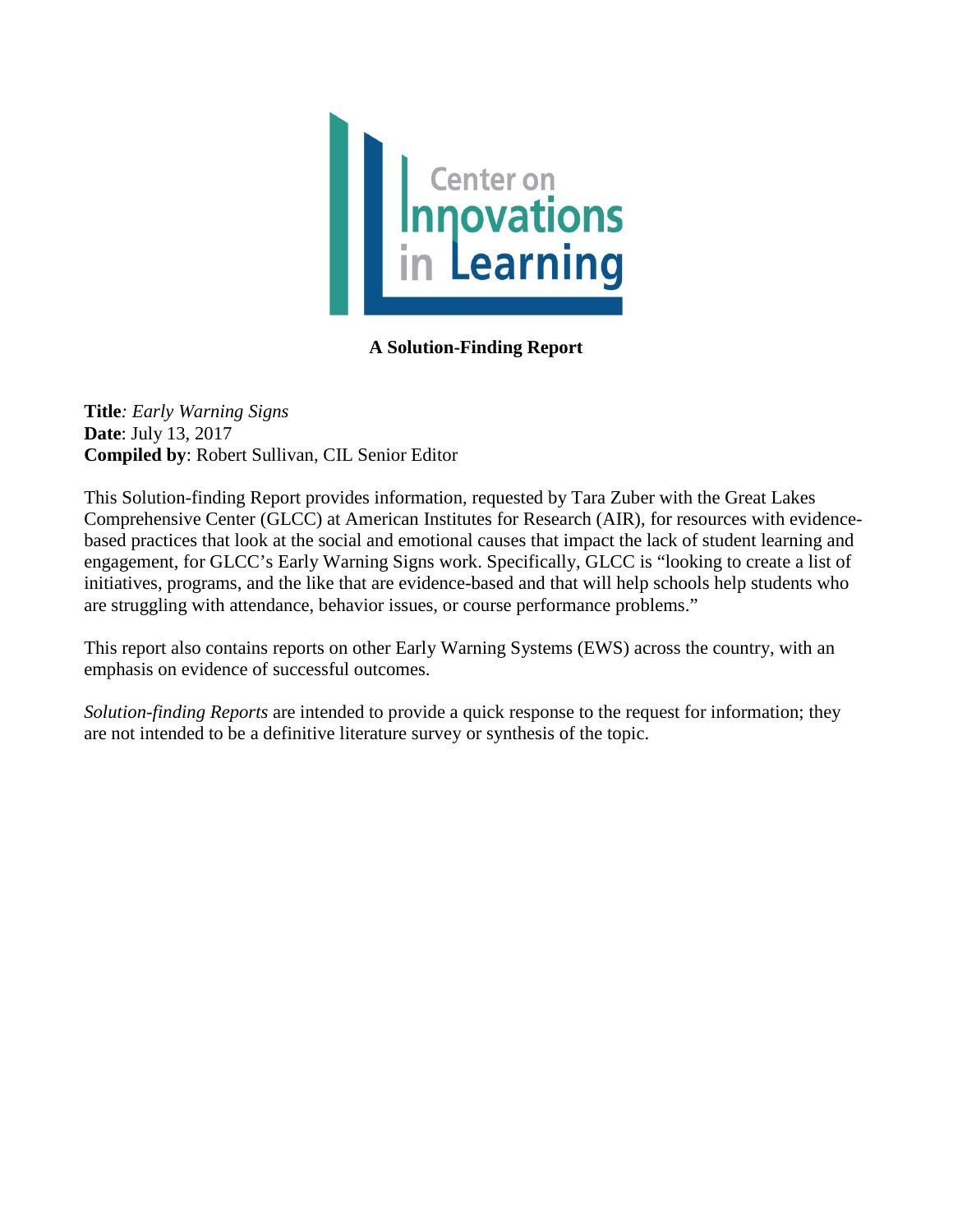Allensworth, E. (2013). The Use of Ninth-Grade Early Warning Indicators to Improve Chicago Schools. *Journal of Education for Students Placed at Risk* (JESPAR), *18*(1), 68–83.

<http://www.tandfonline.com/doi/full/10.1080/10824669.2013.745181?scroll=top&needAccess=true>

Chicago has been in the forefront of the country in its use of ninth-grade indicators of dropout. Catalyzed by the development of the freshman on-track indicator and research around it, Chicago school administrators, central office personnel, and external partners have developed a number of mechanisms using ninth-grade indicators to stimulate school improvement. This article describes three ways in which early warning indicators are useful for improving student achievement: (1) focusing conversations and efforts on actionable problems; (2) identifying students for intervention; and (3) using indicator patterns to address low performance in a strategic way. Examples from high schools in Chicago suggest that knowledge of the on-track indicator and its use in district accountability were not enough to change practice. However, the availability of data tools that make it easy to act on information about on-track rates have changed the ways in which teachers and school staff interact with each other, students, and parents regarding improving student performance. The strategies they have developed with the data tools have provided a systematic focus to their efforts, which appears to be paying off in substantially improved ninth-grade achievement.

Allensworth, E. M., & Easton, J. Q. (2005). *The On-Track Indicator as a Predictor of High School Graduation*. Chicago, IL: Consortium on Chicago School Research.

<https://consortium.uchicago.edu/sites/default/files/publications/p78.pdf>

This report defines the on-track indicator in detail and shows that it is a better predictor of high school graduation than eighth-grade test scores or students' background characteristics. It also compares on-track rates across schools and show system-wide trends over time. The evidence presented here suggests that the on-track indicator can be a valuable tool for parents, schools, and the school system as they work to improve students' likelihood of graduating.

Allensworth, E. M., & Easton, J. Q. (2007). *What Matters for Staying On-Track and Graduating in Chicago Public High Schools: A Close Look at Course Grades, Failures, and Attendance in the Freshman Year*. Chicago, IL: Consortium on Chicago School Research at the University of Chicago.

[http://consortium.uchicago.edu/sites/default/files/publications/07%20What%20Matters%20Final](http://consortium.uchicago.edu/sites/default/files/publications/07%20What%20Matters%20Final.pdf) [.pdf](http://consortium.uchicago.edu/sites/default/files/publications/07%20What%20Matters%20Final.pdf)

This report looks closely at students' performance in their coursework during their freshman year, how it is related to eventual graduation, and how personal and school factors contribute to success or failure in freshman-year courses. It provides evidence that teachers and schools matter for how students perform in their courses, and that efforts to reduce dropout rates are consistent with initiatives to address low achievement.

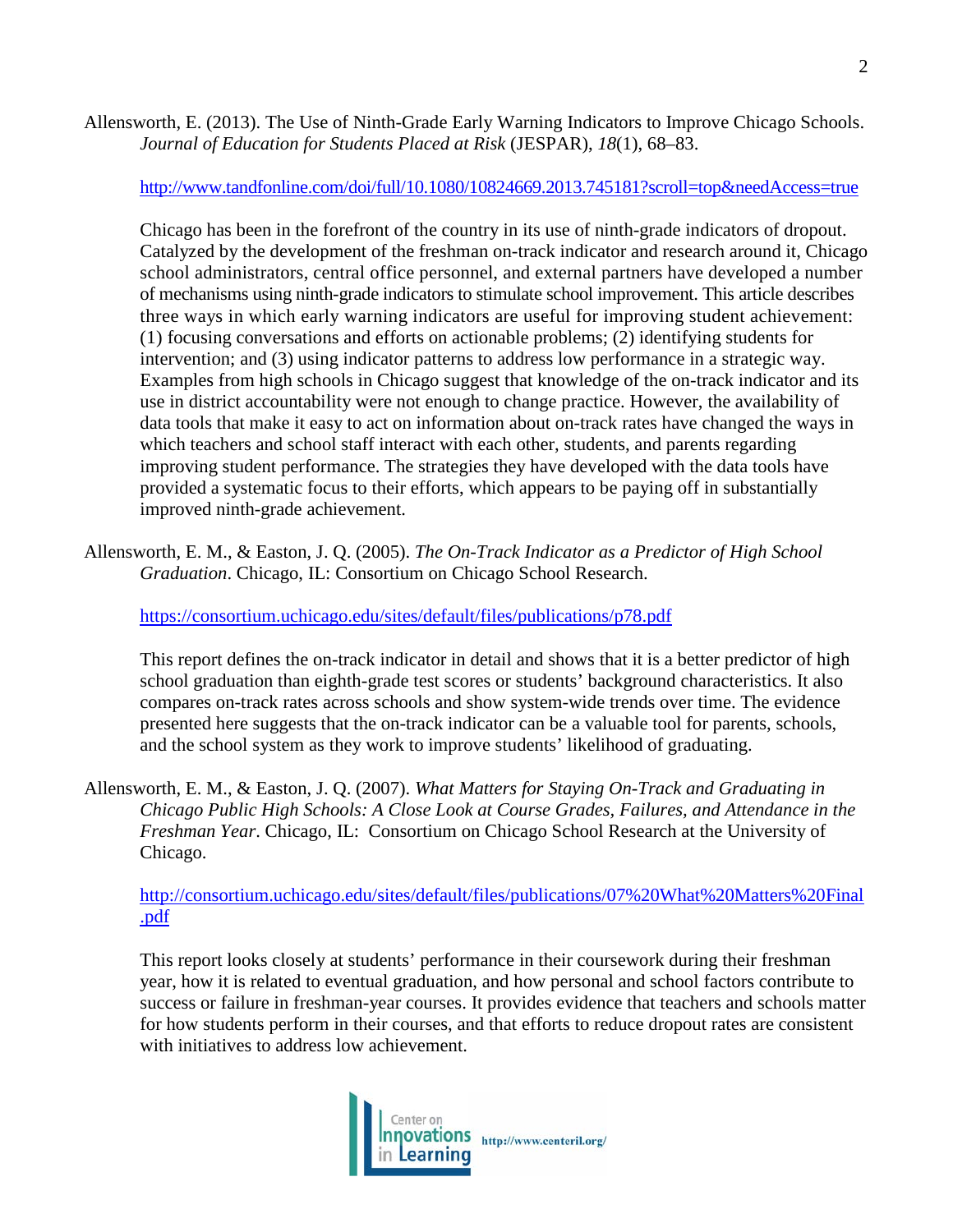Balfanz, R., & Byrnes, V. (2012). *Chronic Absenteeism: Summarizing What We Know From Nationally Available Data*. Baltimore, MD: Johns Hopkins University Center for Social Organization of Schools.

[http://new.every1graduates.org/wp](http://new.every1graduates.org/wp-content/uploads/2012/05/FINALChronicAbsenteeismReport_May16.pdf)[content/uploads/2012/05/FINALChronicAbsenteeismReport\\_May16.pdf](http://new.every1graduates.org/wp-content/uploads/2012/05/FINALChronicAbsenteeismReport_May16.pdf)

This report from the Johns Hopkins University Center for Social Organization of Schools discusses chronic absenteeism and the effect this has on students and schools. The authors examine the effects of absenteeism in six states: Georgia, Florida, Maryland, Nebraska, Oregon and Rhode Island. The report recommends that school, district, state, and federal agencies regularly measure and report the rates of chronic absenteeism for every school in addition to enacting policies aimed at encouraging all students attend school every day and support the use of evidence-based strategies improve student attendance.

Balfanz, R., Herzog, L., & Mac Iver, D. J. (2007). Preventing Student Disengagement and Keeping Students on the Graduation Path in Urban Middle-Grades Schools: Early Identification and Effective Interventions. *Educational Psychologist*, *42*(4), 223–235.

<http://www.tandfonline.com/doi/full/10.1080/00461520701621079?scroll=top&needAccess=true>

This article considers the practical, conceptual, and empirical foundations of an early identification and intervention system for middle-grades schools to combat student disengagement and increase graduation rates in our nation's cities. It says in part, "[O]ur search for effective interventions revealed that although the fields of attendance and behavior interventions are not well developed, particularly in the secondary grades, there are interventions with solid research bases and evidence of effectiveness."

Baltimore Education Research Consortium (2011). *Destination Graduation: Sixth Grade Early Warning Indicators for Baltimore City Schools. Their Prevalence and Impact*. Baltimore, MD: Author.

<http://files.eric.ed.gov/fulltext/ED553146.pdf>

The Baltimore Education Research Consortium examined the 2000–2001 cohort of sixth grade students (Class of 2007) from the Baltimore City Schools to ascertain whether there were indicators that predicted eventual dropout with a reasonable level of certainty, and identified enough students to justify intervention efforts. Four early warning indicators were identified for non-graduation for sixth graders: (1) Chronic absence (defined as missing 20 or more days of school); (2) Failing English, or math, or both and/or a failing average for English, math, science, and social studies; (3) Being at least one year overage (suggesting an earlier retention); and (4) Being suspended for three or more days. The report includes an appendix: Data and Methods.

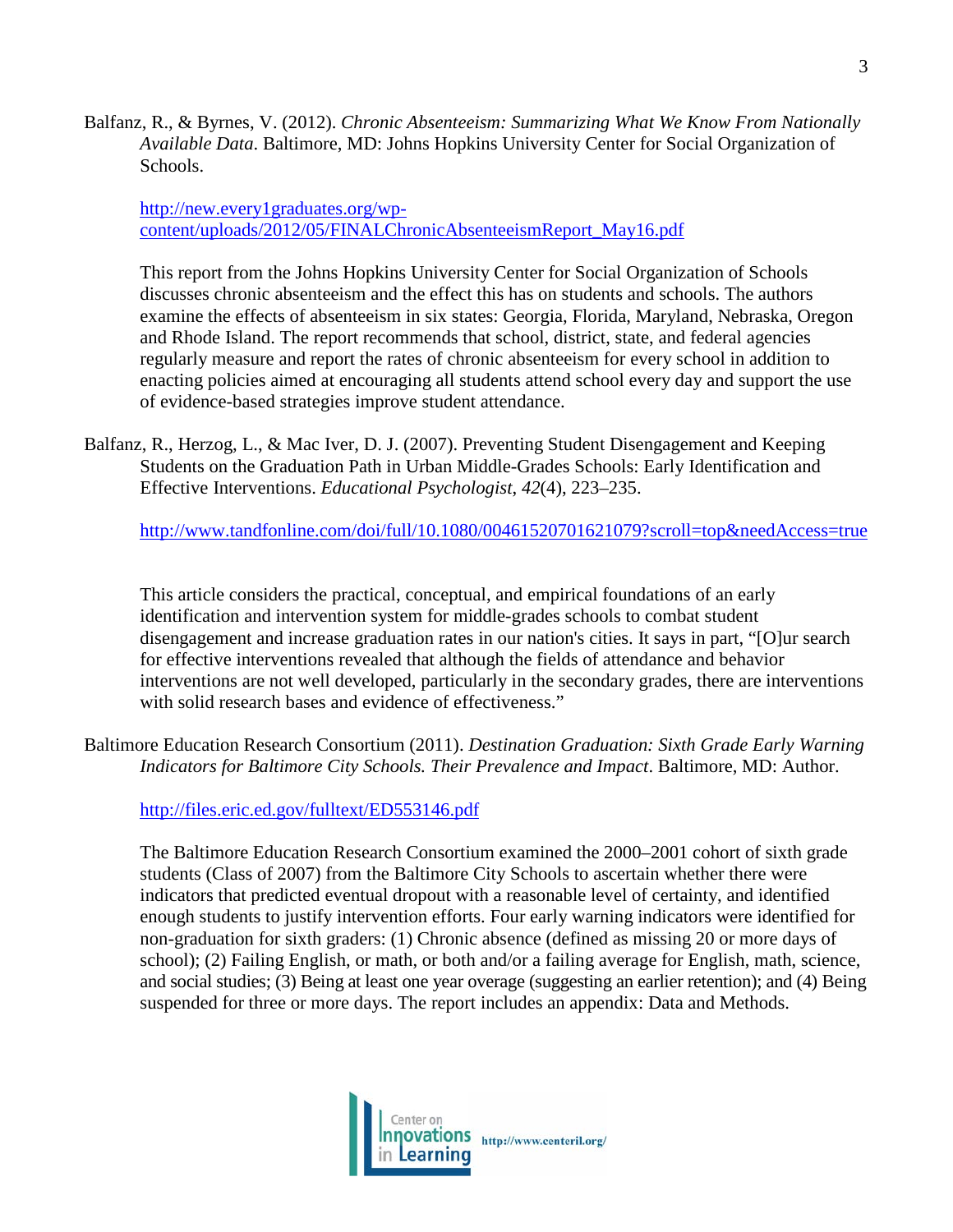Balu, R., Zhu, P., Doolittle, F., Schiller, E., Jenkins, J., & Gersten, R. (2015). *Evaluation of Response to Intervention Practices for Elementary School Reading*. Washington, DC: National Center for Education Evaluation and Regional Assistance.

#### <http://files.eric.ed.gov/fulltext/ED560820.pdf>

Response to Intervention (RtI) is a framework for collecting and using data to match students to interventions of varying intensity. This study examines the implementation of RtI in Grade 1–3 reading in 13 states during the 2011–2012 school year, focusing on 146 schools that were experienced with RtI. Full implementation of the RtI framework in Grade 1–3 reading was reported by 86% of the experienced schools. Fifty-five percent of these schools focused reading intervention services on Grade 1 students reading below grade level, while 45 percent of the schools also provided reading intervention services for Grade 1 students reading at or above grade level. The report includes: (1) Members of the Technical Working Group; (2) Data Collection; (3) Survey Sample Definition, Coding, and Analysis; (4) Schools' Decision Rules and Data Used for the Impact Analysis; (5) Estimation Methods; (6) Validity of the Regression Discontinuity Design; (7) Sensitivity of the Main Impact Findings; and (8) Exploratory Analyses.

Bruce, M., Bridgeland, J. M., Fox, J. H., & Balfanz, R. (2011). *On Track for Success: The Use of Early Warning Indicator and Intervention Systems to Build a Grad Nation*. Washington, DC: Civic Enterprises.

<http://files.eric.ed.gov/fulltext/ED526421.pdf>

Over the past decade, schools, districts, and states have become increasingly savvy with data collection and analysis to drive student outcomes. The development and use of Early Warning Indicator and Intervention Systems (EWS) are at the cutting edge of the data-driven, outcomesfocused, high-impact education movement. These systems can increase educators' effectiveness by helping them use data to identify those students who are on track to graduate, and those who are falling behind, far enough in advance to provide appropriate interventions. This report represents the first national assessment of EWS at the district, state, and national levels. It shares evidence from the latest research and best practices from the field so that parents, educators, administrators, business leaders, and legislators can be better equipped to keep children on track to graduate high school, prepared for college and career success.

Burke, A. (2015). *Early Identification of High School Graduation Outcomes in Oregon Leadership Network Schools*. Washington, DC: U.S. Department of Education, Institute of Education Sciences, National Center for Education Evaluation and Regional Assistance, Regional Educational Laboratory Northwest.

[https://ies.ed.gov/ncee/edlabs/regions/northwest/pdf/REL\\_2015079.pdf](https://ies.ed.gov/ncee/edlabs/regions/northwest/pdf/REL_2015079.pdf)

This study examined data from the 2007–2008 Grade 9 cohort in four Oregon districts to find early warning indicators of students who may drop out or fail to graduate from high school on time. The study identified four indicators that provided valuable early warning signals about students who did not graduate on time, particularly about students who dropped out of high school.

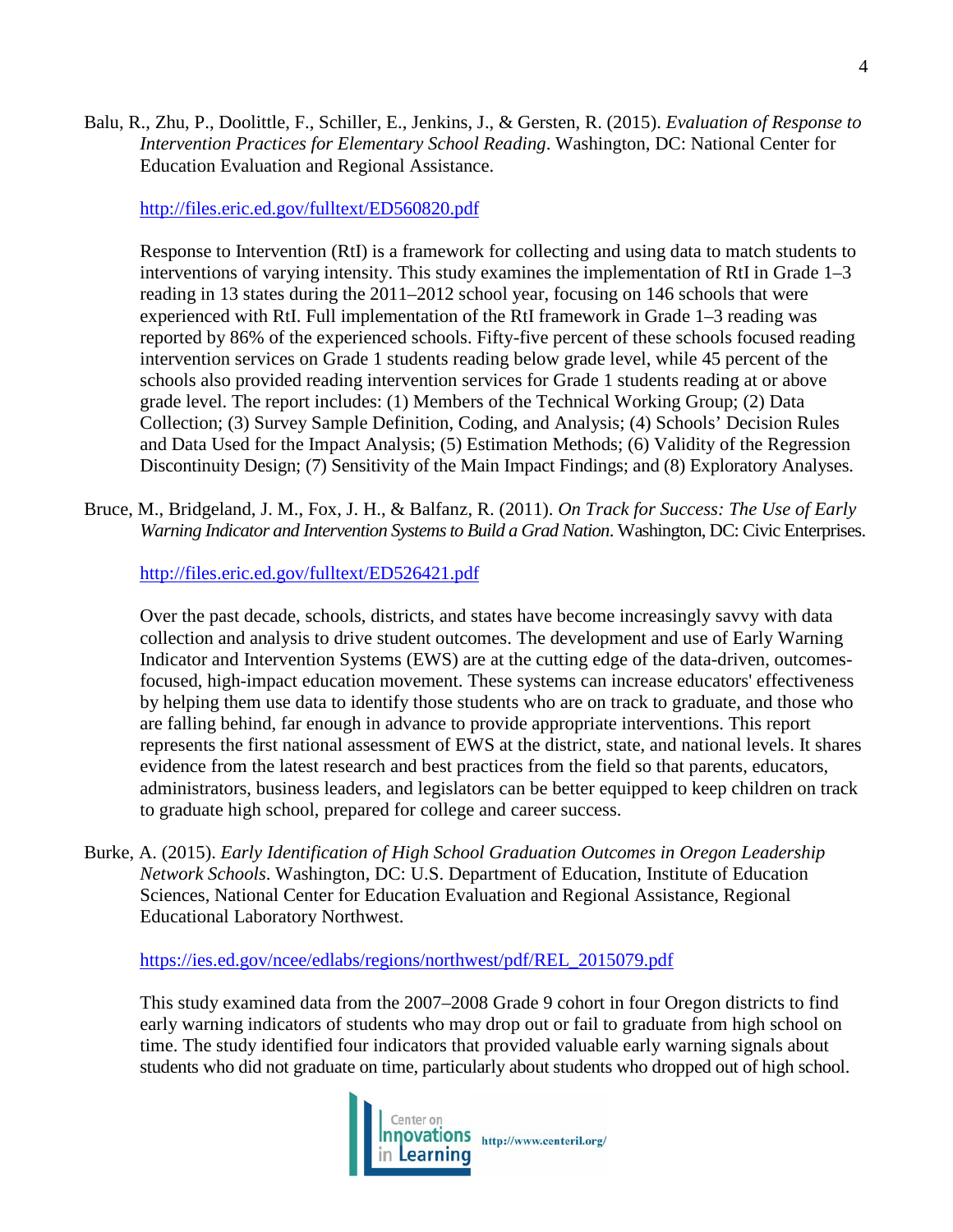Carl, B., Richardson, J. T., Cheng, E., Kim, H., & Meyer, R. H. (2013). Theory and Application of Early Warning Systems for High School and Beyond. *Journal of Education for Students Placed at Risk* (JESPAR), *18*(1), 29–49.

#### <http://www.tandfonline.com/doi/pdf/10.1080/10824669.2013.745374?needAccess=true>

This article describes the development of early warning indicators for high school and beyond in the Milwaukee Public Schools (MPS) by the Value-Added Research Center (VARC) at the University of Wisconsin–Madison, working in conjunction with staff from the Division of Research and Evaluation at MPS. VARC's work builds on prior early warning work by using both preexisting and new district data sets to build predictive models for identifying students at elevated risk of an entire series of adverse outcomes in high school and beyond, beginning with Grade 9 retention and continuing into postsecondary education. This early warning work in MPS makes at least two significant contributions to the existing base of research: (a) broadening the set of outcomes that early warning work can predict; and (b) investigating new ways of conveying early warning information to practitioners, such as probability estimates for each outcome and the total quality credits (TQC) measure.

Carr, J., & Bertrando, S. (2012). Top 10 Instructional Strategies for Struggling Students. Leadership, 42(1), 24–-26, 38.

### [http://www.iag-](http://www.iag-online.org/resources/2eGeneralResources/Professional/EdResources/Instructional-Strategies.pdf)

[online.org/resources/2eGeneralResources/Professional/EdResources/Instructional-Strategies.pdf](http://www.iag-online.org/resources/2eGeneralResources/Professional/EdResources/Instructional-Strategies.pdf)

Given new, more rigorous content standards and expanding student diversity, how can school leaders leverage limited resources to guide teachers to effectively teach standards-aligned lessons to all learners? The authors propose that leaders leverage familiar instructional strategies but in a new way to support all students—English learners, students with learning disabilities, gifted students, and the mythical "average" student. They begin by describing a balance of teacher-led and student-led instruction within an inquiry-based approach to learning. Then, they present a specific set of "doable" instructional strategies that form an integrated approach to "good first teaching" and scaffold learning for a variety of students. They end by identifying major strategies that district and school leaders can use to ensure that these practices do not fall by the wayside, but become habits within the school culture. These suggestions highlight some key information in the guidebook *Teaching English Learners and Students with Learning Difficulties in an Inclusive Classroom: A Guidebook for Teachers*.

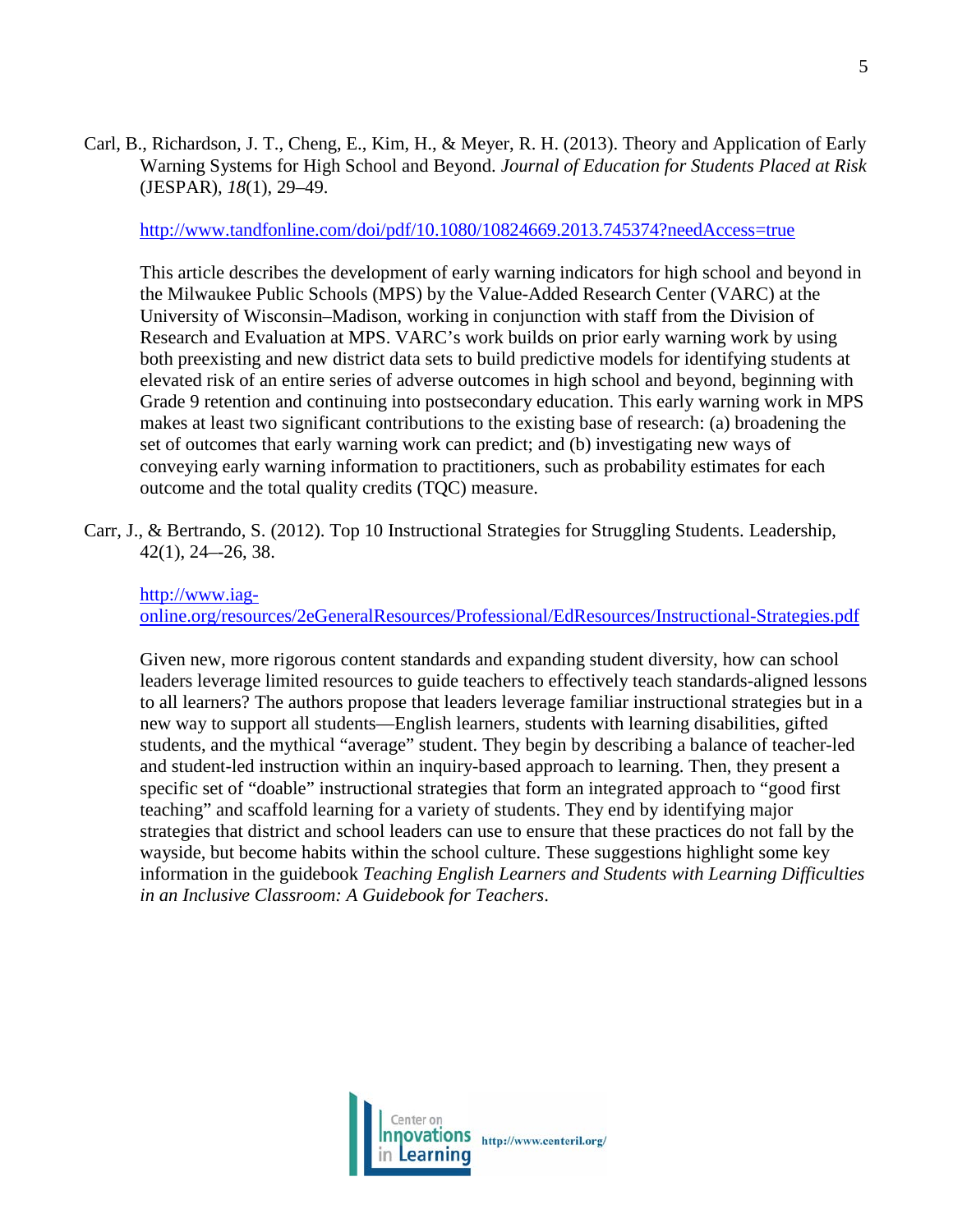## Chorneau, T. (2012). Early Warning Systems: Re-Engaging Chronic Truants. *Leadership*, *41*(5), 26–28.

<http://files.eric.ed.gov/fulltext/EJ971420.pdf>

School attendance can be an early indicator that something is going wrong with a student. Gathering, analyzing, and acting on attendance information is a first step toward school improvement. Meanwhile, the majority of the states are moving to build and enhance what are called "early warning systems," intended to flag at-risk students during their formative years to give teachers, administrators, and parents a better chance at getting them back on track toward high school graduation. While there are variations in what data states collect and how it is issued, attendance information is a key common denominator.

Corrin, W., Sepanik, S., Rosen, R., & Shane, A. (2016). *Addressing Early Warning Indicators: Interim Impact Findings from the Investing in Innovation (i3) Evaluation of Diplomas Now*. New York, NY: MDRC.

<http://files.eric.ed.gov/fulltext/ED566904.pdf>

Diplomas Now is a partnership of three national organizations—Talent Development Secondary, City Year, and Communities In Schools—collaborating in an effort to transform urban secondary schools so that fewer students drop out and more graduate ready for postsecondary education and work. This report discusses the early impacts of the Diplomas Now model on student and school outcomes at the end of the first and second years of model implementation. It focuses in particular on students during sixth and ninth grades, critical transition years into middle and high school. This report focuses on the early impacts of Diplomas Now on students' attendance, behavior, and course performance measures (the ABC outcomes), separately and in combination, during their first year in middle school or high school over the course of the first two years that the model was implemented in participating schools. This report also discusses the impact of Diplomas Now on possible precursors to the ABC outcomes, such as the climate of the school, support from parents and the community, and students' attitudes and relationships. Two appendices are included: (1) Samples, Analytic Methods, and Early Outcome Measures; and (2) Supplemental ABC Outcome Findings.

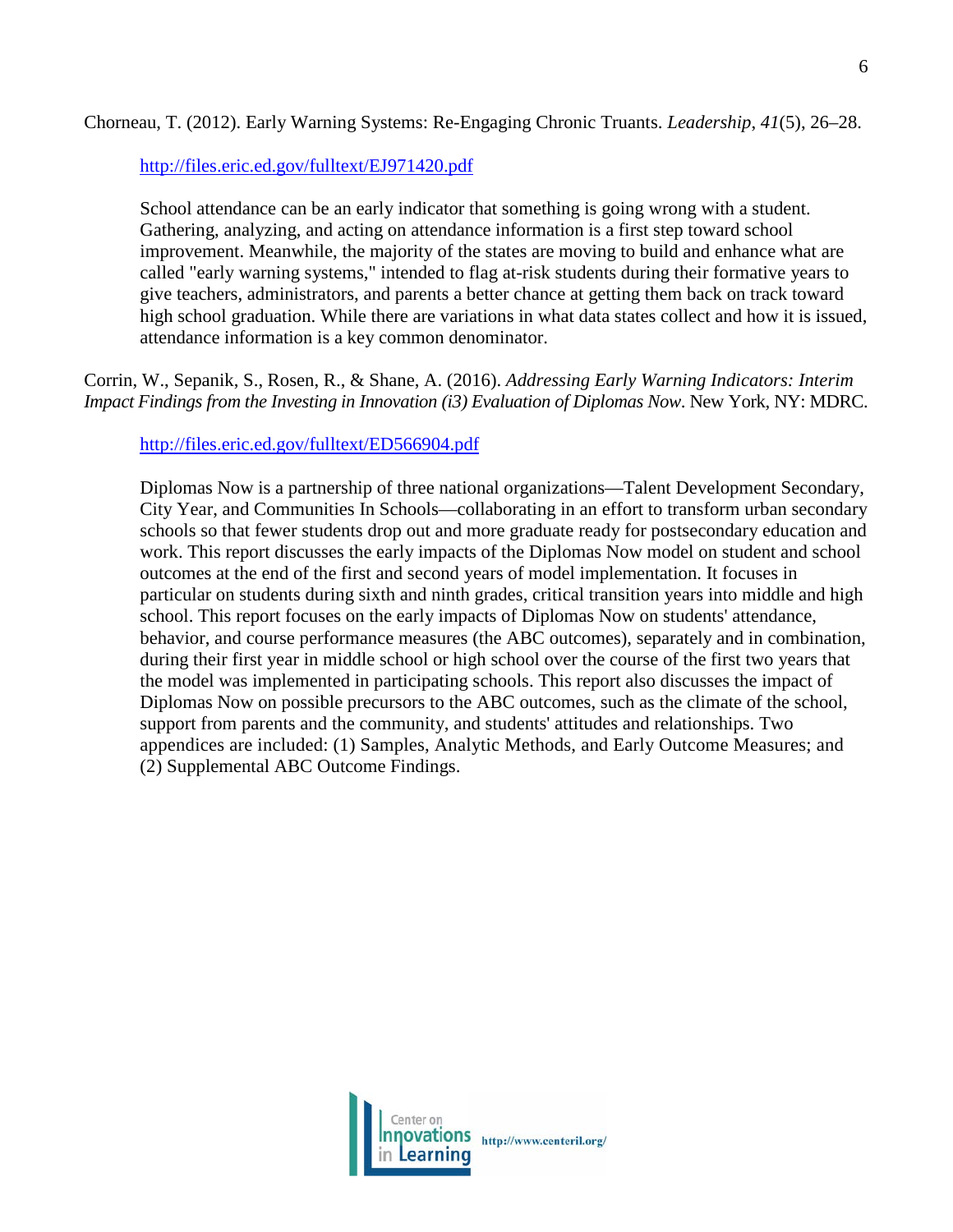Creghan, C., & Adair-Creghan, K. (2015). The Positive Impact of Project-Based Learning on Attendance of an Economically Disadvantaged Student Population: A Multiyear Study. *Interdisciplinary Journal of Problem-based Learning*, *9*(2), Online only; retrieved from:

#### <http://docs.lib.purdue.edu/cgi/viewcontent.cgi?article=1496&context=ijpbl>

Students who do not regularly attend high school are at an increased risk of failure in the classroom and may eventually contribute to a higher dropout rate. More specifically, the attendance rates of students from economically disadvantaged backgrounds have traditionally been lower than those with average means. Therefore, the purpose of this quantitative study was to examine the effects of a project-based learning (PjBL) environment on economically disadvantaged high school students in regard to their attendance rates. Data were collected in order to compare attendance rates of a school utilizing traditional teaching methodologies with a school using PjBL as the main mode for instructional delivery. Findings suggest when considering attendance rates, there is substantial evidence to support the use of PjBL as making a positive impact on the school attendance of economically disadvantaged students. Study findings also lend positive support for teachers and administrators who are seeking to implement a PjBL environment in their school systems to assist in addressing the attendance needs of this student population.

Curtin, J., Hurwitch, B., Olson, T. (2012). *SLDS Spotlight: Development and Use of Early Warning Systems*. Washington, DC: National Center for Education Statistics.

<http://files.eric.ed.gov/fulltext/ED565705.pdf>

An early warning system is a data-based tool that uses indicators to help predict which students are on the right path towards eventual graduation or other grade-appropriate goals. Through early warning systems, stakeholders at the school, district, and state levels can view data from a wide range of perspectives and gain a deeper understanding of student data. This Statewide Longitudinal Data Systems (SLDS) Spotlight takes a look at some of the early warning system development and expansion work going on in Massachusetts, Maine, and South Carolina. It discusses some of the benefits of using an early warning system and offers tips on the development of this type of system.

Data Quality Campaign (DQC). (2013). *Using Early Warning Data to Keep Students on Track toward College and Careers: A Primer for State Policymakers*. Washington, DC: Author.

[https://2pido73em67o3eytaq1cp8au-wpengine.netdna-ssl.com/wp](https://2pido73em67o3eytaq1cp8au-wpengine.netdna-ssl.com/wp-content/uploads/2016/05/Using-Early-Warning-Data-June-2013.pdf)[content/uploads/2016/05/Using-Early-Warning-Data-June-2013.pdf](https://2pido73em67o3eytaq1cp8au-wpengine.netdna-ssl.com/wp-content/uploads/2016/05/Using-Early-Warning-Data-June-2013.pdf)

This factsheet discusses how states use early warning systems and proactively communicate them to stakeholders, so they can examine which students are or are not on track for postsecondary success, and intervene accordingly.

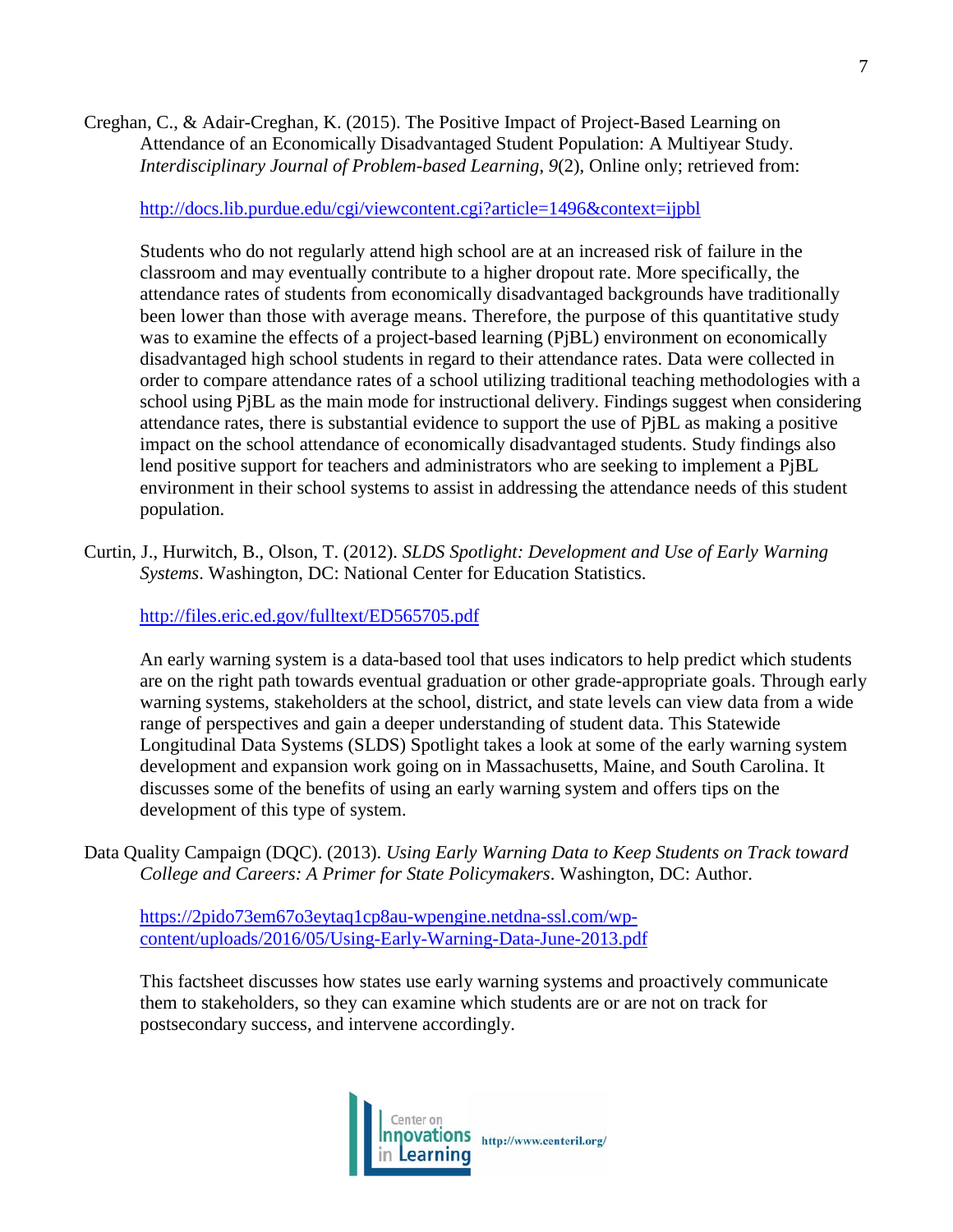Davis, M., Herzog, L., & Legters, N. (2013). Organizing Schools to Address Early Warning Indicators (EWIs): Common Practices and Challenges. *Journal of Education for Students Placed at Risk* (JESPAR), *18*(1), 84–100.

#### <http://www.tandfonline.com/doi/pdf/10.1080/10824669.2013.745210?needAccess=true>

An early warning system is an intentional process whereby school personnel collectively analyze student data to monitor students at risk of falling off track for graduation and to provide the interventions and resources to intervene. The authors studied the process of monitoring the early warning indicators and implementing interventions to ascertain common practices and challenges. Research questions focused on the process of collecting and reviewing student data, conducting team meetings, and designing or selecting – and following through on – student interventions. This article reports on typical practices and implementation challenges of early warning indicators meetings from 10 schools that participated in the pilot phase of the Diplomas Now School Transformation Model across the country, gathered through meeting observations and interviews.

Deussen, T., Hanson, H., & Bisht, B. (2017). *Are Two Commonly Used Early Warning Indicators Accurate Predictors of Dropout for English Learner Students? Evidence from Six Districts in Washington State*. Washington, DC: Institute of Education Sciences; and Portland, OR: Regional Educational Laboratory Northwest.

<http://files.eric.ed.gov/fulltext/ED573197.pdf>

This study compared graduation and dropout data for a particular group of students (those who were classified as English learner students at any point in their K–12 education) with data for students who were never classified as English learner students. It also compared outcomes across subgroups of the English learner student population. And it examined whether two early warning indicators used to predict dropping out (six or more absences in Grade 9 plus at least one course failure in Grade 9, and at least one suspension or expulsion in Grade 9) are accurate and useful indicators for different groups of English learner students compared with students who were never English learners.

Dewar, G. (2016). *Disruptive Behavior Problems: 10 Evidence-Based Tips for Handling Aggression, Defiance, and Acting Out*. Ann Arbor, MI: Parenting Science.

<http://www.parentingscience.com/behavior-problems-disruptive.html>

According to this article, some kids seem particularly prone to externalizing behavior. But how do you tackle their disruptive behavior problems? There isn't any single answer. Kids misbehave for different reasons, and may respond differently to the same social input. But research suggests a number of general principles one can use to check aggression and foster self-control. The author then offers 10 evidence-based tips.

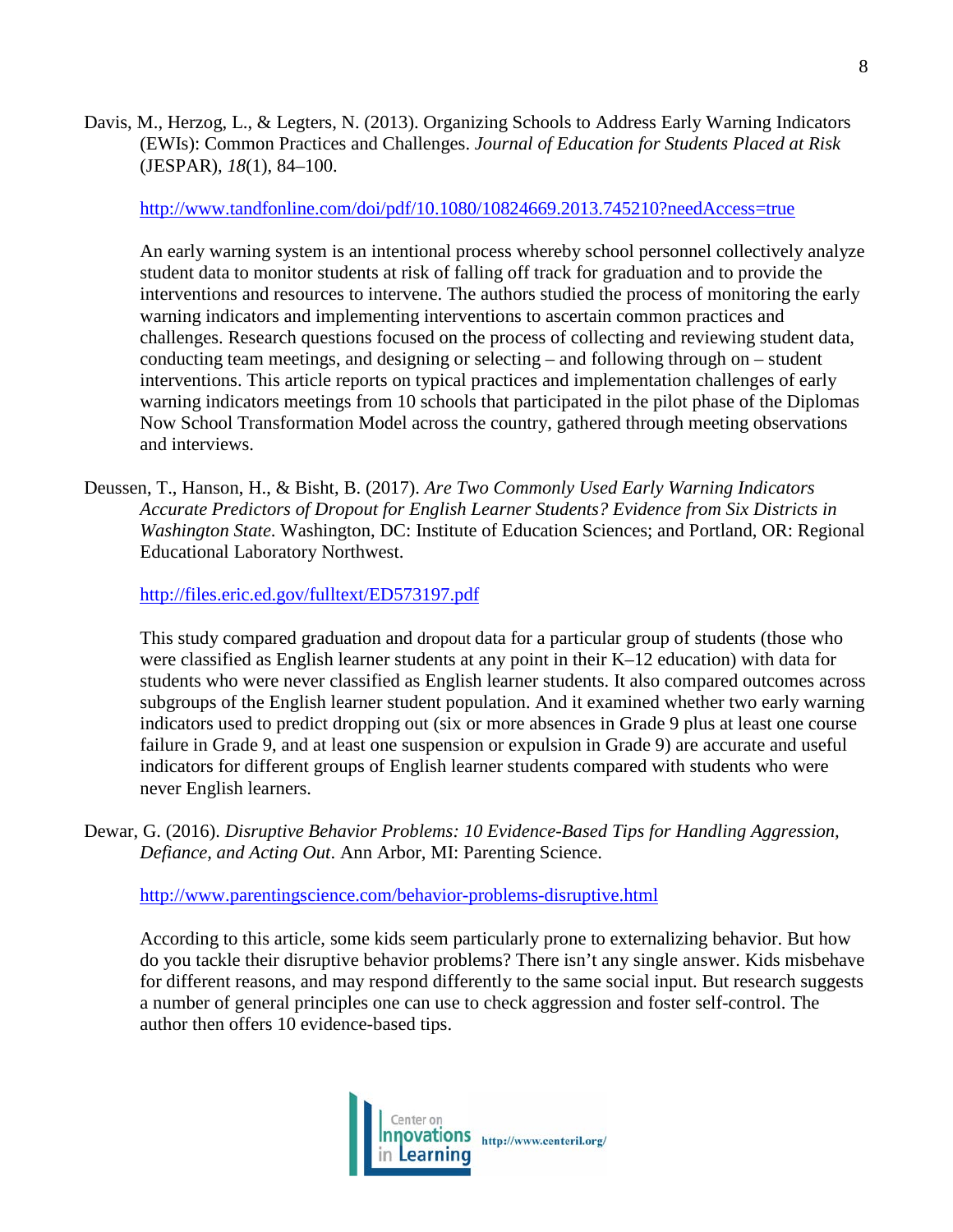Dill, V., Lopez, P., Stahlke, T., & Stamp, J. (2016). Boosting Student Attendance: Beyond Stickers, Stars, and Candy Bars. *Educational Leadership*, *74*(3). Online only; retrieved from:

[http://www.ascd.org/publications/educational-leadership/nov16/vol74/num03/Boosting-Student-](http://www.ascd.org/publications/educational-leadership/nov16/vol74/num03/Boosting-Student-Attendance@-Beyond-Stickers,-Stars,-and-Candy-Bars.aspx)[Attendance@-Beyond-Stickers,-Stars,-and-Candy-Bars.aspx](http://www.ascd.org/publications/educational-leadership/nov16/vol74/num03/Boosting-Student-Attendance@-Beyond-Stickers,-Stars,-and-Candy-Bars.aspx)

Students cannot learn if they are not in school, and that students with economic challenges miss school more frequently than other students. What obstacles create this attendance gap, and how can school districts provide the supports to improve attendance for these students? The authors of this article, who work with the Texas Homeless Education Office at the Charles A. Dana Center University of Texas at Austin, describe how 135 Texas school districts have used intensive attendance tracking and targeted support to raise the attendance rates of their homeless student populations. The authors write that other districts could use these same strategies to improve attendance for other students struggling with the challenges of poverty.

Dynarski, M., Clarke, L., Cobb, B., Finn, J., Rumberger, R., & Smink, J. (2008). *Dropout Prevention: A Practice Guide* (NCEE 2008–4025). Washington, DC: National Center for Education Evaluation and Regional Assistance, Institute of Education Sciences, U.S. Department of Education.

[http://www.michigan.gov/documents/mde/IES\\_Dropout\\_Practice\\_Guide\\_293427\\_7.pdf](http://www.michigan.gov/documents/mde/IES_Dropout_Practice_Guide_293427_7.pdf)

The purpose of this practice guide is to provide evidence-based recommendations on preventing dropping out. These recommendations are intended to promote student engagement with school, suggesting practical ways in which administrators can structure efforts aimed at individual students, schoolwide communities, or ideally both.

Early Warning Systems in Education at American Institutes for Research. (2017). *Evidence-Based Practice: Improving High School Graduation with AIR's Early Warning Intervention Monitoring System*. Washington, DC: Author.

[http://www.earlywarningsystems.org/wp-content/uploads/2017/01/Early-Warning-Systems-to-](http://www.earlywarningsystems.org/wp-content/uploads/2017/01/Early-Warning-Systems-to-Improve-Student-Outcomes.pdf)[Improve-Student-Outcomes.pdf](http://www.earlywarningsystems.org/wp-content/uploads/2017/01/Early-Warning-Systems-to-Improve-Student-Outcomes.pdf)

This brief describes how an early warning system (EWS) can meet Every Student Succeeds Act (ESSA) requirements for states to support the lowest performing high schools in the nation. AIR's experts have provided direct aid and support to more than 100 school districts in more than 30 states to build, implement, and evaluate a variety of EWS initiatives. This support has resulted in improved graduation rates for schools, districts, and states.

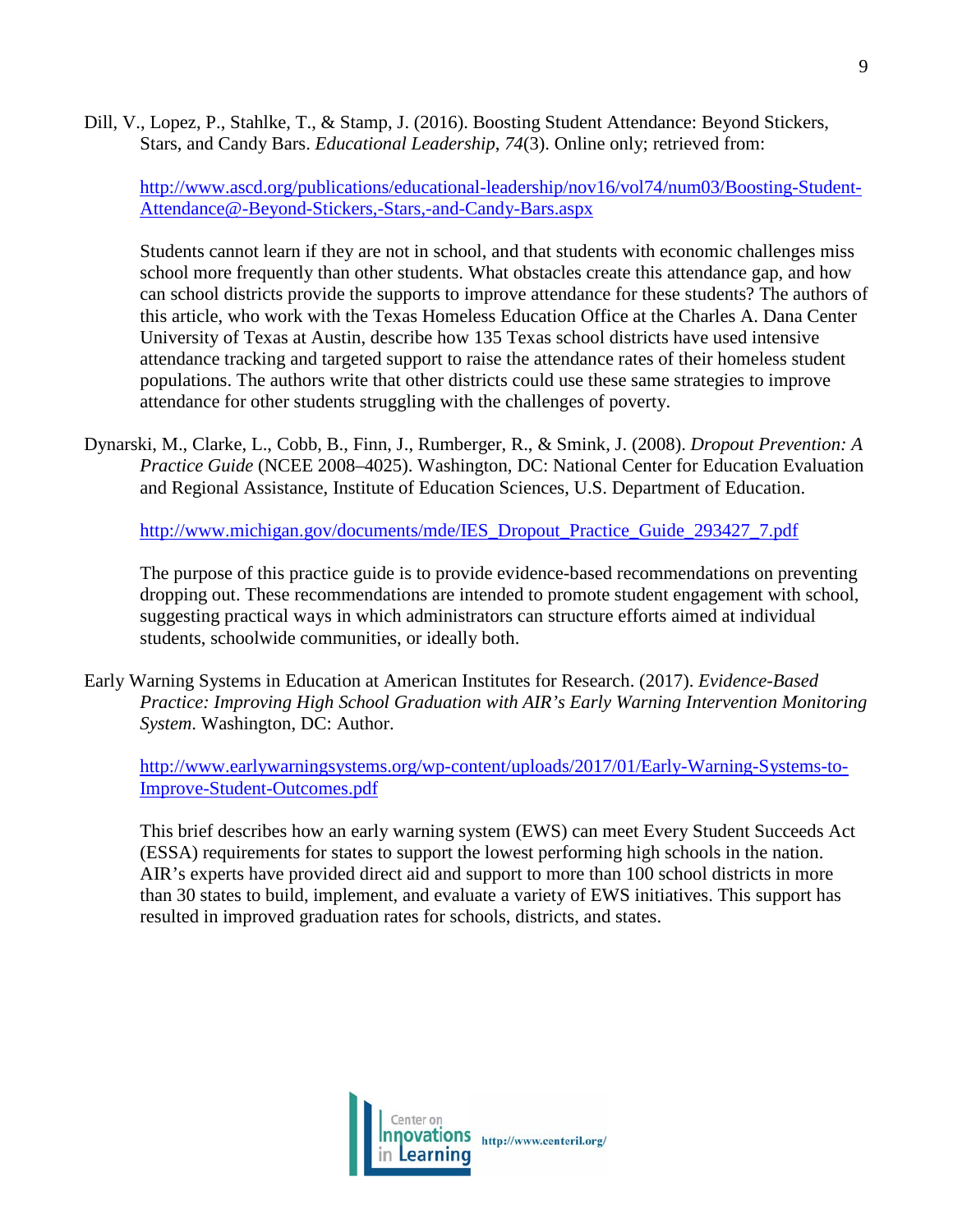Early Warning Systems in Education at American Institutes for Research. (n.d.). *Early Warning Systems*. Washington, DC: Author.

<http://www.earlywarningsystems.org/our-work/early-warning-systems/>

This Early Warning Systems webpage from the Early Warning Systems in Education at American Institutes for Research has sections on Synthesizing Research, Validating Indicators, and Implementation and Ongoing Support.

Education Partnerships, Inc. (2012). *Successful Attendance Policies and Programs*. Research Brief. Pittsburgh, PA: Author.

# <http://files.eric.ed.gov/fulltext/ED537719.pdf>

What steps can be taken to assure that high school students have the best attendance possible? It is commonly believed and well supported by research that students who attend school regularly are more successful than those who do not. The challenge for high schools is to design and implement attendance policies and programs that monitor, encourage, and reward student attendance using available resources and without burdening faculty and staff with cumbersome monitoring and reporting procedures. Most important, to be truly successful, attendance policies and procedures must be part of a comprehensive plan to create and maintain student-centered, achievement-focused learning communities.

Epstein, J. L., & Sheldon, S. B. (2002). Present and Accounted for: Improving Student Attendance Through Family and Community Involvement. *Journal of Educational Research*, *95*(5), 308–318.

[http://www.attendanceworks.org/wordpress/wp-content/uploads/2016/07/Epstein-Sheldon-](http://www.attendanceworks.org/wordpress/wp-content/uploads/2016/07/Epstein-Sheldon-Present-and-Accounted-For-2002.pdf)[Present-and-Accounted-For-2002.pdf](http://www.attendanceworks.org/wordpress/wp-content/uploads/2016/07/Epstein-Sheldon-Present-and-Accounted-For-2002.pdf)

This study suggests that schools may be able to increase student attendance in elementary school by implementing specific family and community involvement activities. The study discusses the results of an analysis of longitudinal data collected on schools' rates of daily student attendance and chronic absenteeism and on specific partnership practices that were implemented to help increase or sustain student attendance.

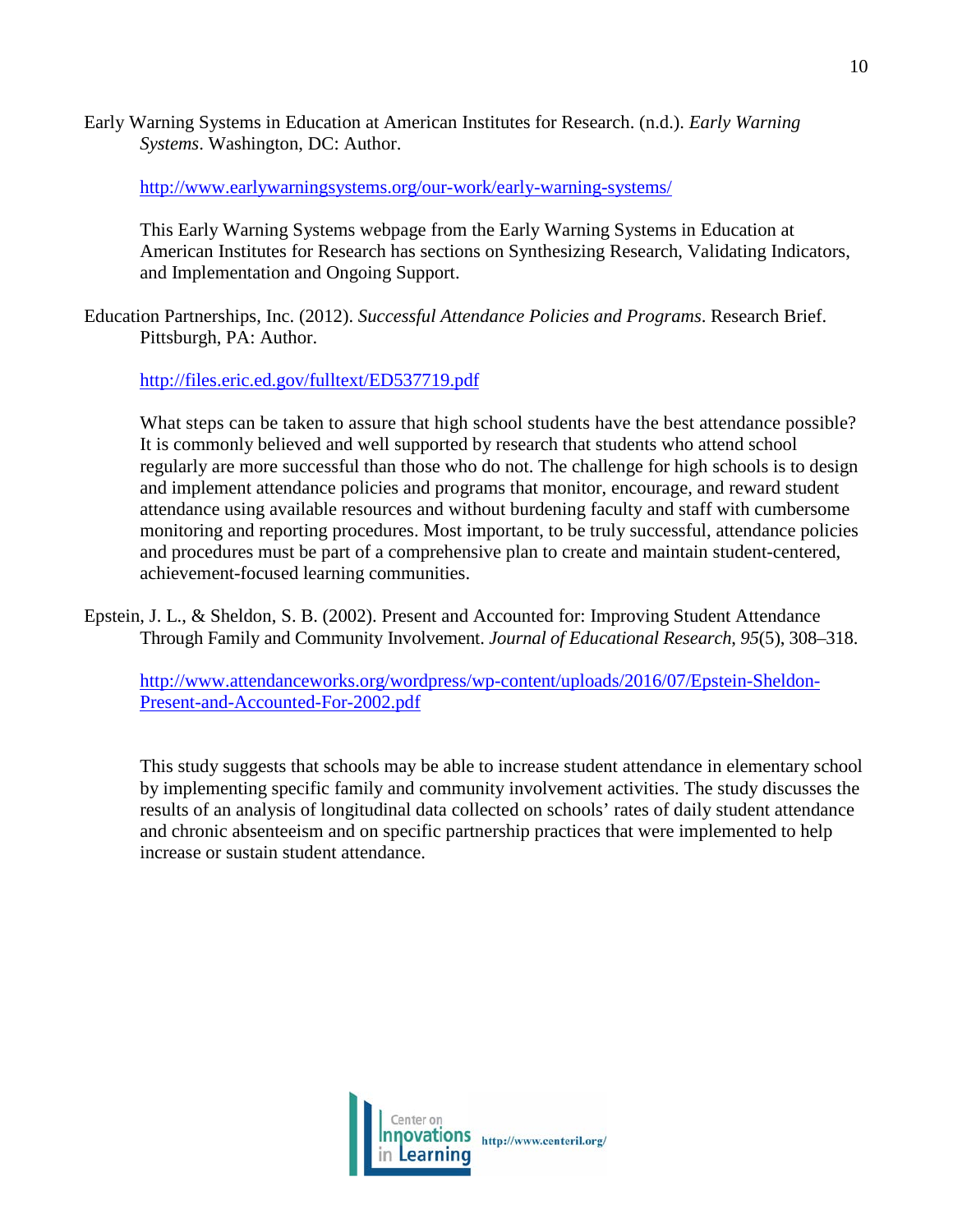## Everyone Graduates Center. (n.d.). *Early Warning and Response Systems*. Baltimore, MD: Author.

#### <http://new.every1graduates.org/tools-and-models/early-warning-and-response-systems/>

According to the website for the Everyone Graduates Center at Johns Hopkins University, "The mission of the Everyone Graduates Center is to develop and disseminate the know-how required to enable all students to graduate from high school prepared for college, career, and civic life. Through a systematic and comprehensive approach, EGC combines analysis of the causes, location, and consequences of the nation's dropout crisis with the development of tools and models designed to keep all students on the path to high school graduation, and capacity building efforts to enable states, communities, school districts, and schools to provide all their students with the supports they need to succeed." On its *Early Warning and Response Systems* webpage, it says, "An ideal early warning system for a district is developed from that district's data. At a minimum, creating an early warning system involves: (1) Assembling longitudinal data for individual students on (a) graduation status and (b) potential predictors of dropout, such as student attendance, behavior, grades, and test scores; (2) Identifying the threshold level of each predictor that gives students a high probability of dropping out; and (3) Checking that the predictors identify a high percentage of the students in that district who drop out of school. The Everyone Graduates Center provides technical assistance and customized analyses to school districts and states that are interested in developing early warning systems. Districts with the capacity to analyze their own student data may be able to use the Early Warning Indicator tool developed by the National High School Center." A search for "early warning" in the Search box yields articles such as "Alabama Early Warning Systems," "Getting Back on-Track: Early Warning Indicator Analysis of High School & Post-Secondary Outcomes San Jose Unified School District," and "New Mexico Early Warning Systems."

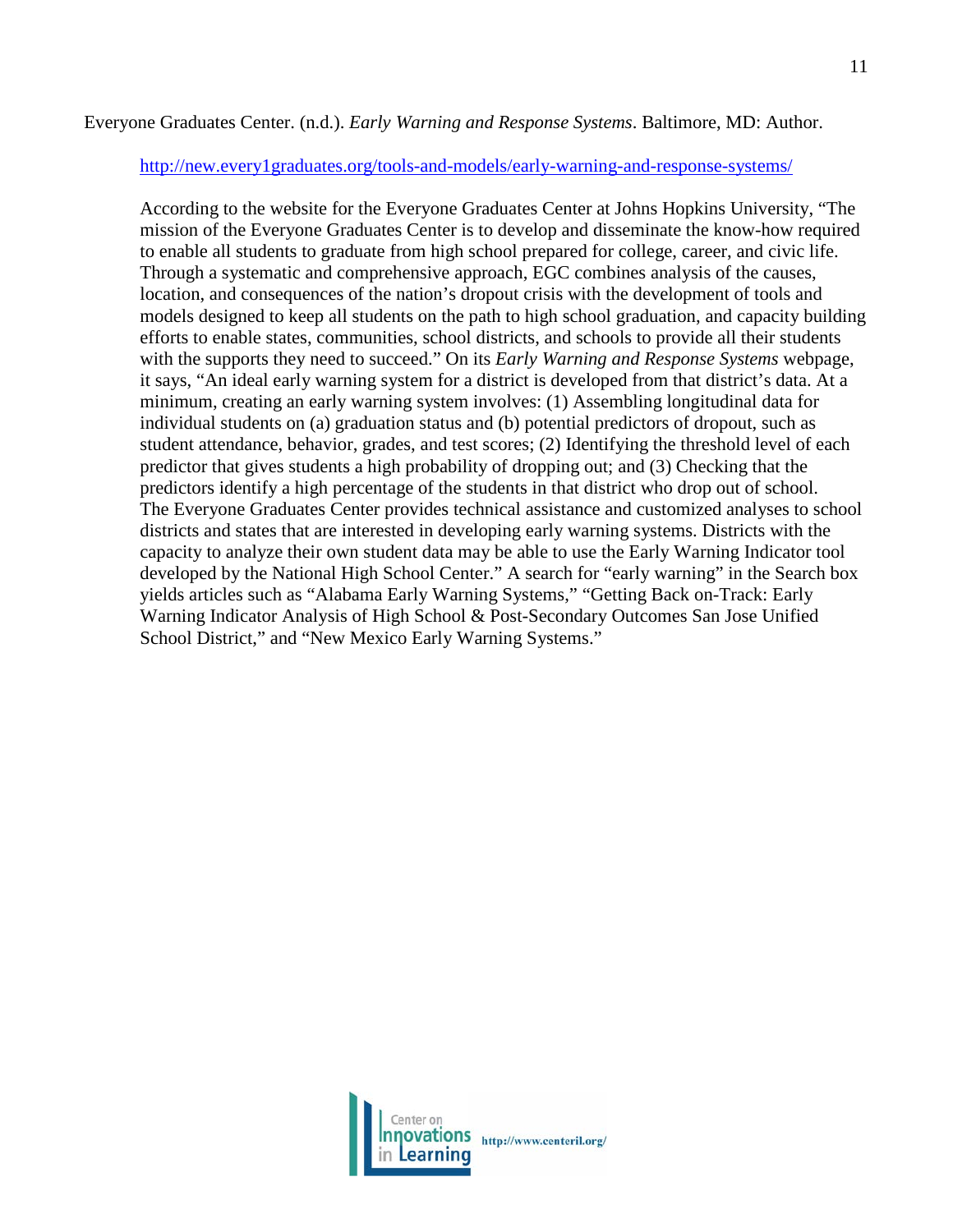Fairchild, S., Carrino, G., Gunton, B., Soderquist, C., Hsiao, A., Donohue, B., & Farrell, T. (2012). *Student Progress to Graduation in New York City High Schools. Part II: Student Achievement as*  Stock *and* Flow*: Reimagining Early Warning Systems for At-Risk Students*. New York, NY: New Visions for Public Schools.

#### <http://files.eric.ed.gov/fulltext/ED541352.pdf>

New Visions for Public Schools has leveraged student-level data to help schools identify at-risk students, designed metrics to capture student progress toward graduation, developed data tools and reports that visualize student progress at different levels of aggregation for different audiences, and implemented real-time data systems for educators. Central to New Visions' early warning system is the point-in-time index—the four-color Progress to Graduation Metric—made possible through the greater availability of real-time student data such as graduation rates, attendance rates, credit accumulation, Regents' passage rates, student assessments, and other key indicators of student performance. Student performance benchmarks like New Visions' Progress to Graduation Metric serve as one of a school's tools for identifying at-risk students and help to inform early-warning interventions. These same student performance benchmarks, when aggregated at the school level, become one of a district's tools for identifying at-risk schools and informing interventions. Early warning systems, like New Visions' Progress to Graduation Metric, while providing a solid basis for characterizing a student, a classroom, a department, a school, or a district at a moment in time, are also limited. The primary intent of this paper is to present a new framework that will guide the next phase of New Visions' early warning data work. The goals of this paper are: (1) To illustrate how a "systems thinking" approach adds dimension and depth to the understanding of student performance, allowing to reimagine data systems; (2) To introduce the concept of "structural volatility"--and the new data tool that begins to capture this phenomenon; (3) To suggest how the terms "at risk" and "early warning," despite the passion and urgency with which they were first introduced in *A Nation at Risk*, have become the politic, specialist language Wendell Berry cautions against; and how, by shifting the framework through which the nation understands risk, the nation restores and reclaims them.

Fairchild, S., Gunton, B., Donohue, B., Berry, C., Genn, R., & Knevals, J. (2011). *Student Progress to Graduation in New York City High Schools: Part I: Core Components*. New York, NY: New Visions for Public Schools.

[http://b.3cdn.net/nvps/c7b35850eec0162736\\_7pm6b0gx9.pdf](http://b.3cdn.net/nvps/c7b35850eec0162736_7pm6b0gx9.pdf)

Students who achieve critical academic benchmarks such as high attendance rates, continuous levels of credit accumulation, and high grades have a greater likelihood of success throughout high school and beyond. However, keeping students on track toward meeting graduation requirements and quickly identifying students who are at risk of falling off track present challenges for school leaders, teachers, parents, and students. This paper describes the core components of New Visions for Public Schools' (New Visions) early warning system--clear benchmarks and multiple tools for multiple audiences--and the movement of these tools into the DataCation platform, a web-based student information system providing real-time data delivery to 77 New York City schools.

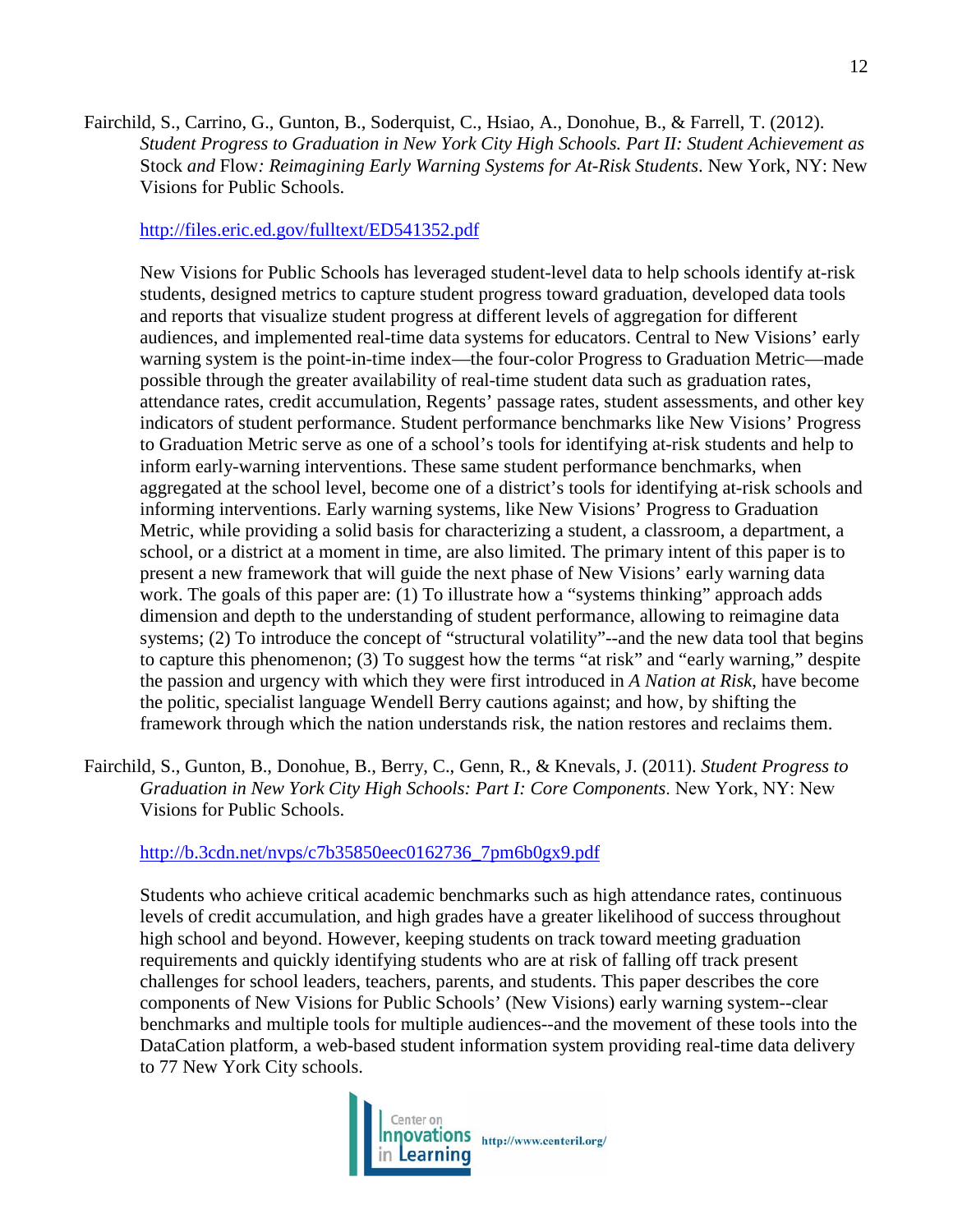Faria, A., Sorensen, N., Heppen, J., Bowdon, J., Taylor, S., Eisner, R., & Foster, S. (2017). *Getting Students on Track for Graduation: Impacts of the Early Warning Intervention and Monitoring System after One Year*. Washington, DC: Institute of Education Sciences; and Naperville, IL: Regional Educational Laboratory Midwest.

<http://files.eric.ed.gov/fulltext/ED573814.pdf>

This study examined the impact of the Early Warning Intervention and Monitoring System (EWIMS), a systematic approach to the early identification of and intervention with students at risk of not graduating from high school on time. The study randomly assigned 73 schools to use EWIMS or to continue with their usual practices for supporting at-risk students. After a year of limited implementation, the study findings show that EWIMS reduced chronic absence and course failure, but not the percentage of students with low grade point averages or suspensions.

Frazelle, S., & Barton, R. (2013). Implementing Early Warning Systems. *Principal's Research Review*,  $8(4)$ , 1–7.

[http://educationnorthwest.org/sites/default/files/resources/Principal%27s%20Research%20Revie](http://educationnorthwest.org/sites/default/files/resources/Principal%27s%20Research%20Review%2C%20July%202013.pdf) [w%2C%20July%202013.pdf](http://educationnorthwest.org/sites/default/files/resources/Principal%27s%20Research%20Review%2C%20July%202013.pdf)

According to this report, research offers some guidance for developing a dedicated early warning system (EWS) team, choosing and reporting accurate indicators, aligning interventions with indicators, and evaluating EWS effectiveness. To ensure a successful process, school leaders must support practitioners in learning to use multiple types of data to understand their students' progress and difficulties.

Frazelle, S., & Nagel, A. (2015). *A Practitioner's Guide to Implementing Early Warning Systems*. Washington, DC: Institute of Education Sciences; and Portland, OR: Education Northwest.

<http://files.eric.ed.gov/fulltext/ED552306.pdf>

To stem the tide of students dropping out, many schools and districts are turning to early warning systems (EWS) that signal whether a student is at risk of not graduating from high school. While some research exists about establishing these systems, there is little information about the actual implementation strategies that are being used across the country. This report summarizes the experiences and recommendations of EWS users throughout the United States. A list of references and resources is provided.

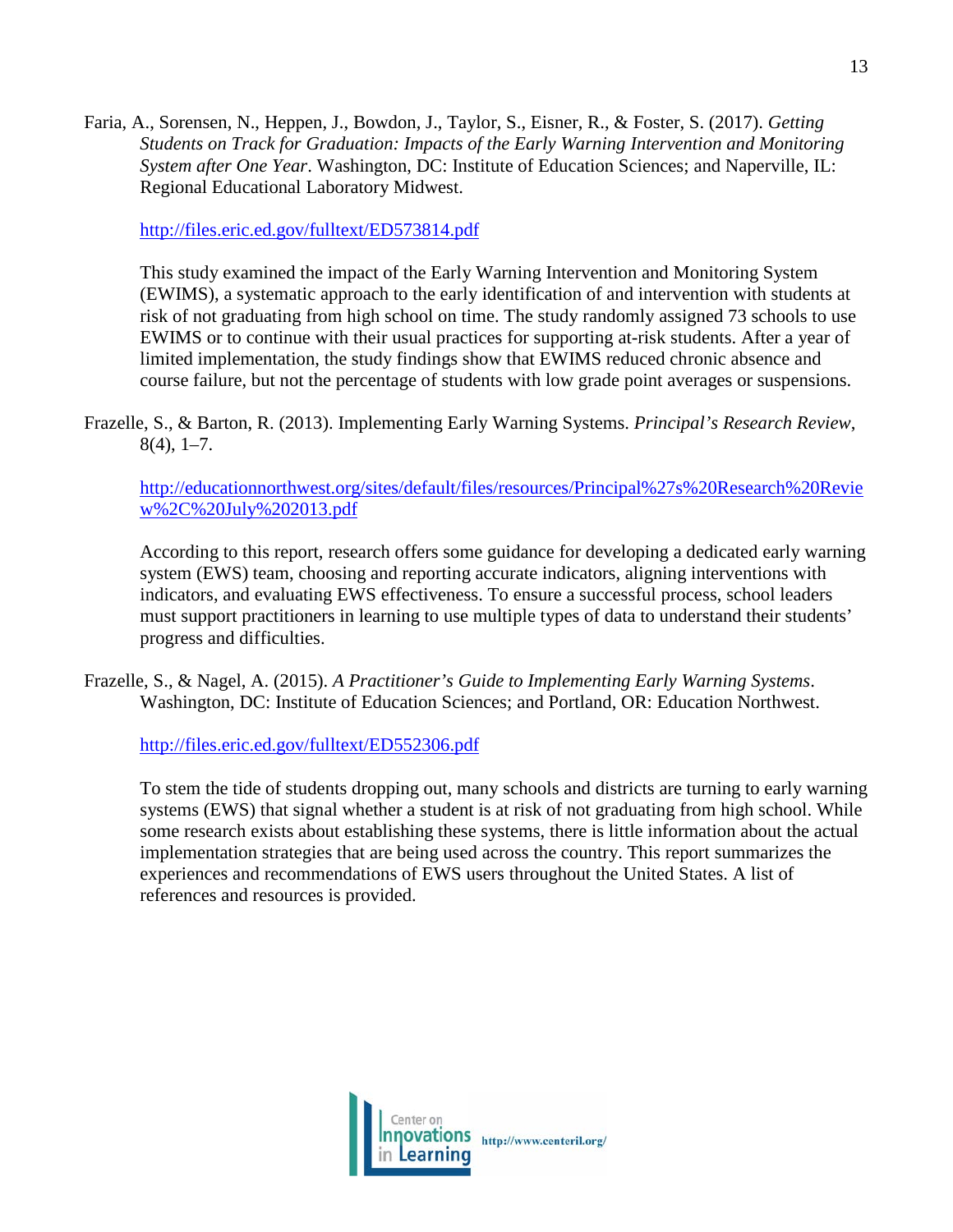Freeman, J., Simonsen, B., McCoach, D. B., Sugai, G., Lombardi, A., & Horner, R. (2015). An Analysis of the Relationship between Implementation of School-Wide Positive Behavior Interventions and Supports and High School Dropout Rates. *High School Journal*, *98*(4), 290–315.

<http://muse.jhu.edu/article/583903/pdf>

The purpose of this study was to explore the direct and indirect effects of School-Wide Positive Behavior Interventions and Supports (SWPBIS) on high school dropout rates. The authors used structural equation modeling methods to analyze the web of relationships among important high school level outcomes and SWPBIS in a large sample of high schools from 37 states. Results suggest that SWPBIS has statistically significant positive effects on attendance at the high school level and that attendance is a proximal and statistically significant indicator of high school dropout risk. The study did not find significant or consistent direct short-term effects of SWPBIS on dropout rates; however, the results suggest that schools implementing SWPBIS with fidelity for longer periods of time may see greater reductions in dropout rates. Implications for future research, practice, and policy are discussed.

Freeman, J., Simonsen, B., McCoach, D. B., Sugai, G., Lombardi, A., & Horner, R. (2016). Relationship between School-Wide Positive Behavior Interventions and Supports and Academic, Attendance, and Behavior Outcomes in High Schools. *Journal of Positive Behavior Interventions*, 18(1), 41–51.

<http://journals.sagepub.com/doi/pdf/10.1177/1098300715580992>

Attendance, behavior, and academic outcomes are important indicators of school effectiveness and long-term student outcomes. Multi-tiered systems of support (MTSS), such as School-Wide Positive Behavior Interventions and Supports (SWPBIS), have emerged as potentially effective frameworks for addressing student needs and improving student outcomes. Much of the research on SWPBIS outcomes has taken place at the elementary and middle school levels, leaving a need for a more thorough examination of outcomes at the high school level. The purpose of this study was to explore the links between implementation of SWPBIS and academic, attendance, and behavior outcome measures across a large sample of high schools from 37 states. Despite some of the difficulties of SWPBIS implementation at the high school level, evidence suggests positive relationships between SWPBIS implementation and outcomes in behavior and attendance for high schools that implement with fidelity.

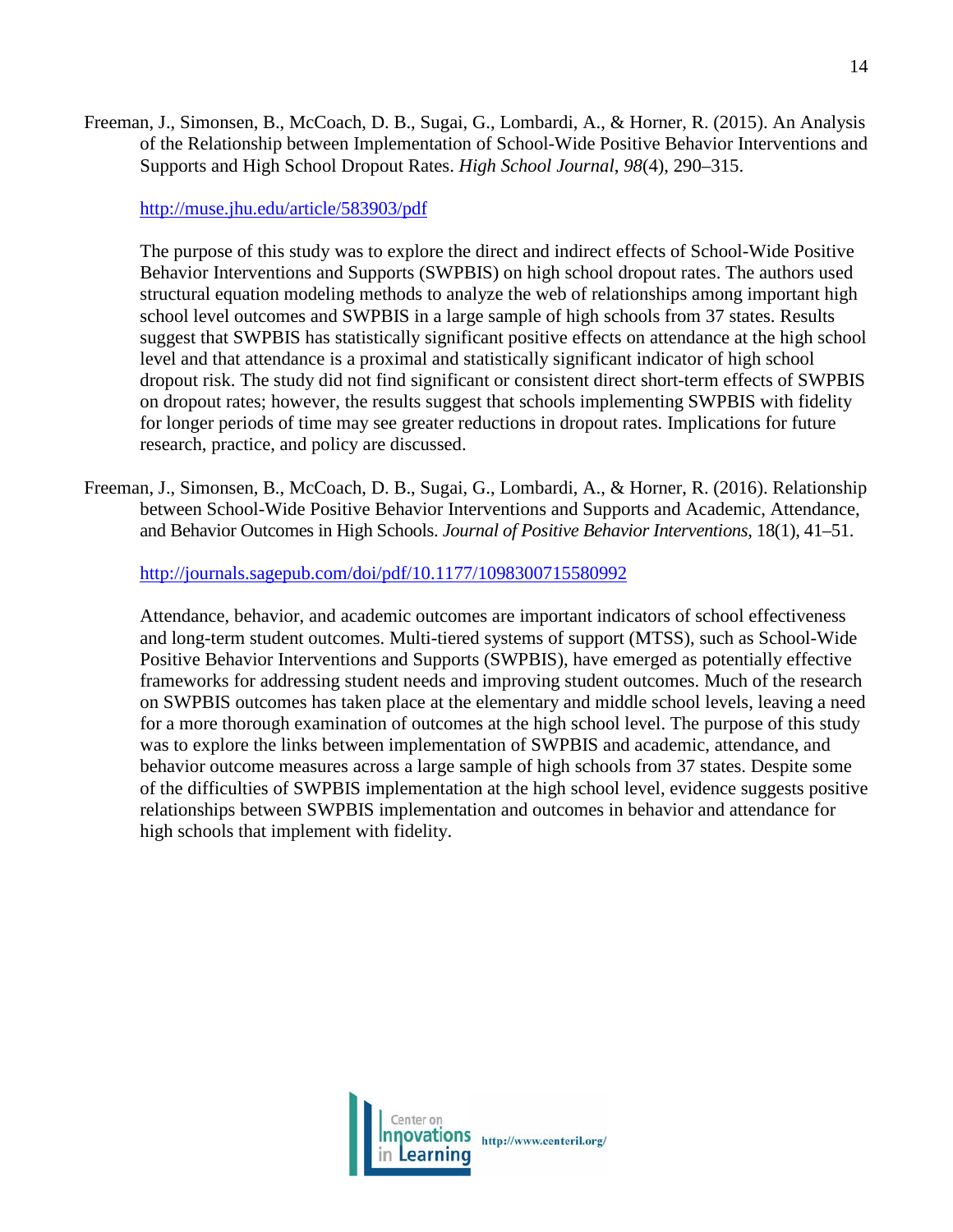Gandy, C., & Schultz, J. L. (2007). *Increasing School Attendance for K–8 Students: A Review of Research Examining the Effectiveness of Truancy Prevention Programs*. Saint Paul, MN: Wilder Research.

[http://www.wilder.org/Wilder-](http://www.wilder.org/Wilder-Research/Publications/Studies/Increasing%20School%20Attendance%20for%20K-8%20Students/Increasing%20School%20Attendance%20for%20K-8%20Students%20-%20A%20Review%20of%20Research%20Examining%20the%20Effectiveness%20of%20Truancy%20Programs.pdf)[Research/Publications/Studies/Increasing%20School%20Attendance%20for%20K-](http://www.wilder.org/Wilder-Research/Publications/Studies/Increasing%20School%20Attendance%20for%20K-8%20Students/Increasing%20School%20Attendance%20for%20K-8%20Students%20-%20A%20Review%20of%20Research%20Examining%20the%20Effectiveness%20of%20Truancy%20Programs.pdf)[8%20Students/Increasing%20School%20Attendance%20for%20K-8%20Students%20-](http://www.wilder.org/Wilder-Research/Publications/Studies/Increasing%20School%20Attendance%20for%20K-8%20Students/Increasing%20School%20Attendance%20for%20K-8%20Students%20-%20A%20Review%20of%20Research%20Examining%20the%20Effectiveness%20of%20Truancy%20Programs.pdf) [%20A%20Review%20of%20Research%20Examining%20the%20Effectiveness%20of%20Truan](http://www.wilder.org/Wilder-Research/Publications/Studies/Increasing%20School%20Attendance%20for%20K-8%20Students/Increasing%20School%20Attendance%20for%20K-8%20Students%20-%20A%20Review%20of%20Research%20Examining%20the%20Effectiveness%20of%20Truancy%20Programs.pdf) [cy%20Programs.pdf](http://www.wilder.org/Wilder-Research/Publications/Studies/Increasing%20School%20Attendance%20for%20K-8%20Students/Increasing%20School%20Attendance%20for%20K-8%20Students%20-%20A%20Review%20of%20Research%20Examining%20the%20Effectiveness%20of%20Truancy%20Programs.pdf)

This analysis examines several multi-faceted truancy prevention programs, which combine school-based, family-based, and community-based interventions. The study focused on programs for elementary and middle school students. Detailed descriptions are given of the studies, along with specific examples of what worked well and what methods were ineffective.

Garbacz, S. A., Lannie, A. L., Jeffrey-Pearsall, J. L., & Truckenmiller, A. J. (2015). Strategies for Effective Classroom Coaching. *Preventing School Failure*, *59*(4), 263–273.

<http://www.tandfonline.com/doi/full/10.1080/1045988X.2014.942835?scroll=top&needAccess=true>

Although implementation of evidence-based behavioral and instructional practices has been identified as an educational priority, popular methods for increasing implementation of evidencebased practices (i.e., professional development) have not had the desired effect. This article aims to present frameworks and practices that coaches can use with classroom teachers to facilitate the implementation of evidence-based interventions in schools. Examples are provided to illustrate how the strategies can be implemented.

George Washington University Center for Equity & Excellence in Education. (2012). *Evidence Based Resources for Keeping Students on Track to Graduation*. Arlington, VA: Author.

[http://www.doe.virginia.gov/support/school\\_improvement/title1/1003\\_g/resources/evidence\\_bas](http://www.doe.virginia.gov/support/school_improvement/title1/1003_g/resources/evidence_based_resources.pdf) [ed\\_resources.pdf](http://www.doe.virginia.gov/support/school_improvement/title1/1003_g/resources/evidence_based_resources.pdf)

The strongest student indicators of dropping out of school are attendance, behavior, and course failure, or the ABCs. In developing an integrated approach to keeping students in school, it is important to bring together the ABCs, comprehensive school reform, and targeted interventions. The Virginia Department of Education's Early Warning System (VEWS) offers an important starting point for developing an integrated approached to dropout prevention. The VEWS provides a tool to identify students at risk of dropping out based on the ABCs, their level of risk, and a mechanism for tracking and evaluating interventions.

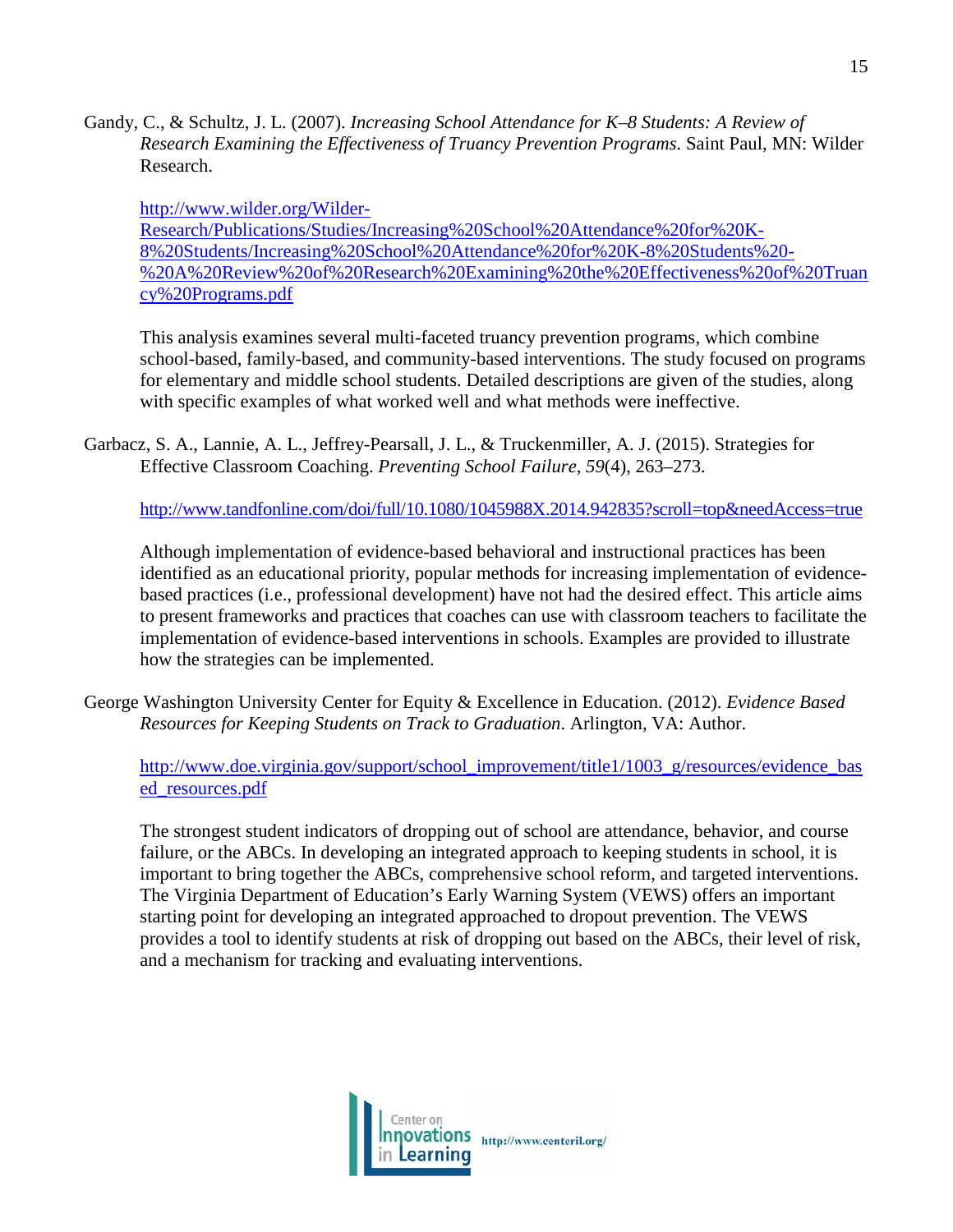Gersten, R., Compton, D., Connor, C. M., Dimino, J., Santoro, L., Linan-Thompson, S., & Tilly, W. D. (2008). Assisting Students Struggling with Reading: Response to Intervention and Multi-tier Intervention for Reading in the Primary Grades. A practice guide. (NCEE 2009-4045). Washington, DC: National Center for Education Evaluation and Regional Assistance, Institute of Education Sciences, U.S. Department of Education.

<http://files.eric.ed.gov/fulltext/ED504264.pdf>

Response to Intervention (RtI) is a comprehensive early detection and prevention strategy that identifies struggling students and assists them before they fall behind. RtI systems combine universal screening and high-quality instruction for all students with interventions targeted at struggling students. This guide offers five specific recommendations to help educators identify struggling readers and implement evidence-based strategies to promote their reading achievement. Teachers and reading specialists can utilize these strategies to implement RtI and multi-tier intervention methods and frameworks at the classroom or school level. Recommendations cover how to screen students for reading problems, design a multi-tier intervention program, adjust instruction to help struggling readers, and monitor student progress. Note that this guide focuses on screening and interventions for struggling readers; it does not provide recommendations for general classroom reading instruction.

Greenberg, M. T., Domitrovich, C. E., Weissberg, R. P., & Durlak, J. A. (2017). Social and Emotional Learning as a Public Health Approach to Education. *Future of Children*, *27*(1), 13–32.

## <http://files.eric.ed.gov/fulltext/EJ1144819.pdf>

Evidence-based social and emotional learning (SEL) programs, when implemented effectively, lead to measurable and potentially long-lasting improvements in many areas of children's lives. In the short term, SEL programs can enhance children's confidence in themselves; increase their engagement in school, along with their test scores and grades; and reduce conduct problems while promoting desirable behaviors. In the long term, children with greater social emotional competence are more likely to be ready for college, succeed in their careers, have positive relationships and better mental health, and become engaged citizens. The authors define social and emotional learning and summarize research that shows why SEL is important for positive outcomes, both while students are in school and as they grow into adults. Then they describe what a public health approach to education would involve, and outline an effective, school-based public health approach to SEL that would maximize positive outcomes for our nation's children.

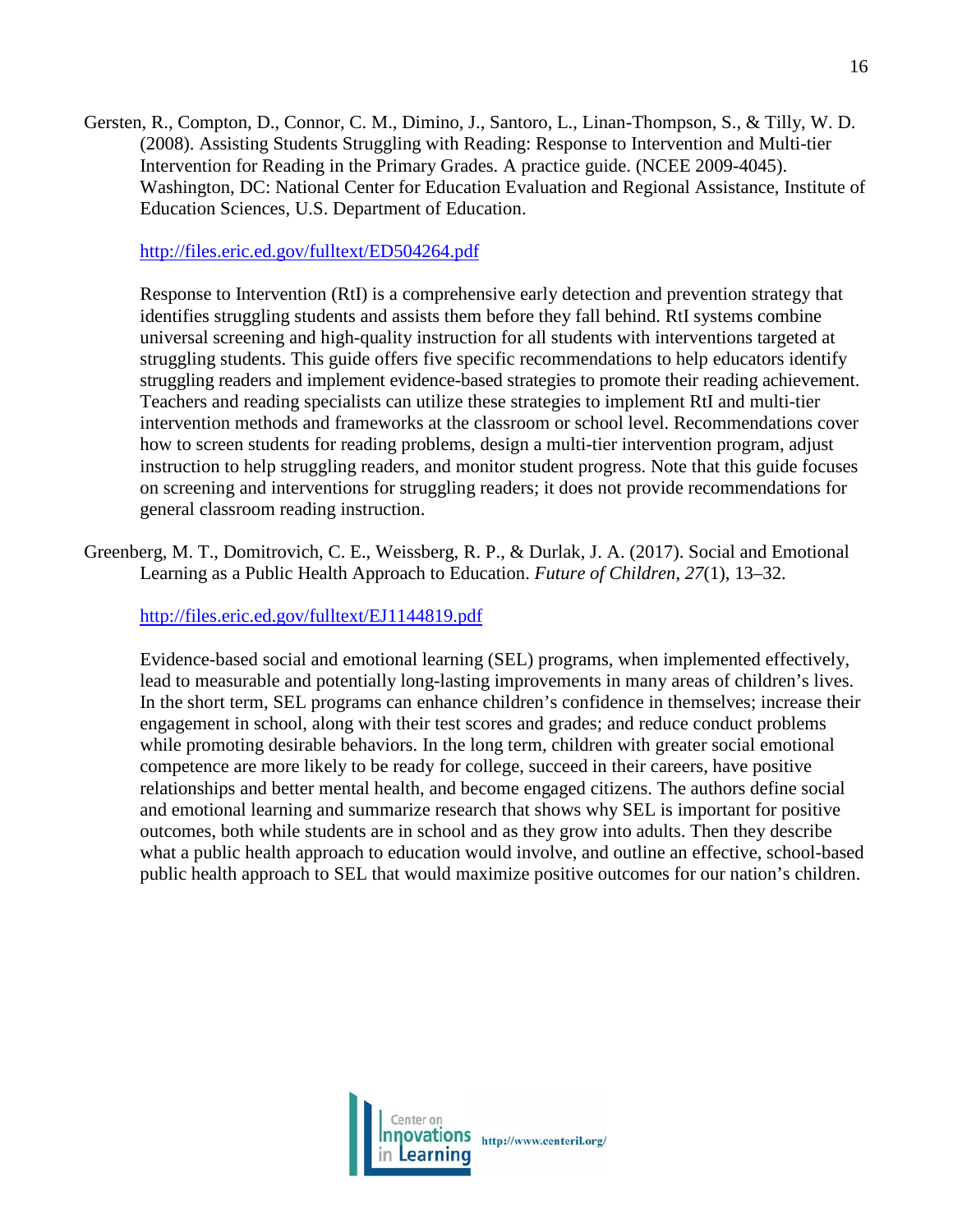Hanover Research. (2013). *Effective Programs for Emotional and Behavioral Disorders*. Washington, DC: Author.

[https://www.district287.org/uploaded/A\\_Better\\_Way/EffectiveProgramsforEmotionalandBehavi](https://www.district287.org/uploaded/A_Better_Way/EffectiveProgramsforEmotionalandBehavioralDisordersHanover2013.pdf) [oralDisordersHanover2013.pdf](https://www.district287.org/uploaded/A_Better_Way/EffectiveProgramsforEmotionalandBehavioralDisordersHanover2013.pdf)

In the following report, Hanover Research presents best practices and effective programs for students with emotional and behavioral disorders. This information aims to aid schools in raising levels of achievement and engagement among students exhibiting behavioral issues.

Heppen, J. B., & Therriault, S. B. (2008). *Developing Early Warning Systems to Identify Potential High School Dropouts*. Washington, DC: National High School Center at the American Institutes for Research.

<http://files.eric.ed.gov/fulltext/ED521558.pdf>

Recent research in large urban school districts, including Chicago and Philadelphia, provides information about powerful indicators that can predict, by the end of the first year of high school, or even during the first semester, whether students will complete high school. This brief guide reviews this research and uses it as a basis for providing guidance to schools and districts about using data to address the dropout problem. This guide, intended for educators and policymakers at the school, district, and state levels, is designed to provide information about: (1) Factors that contribute to a student's dropping out; (2) Research on early warning indicators; (3) School-level early warning systems; (4) District-level early warning systems; and (5) States' roles in supporting the development and use of early warning systems.

[http://www.doe.in.gov/student-services/student-assistance/best-practiceresearch-based](http://www.doe.in.gov/student-services/student-assistance/best-practiceresearch-based-prevention-and-intervention)[prevention-and-intervention](http://www.doe.in.gov/student-services/student-assistance/best-practiceresearch-based-prevention-and-intervention)

This report begins, "Welcome to the site where you can access best practice/research-based prevention and intervention programs designed to meet the social/emotional/behavioral needs of all students as outlined in the Response to Intervention (RtI) process. Here, you will find information about assessment, evidence-based programs for prevention, early intervention and treatment. In addition, we have included a separate library of websites that address multiple areas of interest (specifically research and data demonstrating the effectiveness of specific programs)."



Indiana Department of Education. (2012). *Best Practice/Research-Based Prevention and Intervention Resources for Schools*. Indianapolis, IN: Author.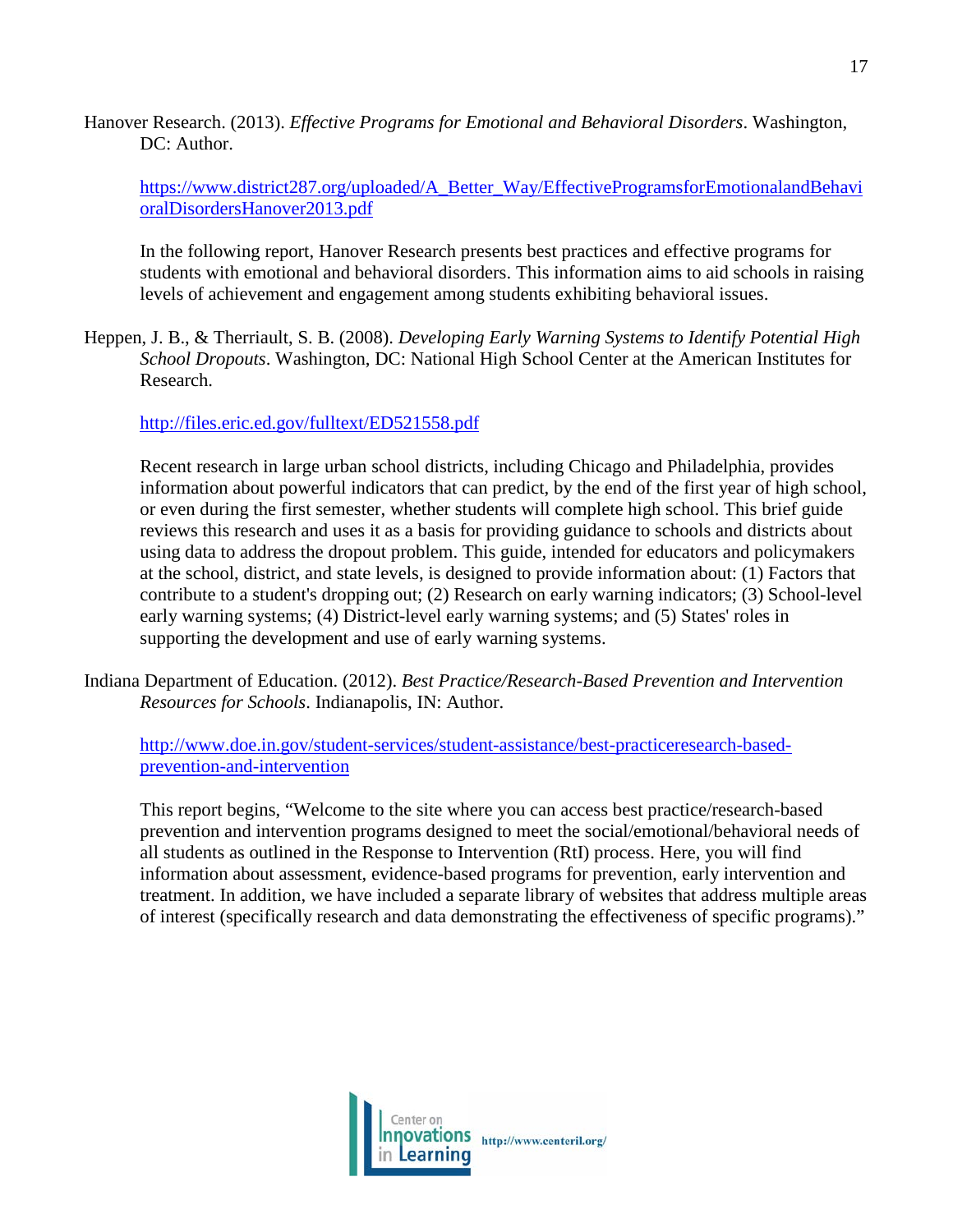Jobs for the Future. (2014). *Early Warning Indicators and Segmentation Analysis: A Technical Guide on Data Studies That Inform Dropout Prevention and Recovery*. Washington, DC: U.S. Department of Education.

### <https://www2.ed.gov/programs/dropout/earlywarningindicators.pdf>

This technical resource guide leads school districts and their staff (at both administrative and school levels) through the technical steps involved in establishing an early warning system and conducting a segmentation study. Segmentation studies identify students who are considerably off track for graduation, typically defined as two or more years off track to graduate based on age and credits.

John W. Gardner Center for Youth and Their Communities. (2011). *Developing Early Warning Indicators for the San Francisco Unified School District*. Stanford, CA: Author.

## <http://files.eric.ed.gov/fulltext/ED535310.pdf>

Conversations between San Francisco Unified School District (SFUSD) staff and researchers from the John W. Gardner Center for Youth and Their Communities (JGC) at Stanford University have led to the proposed development of a three-part Early Warning System (EWS) that: (1) Identifies students at the end of the first semester of eighth grade who may benefit from participation in a summer program that helps them transition into high school; (2) Helps high schools identify incoming ninth grade students who might benefit from additional supports; and (3) Monitors students during ninth grade to ensure that they stay on track for high school graduation. This research brief focuses on the development of indicators for the first two parts of the EWS, and SFUSD and JGC have begun to co-develop a system of indicators for part three to ensure students stay on track during ninth grade.

Johnson, E., & Semmelroth, C. (2010). The Predictive Validity of the Early Warning System Tool. *NASSP Bulletin*, *94*(2), 120–134.

[http://scholarworks.boisestate.edu/cgi/viewcontent.cgi?article=1012&context=sped\\_facpubs](http://scholarworks.boisestate.edu/cgi/viewcontent.cgi?article=1012&context=sped_facpubs)

The Early Warning System (EWS) is a tool developed by the National High School Center to collect data on indicators including attendance, GPA, course failures and credits earned. These indicators have been found to be highly predictive of a student's likelihood of dropping out of high school in large, urban areas. The EWS tool was studied in two suburban schools. With the exception of attendance data, findings suggest that the indicators and suggested threshold for risk determination are predictive in suburban contexts.

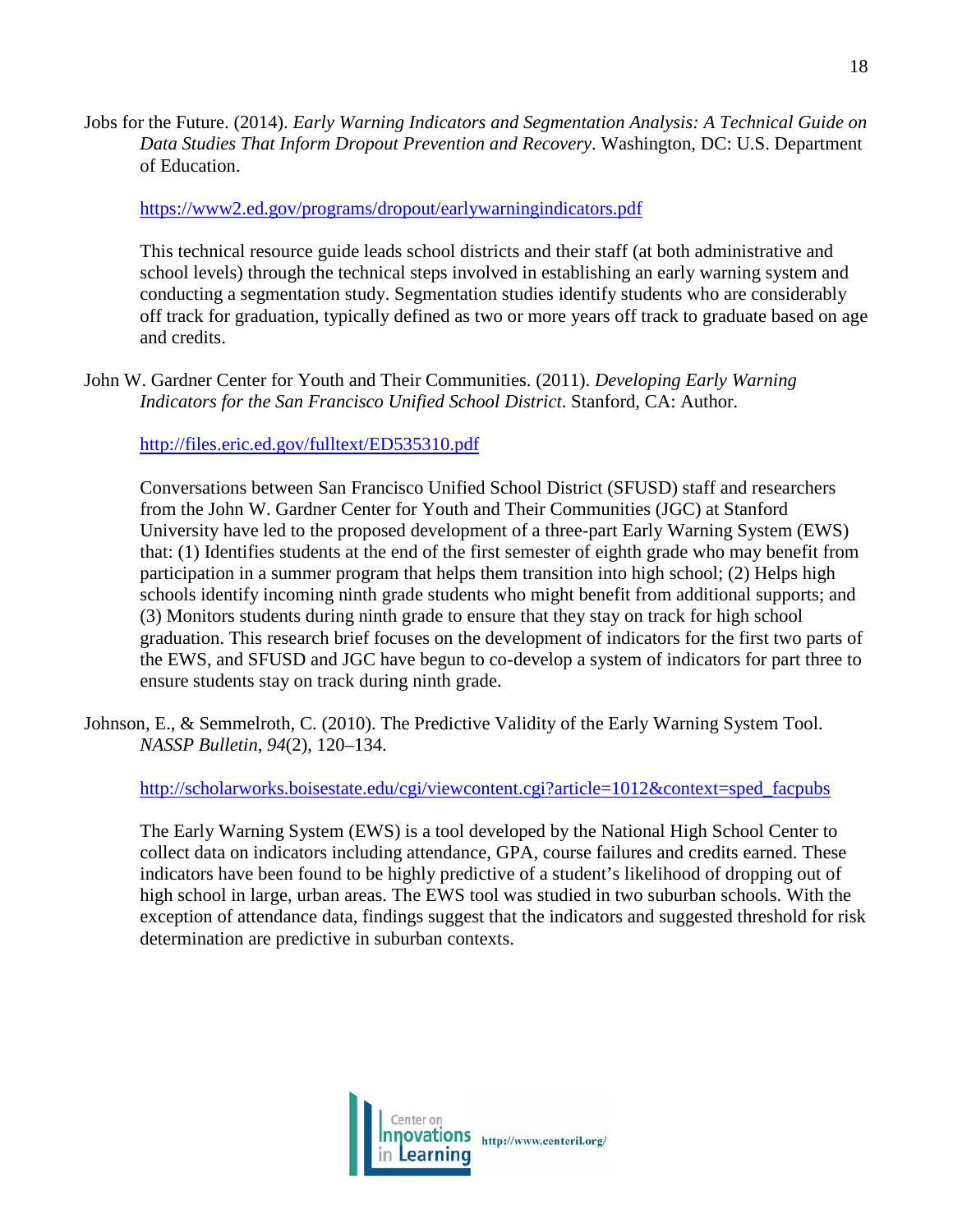Johnston, H. (2013). Research Into Practice: Truancy and Attendance: Interventions for High Schools. Savage, MN: Practical Leadership, LLC for Education Partnerships, Inc.; Corvallis, OR: Oregon GEAR UP.

#### <http://oregongearup.org/sites/oregongearup.org/files/research-briefs/truancyattendance.pdf>

Truancy has always been a concern of educators, but it is growing rapidly in all types of schools. Worse, as students progress through school, and the work becomes more demanding, truancy increases dramatically. Most research shows that isolated, piecemeal approaches don't work to improve attendance. It takes a school and community-wide effort that attempts to monitor attendance, get parent and community cooperation, improve school climate, and employ sanctions in a strategic, developmental manner.

Kemple, J. J., Segeritz, M. D., & Stephenson, N. (2013). Building On-Track Indicators for High School Graduation and College Readiness: Evidence from New York City. *Journal of Education for Students Placed at Risk* (JESPAR), *18*(1), 7–28.

### <http://www.tandfonline.com/doi/full/10.1080/10824669.2013.747945?scroll=top&needAccess=true>

Students' engagement and performance in their first year of high school offer strong signals about their prospects for earning a diploma four years later. These performance measures can be used to construct on-track indicators to measure a school's performance and to identify needs of specific students who are at risk of dropping out. This article undertakes a systematic reanalysis of several on-track indicators that predicted the likelihood of graduating with a New York State Regents diploma in New York City. The analytic dataset contains comprehensive longitudinal information for first-time ninth graders who are enrolled in high school between 2001–2002 and 2010–2011. The results show that the current New York City Department of Education indicator (earning 10 or more course credits in the ninth grade) offers a reliable prediction of graduation with a Regents diploma. However, an indicator based on earning 10 or more credits and passing at least one Regents exam represents a substantial improvement on the current indicator and was used as the primary indicator for additional analyses. These analyses showed that this on-track indicator has been reliable and stable across seven cohorts of entering ninth graders. The analysis also shows that the substantial increase in ninth-grade on-track rates offers a reliable foreshadowing of increases in Regents diploma graduation rates in New York City. Additionally, the on-track indicator was highly predictive for a wide range of student subgroups and helps to highlight the prominent gaps in performance along racial, gender, and economic lines. Finally, the article highlights significant variation in on-track rates across schools, that should be investigated in future research.

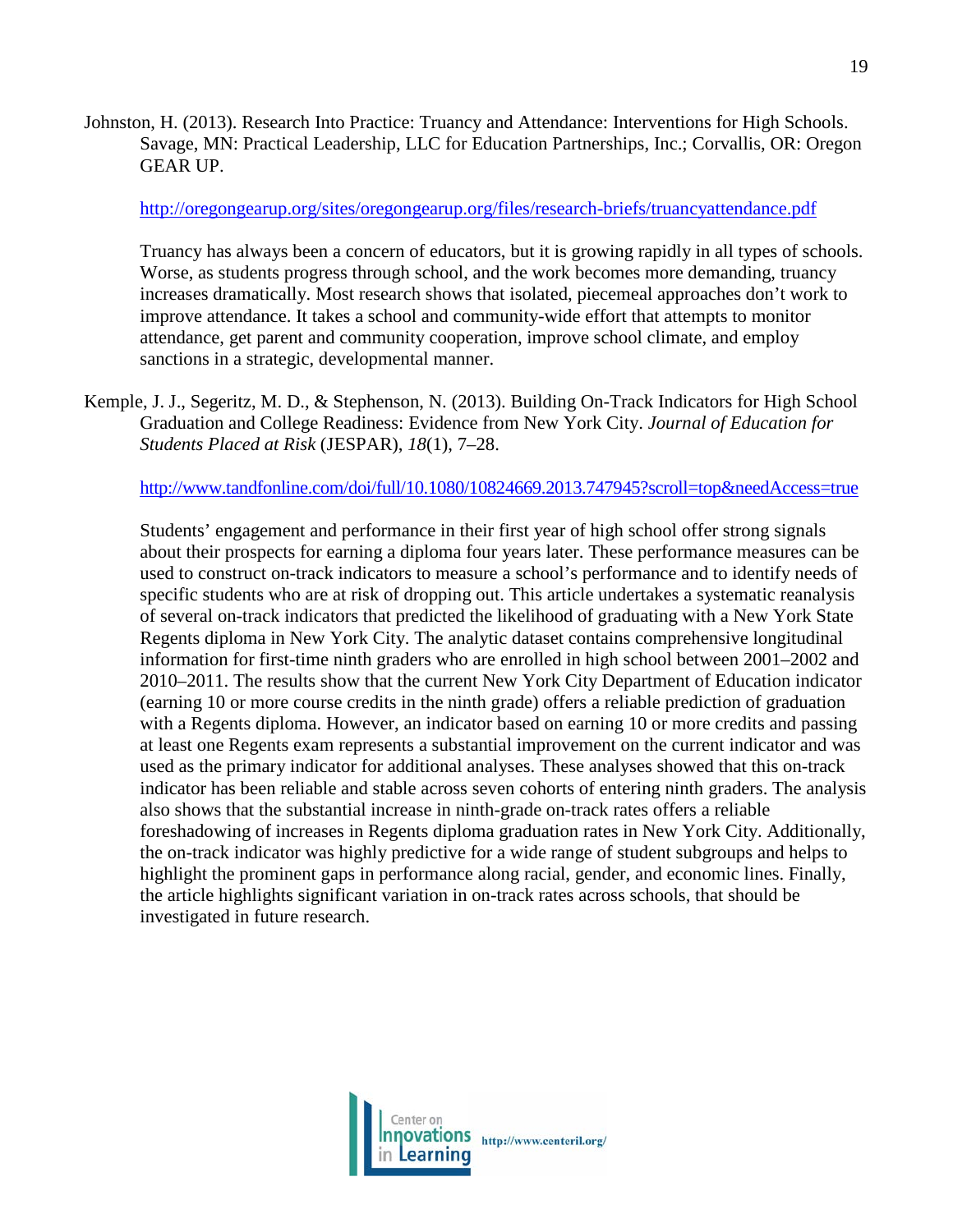Kennedy, M. J., & Wexler, J. (2012). Helping Students Succeed Within Secondary-Level STEM Content: Using the "T" in STEM to Improve Literacy Skills. *TEACHING Exceptional Children*, 45(4), 26–33.

[https://gseuphsdlibrary.files.wordpress.com/2013/03/helping-students-succeed-within](https://gseuphsdlibrary.files.wordpress.com/2013/03/helping-students-succeed-within-secondary-level-stem-content.pdf)[secondary-level-stem-content.pdf](https://gseuphsdlibrary.files.wordpress.com/2013/03/helping-students-succeed-within-secondary-level-stem-content.pdf)

Literacy and other content-specific demands presented within science, technology, engineering, and mathematics (STEM) coursework can overwhelm all students and especially students with learning challenges. Although STEM content is often complex in itself, some teacher presentation styles create further difficulties for students because of the mismatch between the cognitive learning needs of students with learning difficulties and the delivery of instruction they provide. In this article, the authors discuss the source of learning mismatches introduced by content demands and instructional approaches, and highlight several evidence-based practices intended to support teachers and students as they seek pathways to improve literacy and other academic outcomes in STEM courses. An application of instructional technology called Content Acquisition Podcasts (CAPs) is offered as an example of how teachers can create multimedia-based materials that support student cognition while simultaneously helping to build literacy skills.

Kennelly, L., & Monrad, M. (2007). *Approaches to Dropout Prevention: Heeding Early Warning Signs with Appropriate Interventions*. Washington, DC: National High School Center at the American Institutes for Research.

[http://www.earlywarningsystems.org/wp](http://www.earlywarningsystems.org/wp-content/uploads/2007/10/NHSC_ApproachestoDropoutPrevention.pdf)[content/uploads/2007/10/NHSC\\_ApproachestoDropoutPrevention.pdf](http://www.earlywarningsystems.org/wp-content/uploads/2007/10/NHSC_ApproachestoDropoutPrevention.pdf)

This report outlines steps that schools can take to identify at-risk students and provide the necessary support systems and relevant interventions to assist students in obtaining a high school diploma. Further, the report discusses the use of early warning systems to target interventions for groups and individual students, offers a variety of best practice approaches undertaken by higher performing high schools, and presents effective programs that are currently being implemented to stem the dropout problem.

Kennelly, L., & Monrad, M. (2007). *Approaches to Dropout Prevention: Heeding Early Warning Signs with Appropriate Interventions*. Washington, DC: National High School Center at the American Institutes for Research.

<http://files.eric.ed.gov/fulltext/ED499009.pdf>

This report, produced by the National High School Center at the American Institutes for Research, outlines steps that schools can take to identify at-risk students and provide the necessary support systems and relevant interventions to assist students in obtaining a high school diploma. Further, the report discusses the use of early warning data systems to target interventions for groups and individual students, offers a variety of best practice approaches undertaken by higher-performing high schools, and presents effective programs that are currently being implemented to stem the dropout problem.

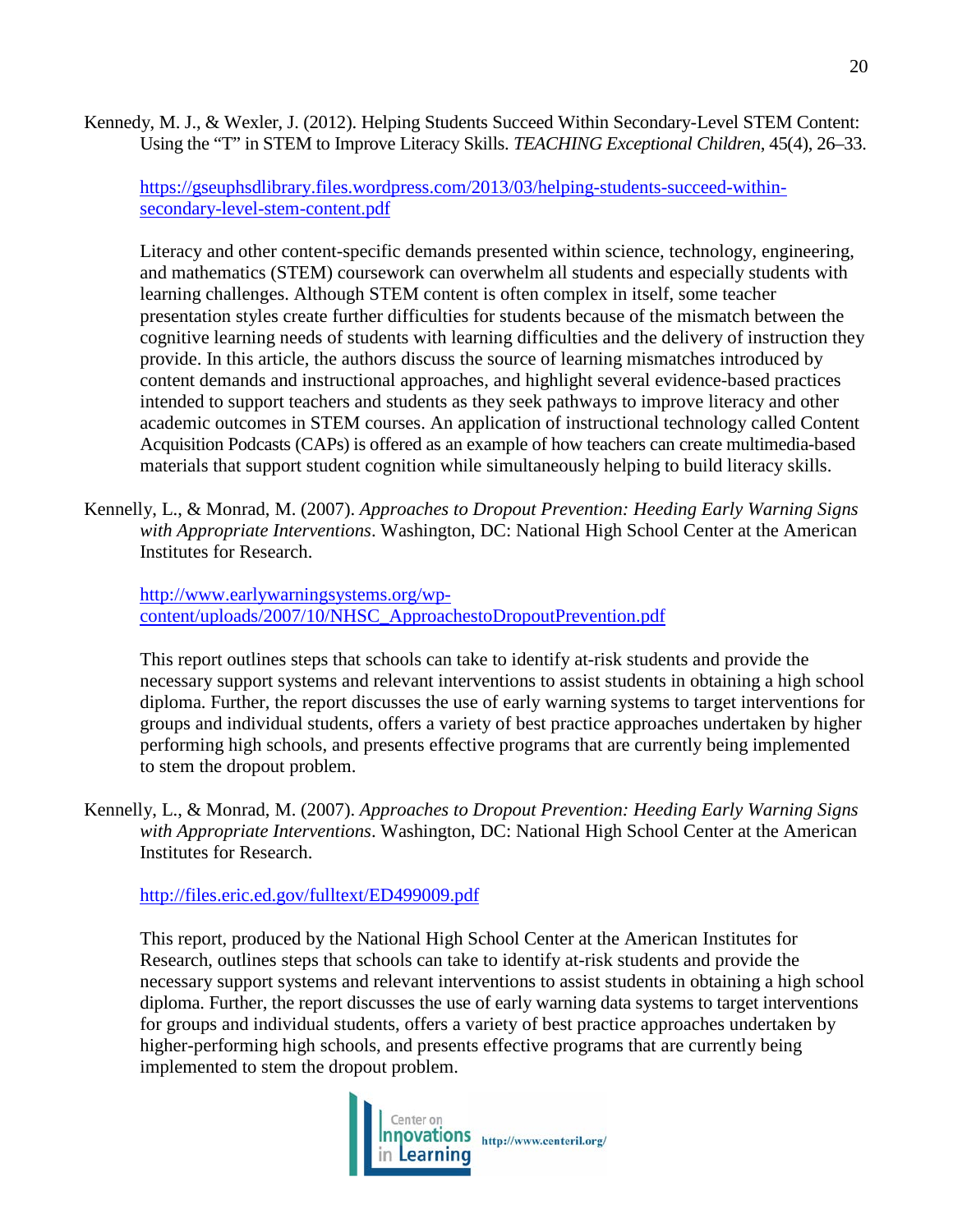Knowles, J. E. (2015). Of Needles and Haystacks: Building an Accurate Statewide Dropout Early Warning System in Wisconsin. *Journal of Educational Data Mining*, *7*(3), 18–67.

Go to [http://www.educationaldatamining.org/JEDM/index.php/JEDM/article/view/JEDM082,](http://www.educationaldatamining.org/JEDM/index.php/JEDM/article/view/JEDM082) the click on "Full Text: PDF

The state of Wisconsin has one of the highest four-year graduation rates in the nation, but deep disparities among student subgroups remain. To address this, the state has created the Wisconsin Dropout Early Warning System (DEWS), a predictive model of student dropout risk for students in Grades 6 through 9. The Wisconsin DEWS is in use statewide and currently provides predictions on the likelihood of graduation for over 225,000 students. DEWS represents a novel statistical learning-based approach to the challenge of assessing the risk of non-graduation for students and provides highly accurate predictions for students in the middle grades without expanding beyond mandated administrative data collections. Similar dropout early warning systems are in place in many jurisdictions across the country. Prior research has shown that, in many cases, the indicators used by such systems do a poor job of balancing the trade-off between correct classification of likely dropouts and false alarm. Building on this work, DEWS uses the receiver-operating characteristic (ROC) metric to identify the best possible set of statistical models for making predictions about individual students. This paper describes the DEWS approach and the software behind it, which leverages the open-source statistical language R (R Core Team, 2013). As a result, DEWS is a flexible series of software modules that can adapt to new data, new algorithms, and new outcome variables to not only predict dropout, but also impute key predictors as well. The design and implementation of each of these modules is described in detail as well as the open-source R package, EWStools, that serves as the core of DEWS.

Koon, S., & Petscher, Y. (2015). *Comparing Methodologies for Developing an Early Warning System: Classification and Regression Tree Model versus Logistic Regression*. Washington, DC: Institute of Education Sciences; and Tallahassee, FL: Regional Educational Laboratory Southeast.

<http://files.eric.ed.gov/fulltext/ED554441.pdf>

The classification and regression tree (CART) model is an emerging tool in the development of early warning systems for identifying students at risk of poor performance in reading. This study finds that CART results are consistent with those of logistic regression on all measures of classification accuracy while using fewer or the same number of variables and making fewer model assumptions.

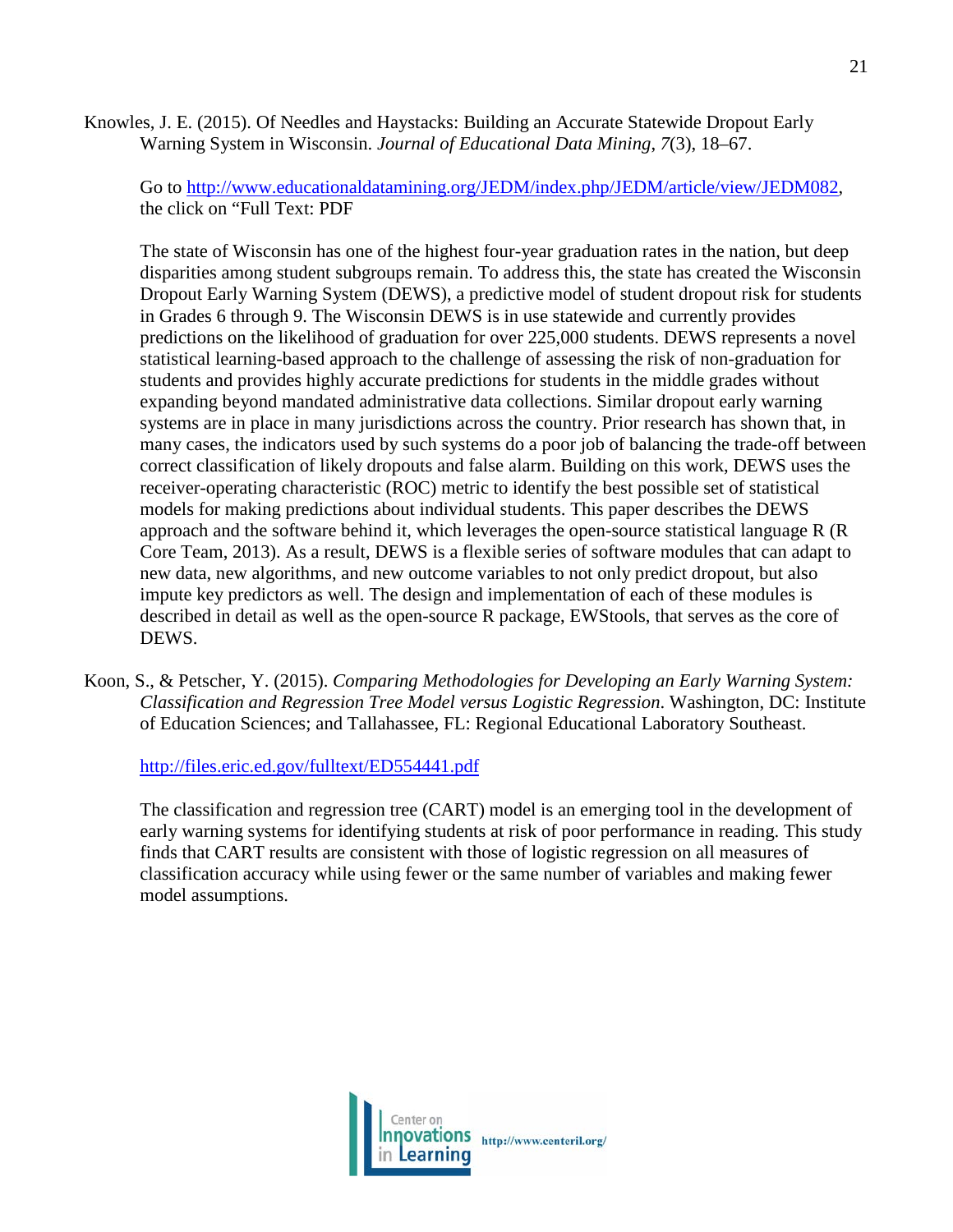Li, Y., Scala, J., Gerdeman, D., & Blumenthal, D. (2016). *District Guide for Creating Indicators for Early Warning Systems*. San Francisco, CA: Regional Educational Laboratory West (REL West) at WestEd.

[http://www.earlywarningsystems.org/wp](http://www.earlywarningsystems.org/wp-content/uploads/2017/02/REL_DistrictGuide_GraduationOutcomes-Interactive.pdf)[content/uploads/2017/02/REL\\_DistrictGuide\\_GraduationOutcomes-Interactive.pdf](http://www.earlywarningsystems.org/wp-content/uploads/2017/02/REL_DistrictGuide_GraduationOutcomes-Interactive.pdf)

This guide is intended primarily for school districts that have experience with early warning systems and are interested in refining or expanding their own early warning indicators. The content of the guide will be most useful for audiences that are knowledgeable about student data systems and are capable of working with spreadsheets or statistical analysis software. The guide provides general advice on data and analytic techniques that districts can consider in developing and refining locally tailored early warning indicators. The steps contained in each section should be considered as guideposts to be adapted to match local capacity and data constraints.

Lovett, M. W., Lacerenza, L., De Palma, M., & Frijters, J. C. (2012). Evaluating the Efficacy of Remediation for Struggling Readers in High School. *Journal of Learning Disabilities*, *45*(2), 151–169.

<http://journals.sagepub.com/doi/pdf/10.1177/0022219410371678>

Preliminary efficacy data are reported for a research-based reading intervention designed for struggling readers in high school. PHAST PACES teaches (a) word identification strategies, (b) knowledge of text structures, and (c) reading comprehension strategies. In a quasiexperimental design, 268 intervention and 83 waiting list control students meeting criteria for reading disability were assessed before and after their semester. After 60 to 70 hours of PHAST PACES instruction, struggling readers demonstrated significant gains on standardized tests of word attack, word reading, and passage comprehension and on experimental measures of lettersound knowledge and multisyllabic word identification relative to control students. An average effect size of 0.68 was revealed across these outcome measures.

Mac Iver, M. A. (2013). Early Warning Indicators of High School Outcomes. *Journal of Education for Students Placed at Risk* (JESPAR), *18*(1), 1–6.

<http://www.tandfonline.com/doi/full/10.1080/10824669.2013.745375?scroll=top&needAccess=true>

In this article, the author introduces a special issue of the *Journal of Education for Students Placed at Risk*, which she guest edited. This issue brings together a set of articles that focus either on quantitative analyses of high school student outcomes or on the process of using early warning indicators (EWI) data to guide interventions to keep students on track to graduate. The first three articles (see Kemple, Segeritz, & Stephenson; Carl; and Mac Iver & Messel) present results of quantitative analyses of predictors of graduation outcomes in three urban settings: New York City, Milwaukee, and Baltimore. The concluding two articles (see Allensworth; and Davis, Herzog, & Legters) describe how EWI data are being used throughout the national network of Diplomas Now schools and in Chicago high schools.

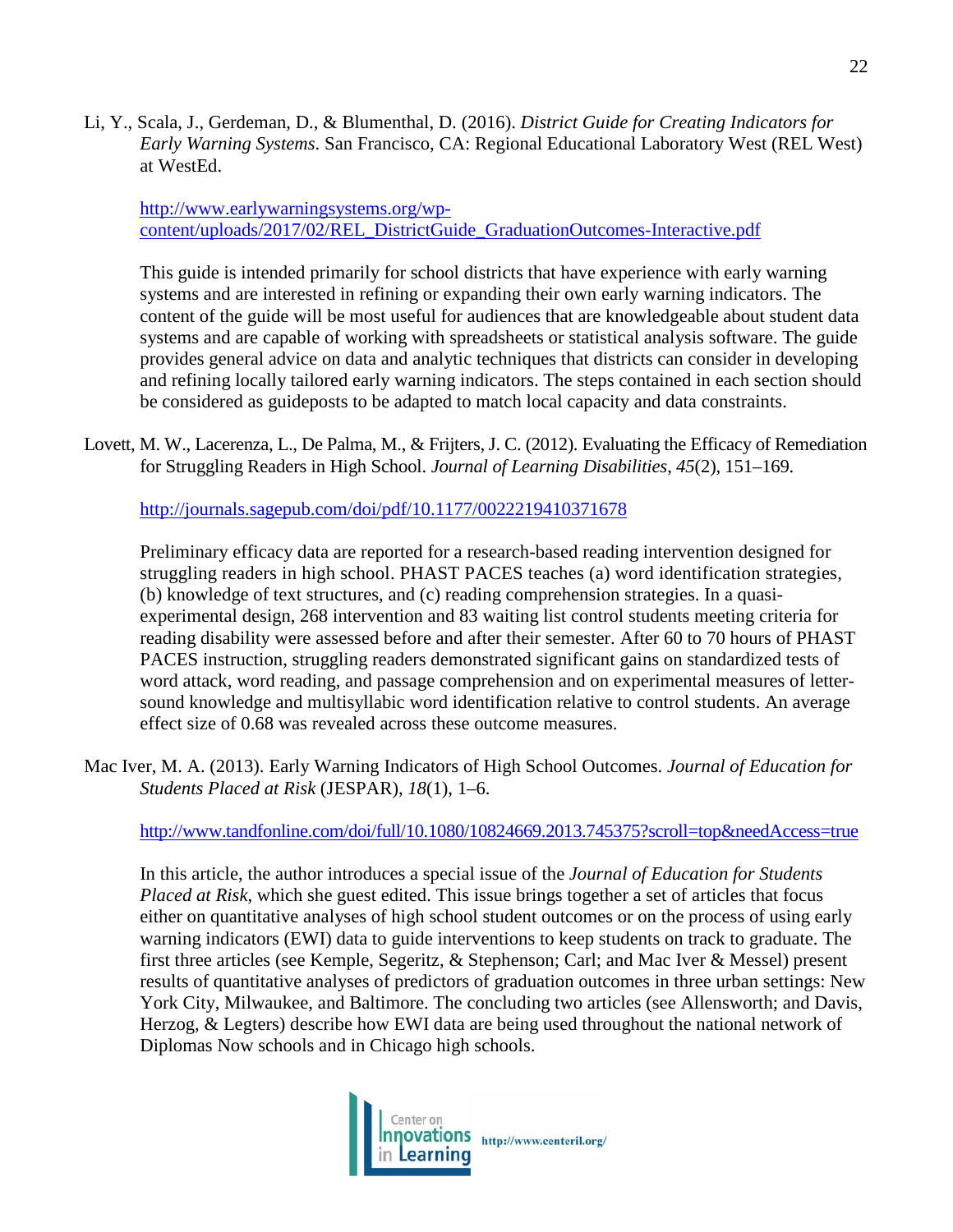Mac Iver, M. A., & Messel, M. (2012). *The ABCs of Keeping on Track to Graduation: Research Findings from Baltimore*. *Journal of Education for Students Placed at Risk* (JESPAR), *18*(1), 50–67.

<http://www.tandfonline.com/doi/full/10.1080/10824669.2013.745207?scroll=top&needAccess=true>

This study of graduation outcomes in Baltimore uses multivariate analysis of longitudinal student cohort data to examine the impact of factors identified in previous research as early warning indicators of a dropout outcome. Student cohort files were constructed from longitudinal administrative data (following all first-time 2004–2005 and 2005–2006 ninth graders forward in time until their on-time graduation year and one year past). Sequentially estimated logistic regression hierarchical linear modeling models indicated the strongest predictors of graduation were ninth-grade attendance and course failure, although gender was still significant. Multinomial logistic regression models were used to analyze the relationship between the four categories of college enrollment outcomes (enrollment in a 4-year college, enrollment in a 2-year college, graduation with no college enrollment, and nongraduation) and student-level predictor variables, including grade point average (GPA) and eighth-grade test scores. Results suggest that equipping schools to implement interventions to address chronic absenteeism and course failure in ninth grade is a crucial strategy for increasing both high school graduation and college enrollment.

Marvul, J. N. (2012). If You Build It, They Will Come: A Successful Truancy Intervention Program in a Small High School. Urban Education, 47(1), 144–169.

<http://journals.sagepub.com/doi/pdf/10.1177/0042085911427738>

To assess whether a 5-month program involving attendance monitoring, sports participation, and a moral character class would reduce absenteeism, 40 students in a small transitional high school were randomly assigned to intervention and control groups and assessed pre- and postintervention on educational expectations, attitude toward education, and emotional, cognitive, behavioral engagement, and attendance. Findings indicated significant differences between intervention and control groups on all predictor variables. Absenteeism was significantly and negatively related to all predictor variables. The program successfully reduced absenteeism, increased educational expectations, attitude toward education, and engagement.

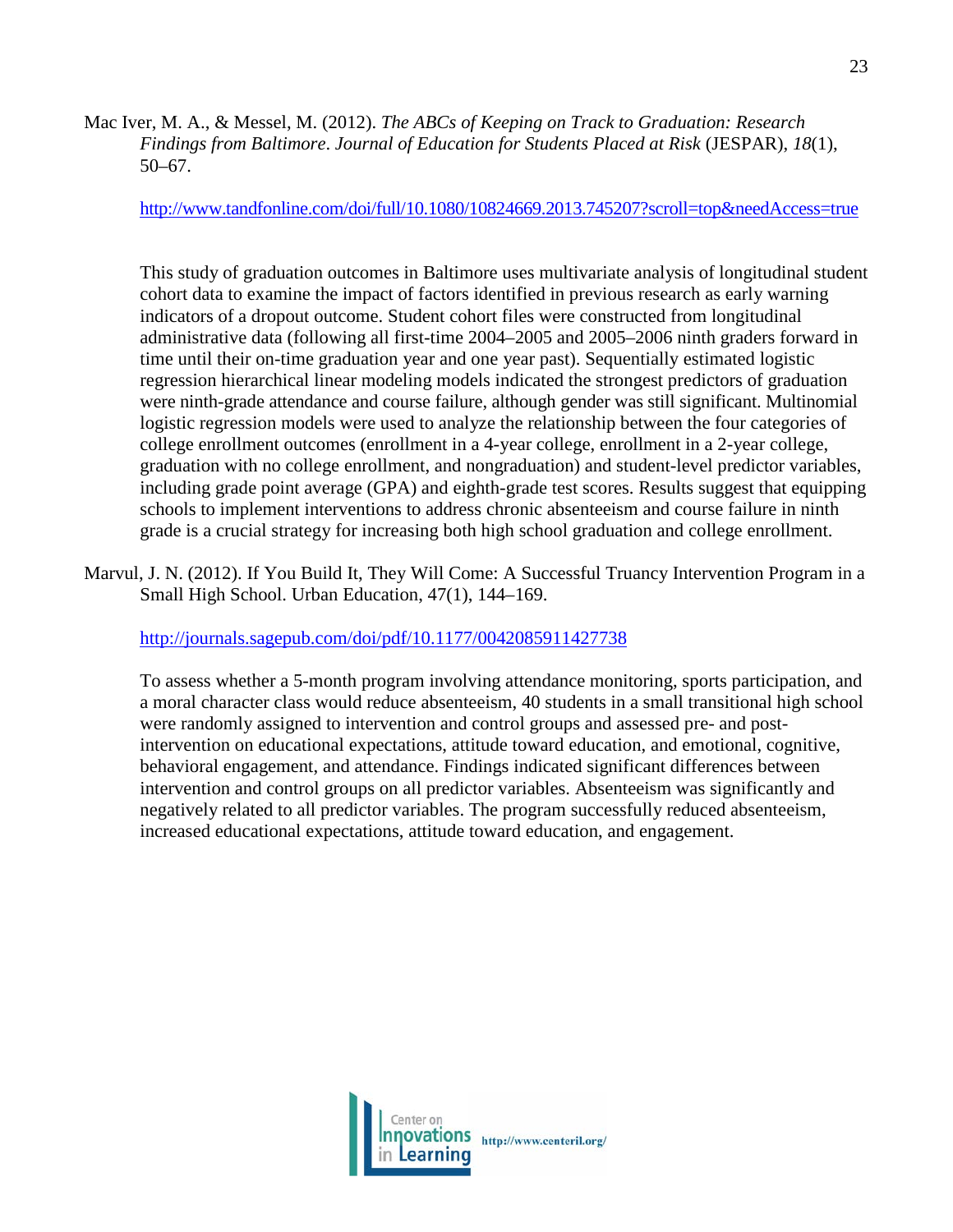Massachusetts Department of Elementary and Secondary Education. (2014). *Early Warning Implementation Guide: Using the Massachusetts Early Warning Indicator System (EWIS) and Local Data to Identify, Diagnose, Support, and Monitor Students in Grades 1–12*. Boston, MA: Author.

#### <http://files.eric.ed.gov/fulltext/ED565708.pdf>

The purpose of this guide is to provide information on how to use early warning data, including the Massachusetts Early Warning Indicator System (EWIS), to identify, diagnose, support, and monitor students in Grades 1–12. It offers educators an overview of EWIS and how to effectively use these data in conjunction with local data by following a six-step implementation cycle. Because no two districts, schools, or students are alike, the guide was purposely developed as a flexible tool to help educators customize their use of EWIS to fit their individual needs, interests, and resources. It is the hope that this guide will help educators with the important work that they do every day in their classrooms, schools, and districts. The following are appended: (1) The Development of the Massachusetts EWIS Model; (2) Accessing EWIS Data and Reports in Edwin; (3) Sample Early Warning Implementation Timeline; and (4) Targeted and Schoolwide Intervention Resources.

Massachusetts Department of Elementary and Secondary Education. (2016). *Early Warning Indicator System: Supporting K-12 Educators in the Identification, Support, and Monitoring of At-Risk Students*. Boston, MA: Author.

<http://files.eric.ed.gov/fulltext/ED565700.pdf>

A rise in data availability gives educators the opportunity to tailor instructional practices and interventions to student needs and invest resources in areas where students require the most support. Massachusetts developed the Early Warning Indicator System (EWIS), which synthesizes the wealth of student data available in the state, including assessment scores, attendance rates, course grades, and other measures to support educators in identifying struggling students. EWIS allows educators to influence a student's academic trajectory by supporting early intervention for students in need. This document provides a summary of the Early Warning Indicator System, highlighting the EWIS theory of change and the process of turning data into action by engaging in pattern analysis.

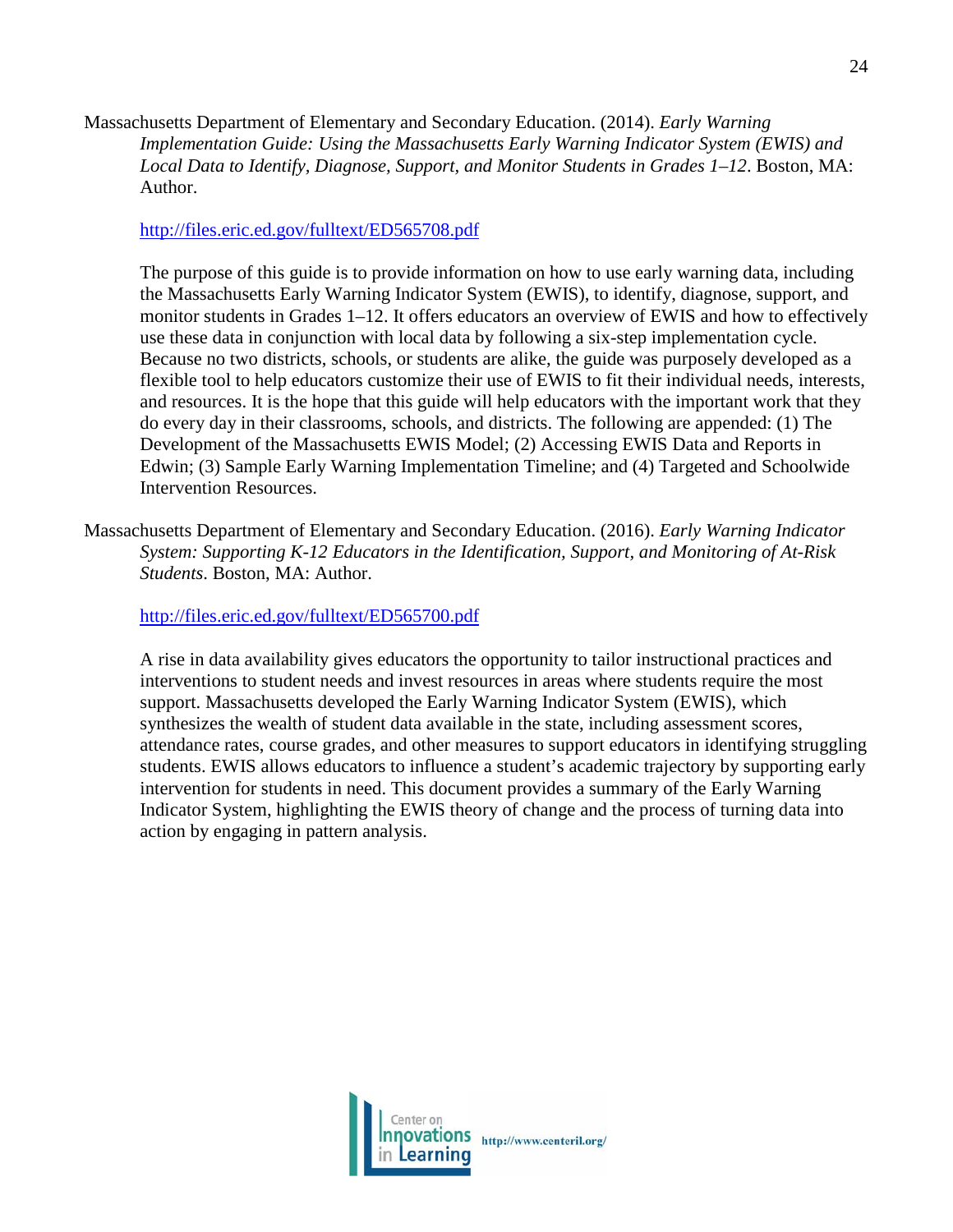Massachusetts Department of Elementary and Secondary Education & American Institutes for Research. (2013). *Massachusetts Early Warning Indicator System (EWIS) Technical Descriptions of Risk Model Development: Early and Late Elementary Age Groupings (Grades 1–6)*. Malden, MA: Massachusetts Department of Elementary and Secondary Education; Washington, DC: American Institutes for Research.

<http://files.eric.ed.gov/fulltext/ED565709.pdf>

The following research question guided the development of the EWIS statistical model that helps identify risk levels for individual students: What are the indicators (or combination of indicators) that predict whether students are at risk of missing key educational benchmarks in Massachusetts that are above and beyond student demographic characteristics, based on predefined student clusters and appropriate outcome variables? Identification of at-risk students through the risk model developed for each age group served as the foundation of the EWIS, which aims to support practitioners in schools and districts to identify children/students who may be at risk. To develop the early elementary risk model, which is presented in this report, a multilevel modeling framework was used to control the clustering of students within schools and obtain correct robust standard errors. To develop the late elementary, middle and high school risk models, developers used a logistic regression modeling framework.

Maynard, B. R., McCrea, K., T., Pigott, T. D., & Kelly, M. S. (2013). *Indicated Truancy Interventions: Effects on School Attendance among Chronic Truant Students*. Oslo, Norway: The Campbell Collaboration.

<http://files.eric.ed.gov/fulltext/ED535217.pdf>

The main objective of this systematic review was to examine the effects of interventions on school attendance to inform policy, practice, and research. The questions guiding this study were: (1) Do truancy programs with a goal of increasing student attendance for truant youth affect school attendance behaviors of elementary and secondary students with chronic attendance problems? (2) Are there differences in the effects of school-based, clinic/community-based, and court-based programs? and (3) Are some modalities (i.e., family, group, multimodal) more effective than others in increasing student attendance?

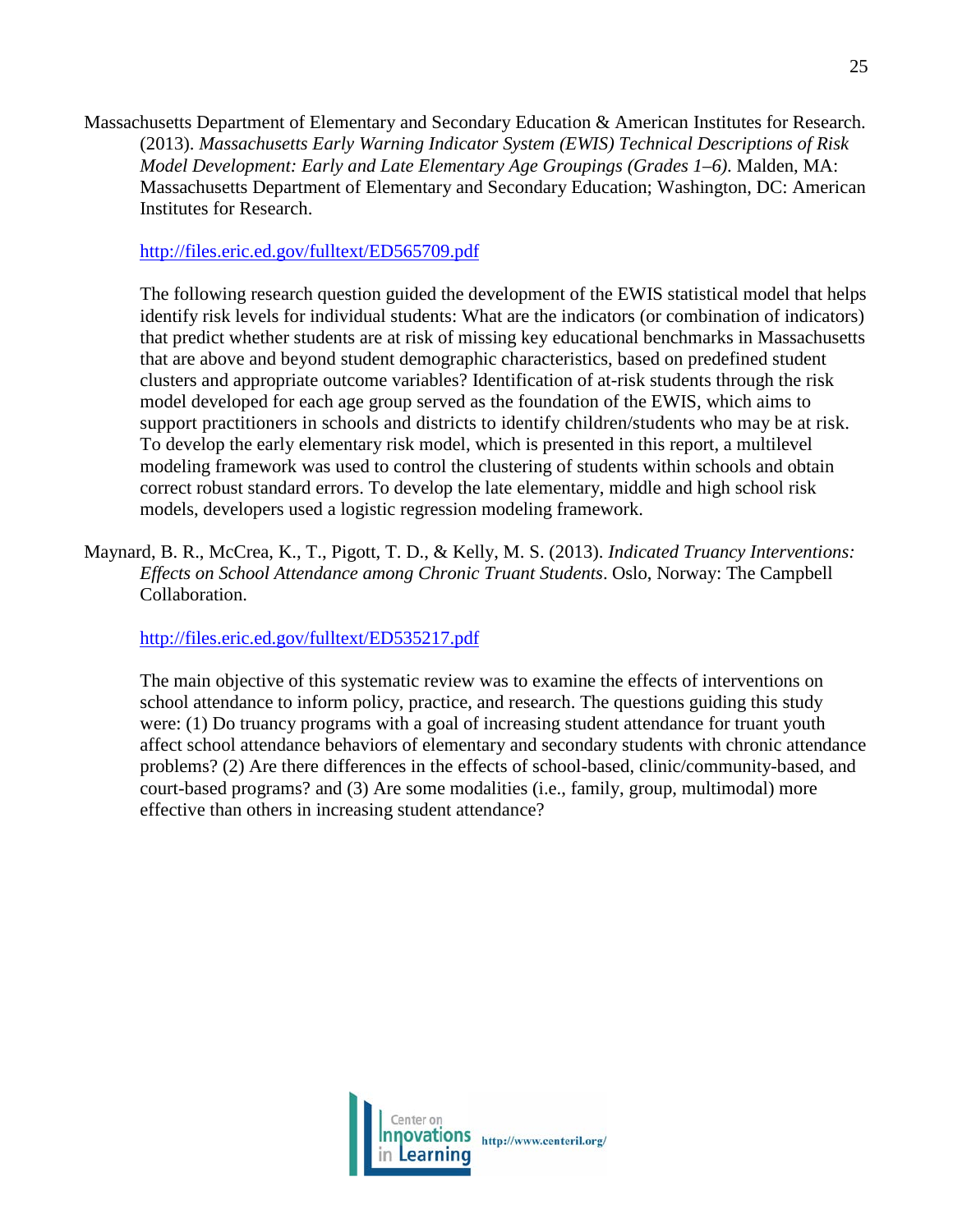McConnell, B. M., & Kubina, R. M. (2014). Connecting With Families to Improve Students' School Attendance: A Review of the Literature. Preventing School Failure: Alternative Education for Children and Youth, 58(4), 249–256.

## <http://www.tandfonline.com/doi/full/10.1080/1045988X.2013.821649?scroll=top&needAccess=true>

School attendance is a rising issue in public schools. Students regularly absent from school can end up involved in destructive behaviors and dropout of school. Family characteristics are strong determining factors in students' school attendance. This presents the question, "Can family involvement improve public school students' attendance?" One way to do this is through phone calls from the school faculty to students' caregivers. Promoting attendance early in a student's life can encourage attendance and maintain this habit throughout his or her school career. The studies reviewed—using parent involvement—show promise to improving students' attendance. When parents or caregivers are regularly apprised of their child's attendance, they can provide appropriate feedback at home. Other findings and implications for phone call interventions and attendance are discussed.

McCurdy, B. L., Thomas, L., Truckenmiller, A., Rich, S. H., Hillis-Clark, P., & Lopez, J. C. (2016). School-Wide Positive Behavioral Interventions and Supports for Students with Emotional and Behavioral Disorders. *Psychology in the Schools*, *53*(4), 375–389.

<http://onlinelibrary.wiley.com/doi/10.1002/pits.21913/full#references>

This investigation employed a participatory action research method involving school psychology consultants and educators to design and evaluate the impact of school-wide positive behavioral interventions and supports in a self-contained school serving students with emotional and behavioral disorders. The traditional practices of a universal system, including teaching and acknowledging expected behaviors and responding to disruptive behaviors, were adapted to better accommodate the needs of a more challenging student population. In addition, systemwide practices, including various teaming and professional development strategies, were instituted to promote sustainability. Results, after implementation of Tier 1, showed reductions in the frequency of discipline referrals and the number of emergency safety interventions, with a sustained impact across the next 3 years. Limitations included the lack of experimental control in evaluating the intervention. Discussion includes recommendations for an expanded role for school psychologists in promoting evidence-based practices for high-risk student populations.

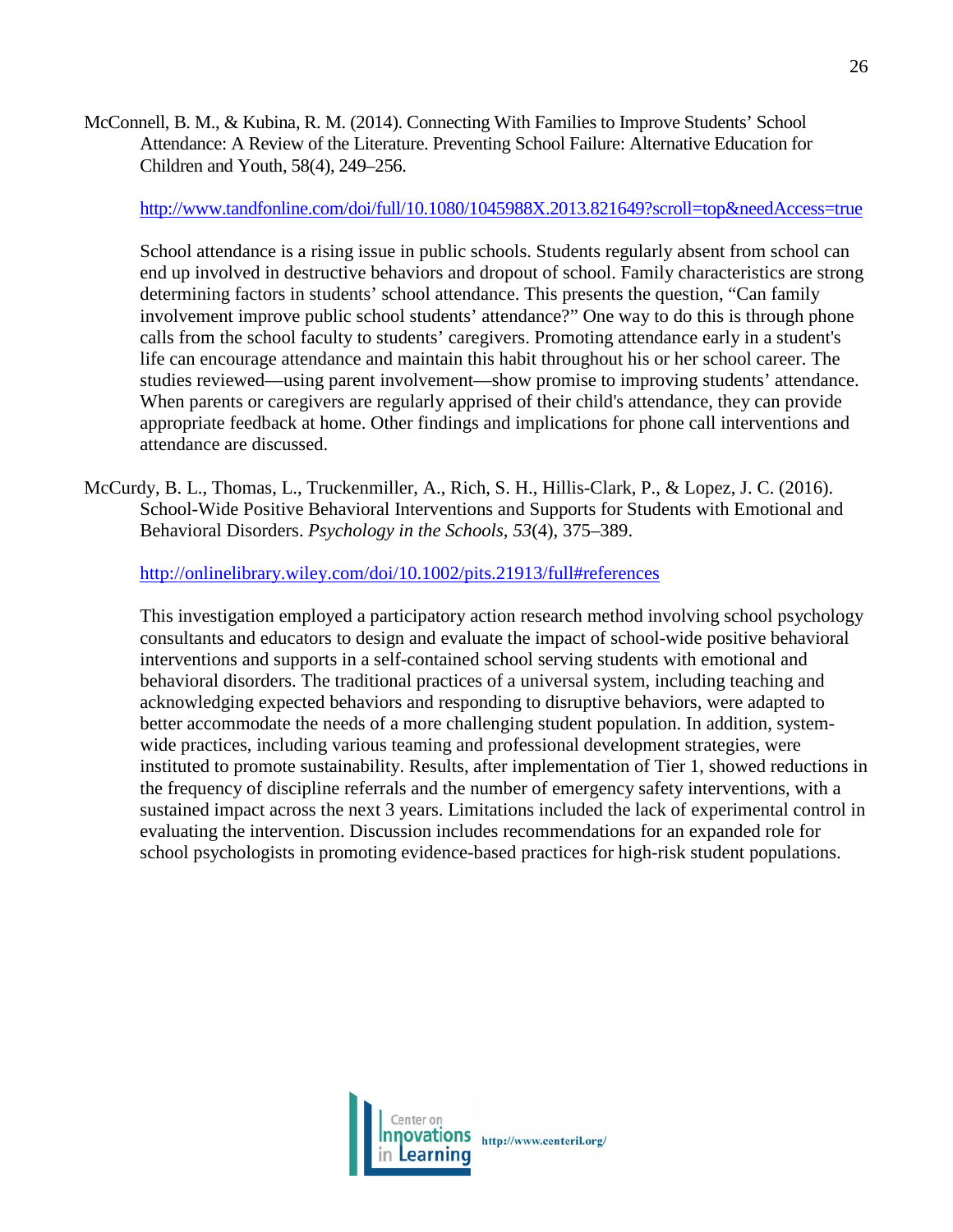the purpose, course subject, target populations, successful aspects, and major challenges for academic intervention support courses offered. Based on the findings, the following

McGaughey, T. A., Wade, J. H., & Zhao, H. (2013). *Academic Supports Provided for Struggling High School Students. Evaluation Brief*. Rockville, MD: Montgomery County Public Schools.

recommendations are proposed: (1) Explore ways to increase "buy-in" for students enrolled in the academic intervention support courses; (2) Do not repeat middle school reading programs for high school students; (3) Encourage schools to continue to maintain a small class size for these intervention courses; (4) Encourage continuing communication among administrators and all school staff members involved with students enrolled in academic support intervention courses; and (5) Encourage schools to form a team of school staff members who participate in the selection, monitoring, and continued support of these students.

This brief describes an evaluation of academic intervention supports available to high school students in Montgomery County (MD) Public Schools (MCPS) during the 2012–2013 school year. A website review identified information about academic supports available to students or parents within each high school's webpages. A survey of school staff gathered information about

Miles, A. C. (2013). Effects of Positive Behavioral Interventions and Supports on Attendance, Grades, and Discipline Referrals. Minneapolis, MN: Walden University.

<https://search.proquest.com/docview/1427854195>

<http://files.eric.ed.gov/fulltext/ED557667.pdf>

Suspension from school removes students from the educational environment and interferes with school progress by decreasing prospects of gaining academic and social skills. Suspension also negatively affects school attendance and is an indicator of future disciplinary problems. To address problem behaviors that can lead to school suspensions, Positive Behavioral Interventions and Support (PBIS) was developed as an empirically-based approach to effect meaningful behavior change through providing positive reinforcement and modeling appropriate behavior. The purpose of this quantitative study was to determine if grades, attendance, and number of discipline referrals of suspended high school students changed after participation in PBIS. The results of the paired-samples t tests indicated that grades did not change after participating in PBIS, but attendance and the number of discipline referrals did significantly improve after participating in PBIS.

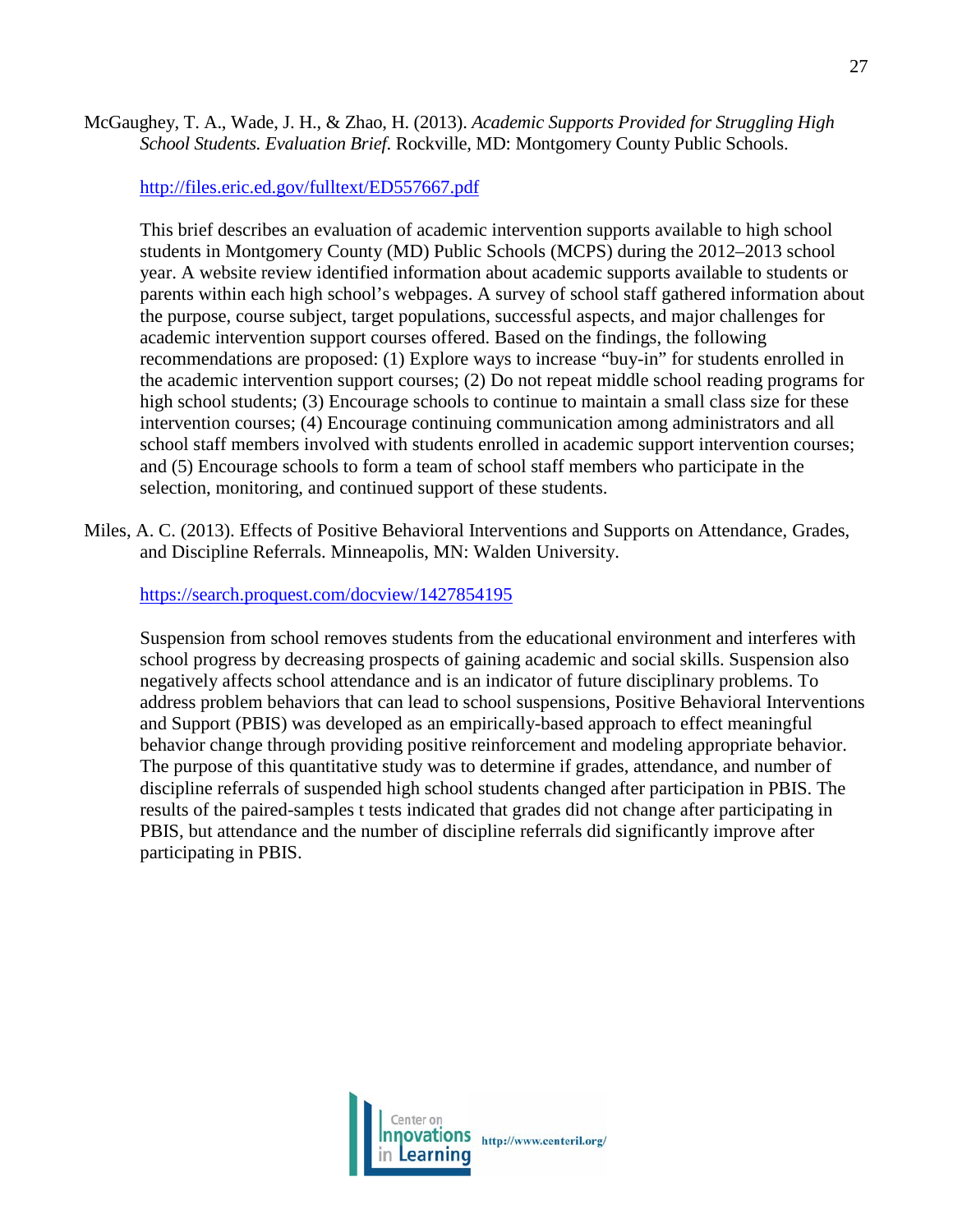Mitchell, B. S., Hirn, R. G., & Lewis, T. J. (2017). Enhancing Effective Classroom Management in Schools: Structures for Changing Teacher Behavior. *Teacher Education and Special Education*, *40*(2), 140–153.

#### <http://journals.sagepub.com/doi/pdf/10.1177/0888406417700961>

Effective classroom instructional and behavior management is essential to ensure student academic and social success. Foundational strategies such as clear expectations and routines, specific feedback, and high rates of opportunities to respond have strong empirical support, yet are often missing from educator repertoires. In this article, the authors provide a brief rationale for the inclusion of evidence-based practices accompanied with recommended resources to identify current and future practices. In addition, they also provide an overview of effective inservice educator professional development, to ensure evidence-based practices are implemented with fidelity, and recommended systemic strategies that schools and school districts can adopt to support teacher learning. Implications for teacher preparation programs also are discussed.

Morgan, E., Salomon, N., Plotkin, M., & Cohen, R. (2014). The School Discipline Consensus Report: Strategies from the Field to Keep Students Engaged in School and Out of the Juvenile Justice System. New York, NY: The Council of State Governments Justice Center.

[https://csgjusticecenter.org/wp](https://csgjusticecenter.org/wp-content/uploads/2014/06/The_School_Discipline_Consensus_Report.pdf)[content/uploads/2014/06/The\\_School\\_Discipline\\_Consensus\\_Report.pdf](https://csgjusticecenter.org/wp-content/uploads/2014/06/The_School_Discipline_Consensus_Report.pdf)

This report provides a comprehensive set of strategies for policymakers, practitioners, and advocates across systems seeking answers to these questions: What can local, state, and federal officials do to support educators and minimize school systems' dependence on suspension, expulsion, and arrest to manage student behaviors? And how can this be accomplished while promoting safe and productive learning environments that improve academic outcomes for all students while reducing their involvement in the juvenile justice system?

Moussa, W. S. (2017). Closer to the Finish Line? Compulsory Attendance, Grade Attainment, and High School Graduation. *Education Finance and Policy*, *12*(1), 28–53.

[http://www.mitpressjournals.org/doi/10.1162/EDFP\\_a\\_00216](http://www.mitpressjournals.org/doi/10.1162/EDFP_a_00216)

High school graduation rates are a central policy topic in the United States and have been shown to be stagnant for the past three decades. Using student-level administrative data from New York City Public Schools, the author examined the impact of compulsory school attendance on high school graduation rates and grade attainment, focusing the analysis on ninth and tenth grade cohorts. He exploited the interaction between the school start-age cutoff and compulsory attendance age requirement to identify the effect of compulsory schooling. He found that an additional year in compulsory attendance leads to an increase of 9% to 12% in the probability of progressing to Grades 11 and 12, and raises the probability of graduating from high school by 9% to 14%, depending on the specification.

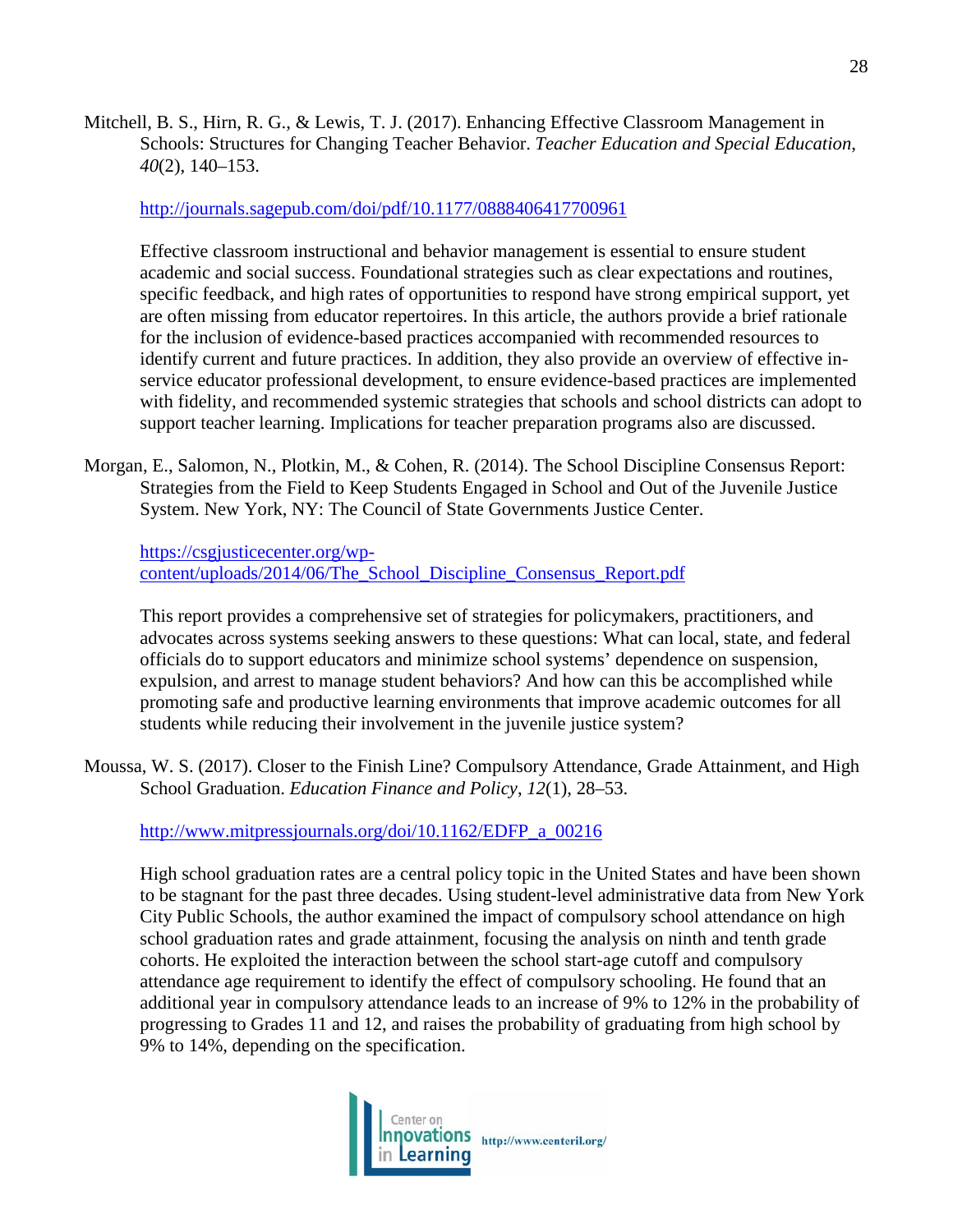National High School Center at the American Institutes for Research. (2011). *National High School Center Early Warning System Tool v2.0: Technical Manual*. Washington, DC: Author.

<http://files.eric.ed.gov/fulltext/ED521687.pdf>

The Early Warning System (EWS) Tool v2.0 is a Microsoft Excel-based tool developed by the National High School Center at the American Institutes for Research in collaboration with Matrix Knowledge Group. The tool enables schools, districts, and states to identify students who may be at risk of dropping out of high school and to monitor these students' responses to interventions. The intended purpose is to support students with an increased risk of disengagement, in order to get them back on track for graduation.

National High School Center at the American Institutes for Research. (2011). *Using an Early Warning System to Identify and Support Students at Risk for High School Dropout*. Washington, DC: Author.

<http://files.eric.ed.gov/fulltext/ED521554.pdf>

This brochure details what early warning systems are and how they can be used to identify and support students who are at risk of dropout, and provides a brief overview of the EWS Tool v2.0 and early warning system implementation process.

Nauer, K. (2016). Battling Chronic Absenteeism. *Phi Delta Kappan*, *98*(2), 28–34.

<http://journals.sagepub.com/doi/abs/10.1177/0031721716671903>

While the principal of a New York elementary school (P.S. 48) took on chronic absenteeism from 2011 to 2013, a research team at the Center for New York City Affairs followed her efforts. The school drove down chronic absenteeism almost 10%. School staff routinely touched base with students, outside "success mentors" worked with those with attendance issues, and staff reached out to families to help them get their kids to school. But maintaining this level of effort has proven tough for principals in high-needs schools.

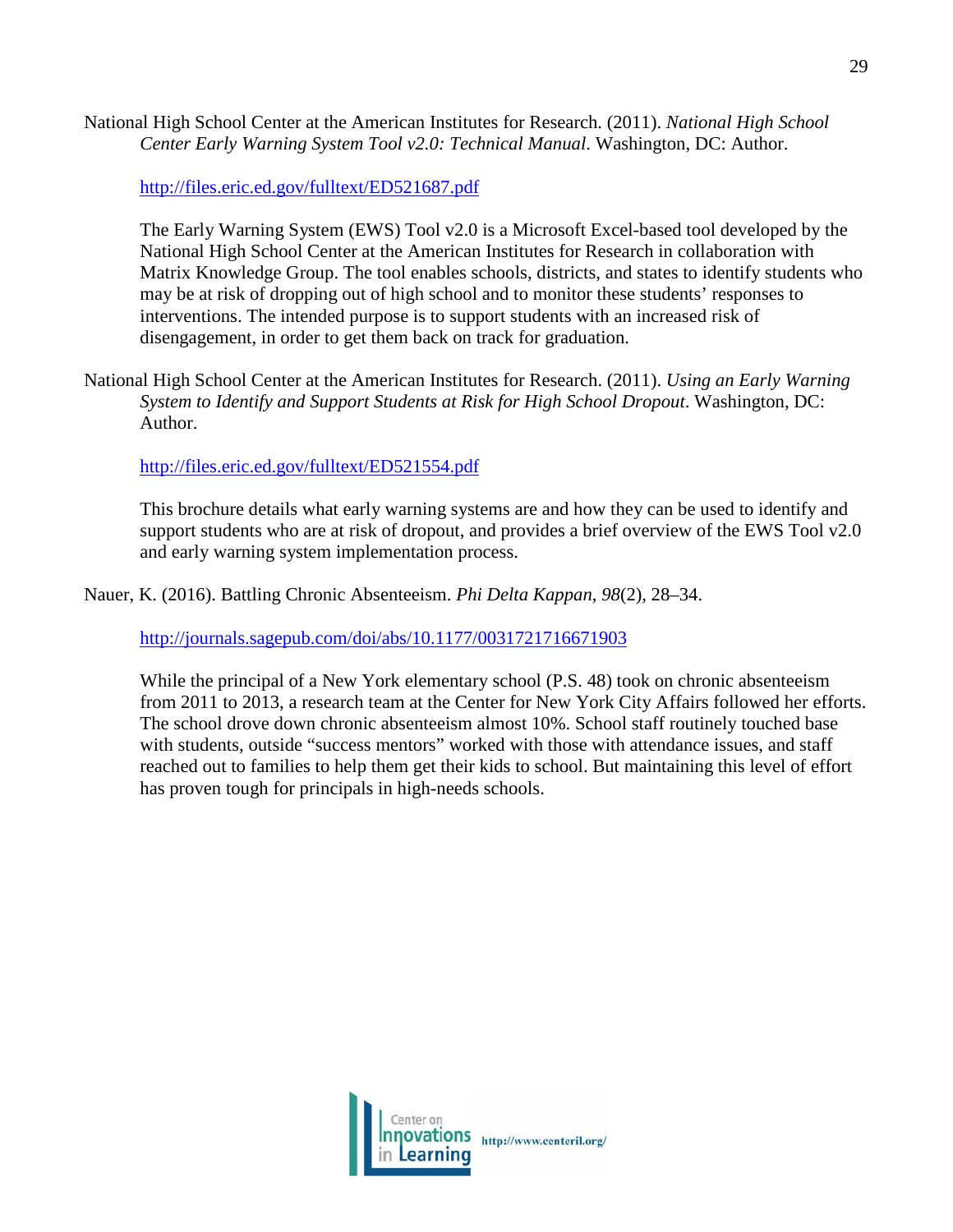Neild, R. C., Balfanz, R., & Herzog, L. (2007). An Early Warning System. *Educational Leadership*, *65*(2), 28–33.

## [http://new.every1graduates.org/wp](http://new.every1graduates.org/wp-content/uploads/2012/03/Early_Warning_System_Neild_Balfanz_Herzog.pdf)[content/uploads/2012/03/Early\\_Warning\\_System\\_Neild\\_Balfanz\\_Herzog.pdf](http://new.every1graduates.org/wp-content/uploads/2012/03/Early_Warning_System_Neild_Balfanz_Herzog.pdf)

According to this article, policymakers and educators face several challenges in devising early intervention strategies. The first is to figure out which signals to look for and when to look for them. These signals form an early warning system that schools can use to identify students who are at risk of dropping out. The second challenge is to develop a set of structures and practices within schools that enable educators to review data and pinpoint those students who are sending signals. The third challenge is to determine the help that students need, on the basis of the signals they send and their responses to previous interventions.

O'Cummings, M., & Therriault, S. B. (2015). *From Accountability to Prevention: Early Warning Systems Put Data to Work for Struggling Students*. Washington, DC: Early Warning Systems in Education at American Institutes for Research.

[http://www.earlywarningsystems.org/wp-content/uploads/2015/05/EWS-Lessons-Learned\\_Final-](http://www.earlywarningsystems.org/wp-content/uploads/2015/05/EWS-Lessons-Learned_Final-6-1-15.pdf)[6-1-15.pdf](http://www.earlywarningsystems.org/wp-content/uploads/2015/05/EWS-Lessons-Learned_Final-6-1-15.pdf)

This issue paper from the Early Warning Systems in Education team at American Institutes for Research includes lessons learned from more than seven years of working with individual schools, school districts, and state education agencies as they design, develop, implement, and refine early warning systems. The paper provides practical lessons for educators at all levels and backgrounds – whether considering starting a statewide EWS for the first time or revisiting the structure of practices at a school that has been implementing an EWS process for many years, valuable insights and considerations can be found. Lessons are grouped by levels that include schools, districts, and states.

Pfannenstiel, K. H., Bryant, D. P., Bryant, B. R., & Porterfield, J. A. (2015). Cognitive Strategy Instruction for Teaching Word Problems to Primary-Level Struggling Students. *Intervention in School and Clinic*, *50*(5), 291–296.

<http://journals.sagepub.com/doi/pdf/10.1177/1053451214560890>

Students with mathematics difficulties and learning disabilities (LD) typically struggle with solving word problems. These students often lack knowledge about efficient, cognitive strategies to utilize when solving word problems. Cognitive strategy instruction has been shown to be effective in teaching struggling students how to solve word problems that employ specific word problem types. The cognitive strategy, Math Scene Investigator (MSI), is an example of a cognitive strategy for word problem solving. The MSI strategy described in this paper is suitable for primary-level students with mathematics difficulties and LD. Instructional steps are provided along with an example of an interactive lesson.

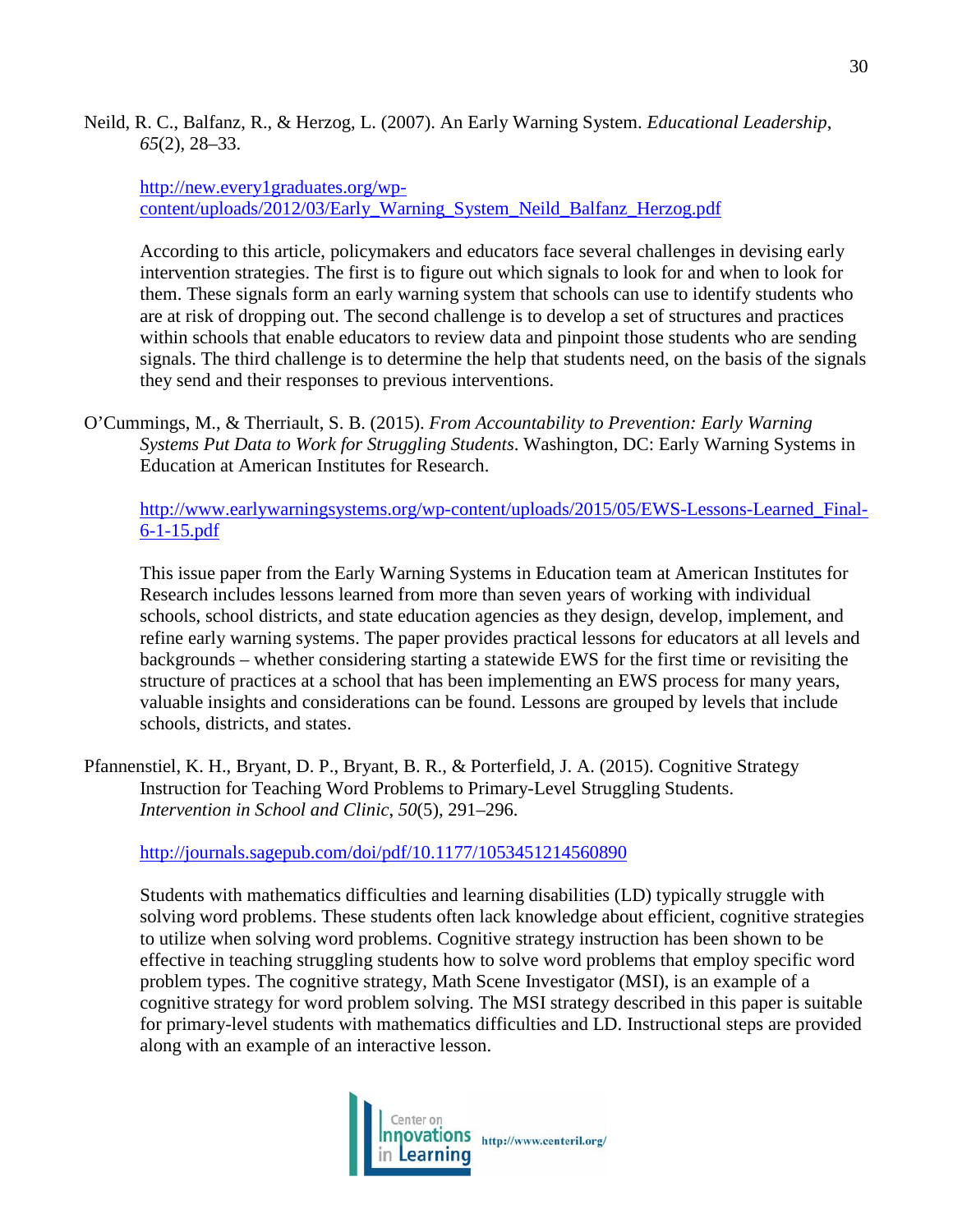## Rafa, A. (2017). *Chronic Absenteeism: A Key Indicator of Student Success. Policy Analysis*. Denver, CO: Education Commission of the States.

### <http://files.eric.ed.gov/fulltext/ED574526.pdf>

Research shows that chronic absenteeism can affect academic performance in later grades and is a key early warning sign that a student is more likely to drop out of high school. Several states enacted legislation to address this issue, and many states are currently discussing the utility of chronic absenteeism as an indicator of school quality or student success (SQSS) in their accountability systems under the Every Student Succeeds Act (ESSA). This policy brief provides information for policymakers and state education leaders on the research, key issues, and policy options available to address chronic absenteeism and improve attendance.

Railsback, J. (2004). *Increasing Student Attendance: Strategies From Research and Practice*. Portland, OR: Northwest Regional Educational Laboratory.

#### <http://educationnorthwest.org/sites/default/files/increasing-student-attendance.pdf>

This report looks at practices and outcomes of attendance programs across the country. Although promising practices exist across the country, there are no "silver bullet" approaches proven to keep children in school. Other research has investigated how school disengagement relates to decreased attendance. In addition to asking "How can we help students deal with their problems in coming to school?" many researchers, schools, and community members are also asking, "How are the schools contributing to absenteeism and how can schools work with communities and parents to keep youngsters engaged, in school, and learning what they need to know to be successful?"

Reardon, R. T. (2008). An Analysis of Florida's School Districts' Attendance Policies and their Relationship to High School Attendance Rates. Boca Raton, FL: Florida Atlantic University.

<http://files.eric.ed.gov/fulltext/ED502216.pdf>

The purpose of this correlational study was to determine the relationship between the type of attendance policies in the high schools of the 67 Florida school districts, the size of the school district (number of high school students), the socioeconomic status (ES) of the school district, and the average daily attendance rate of the district. Additionally, the study determined if the relationship between policy type and attendance rate was moderated by SES and size. To test the research questions, high school attendance polices were examined and coded into one of three predetermined categories: punitive, reward, or affective. The conclusion of this study was that, while a heavy emphasis was placed on the implementation of punitive policy, when measured at the district level, average daily attendance rates were not significantly related to the variables of policy type, SES level, or district size, nor was the relationship between policy type and average daily attendance rate moderated by SES or district size. The study found that, while attendance policies are typically created at the district level, schools should be given the autonomy to create and implement attendance programs conducive to their individual needs.

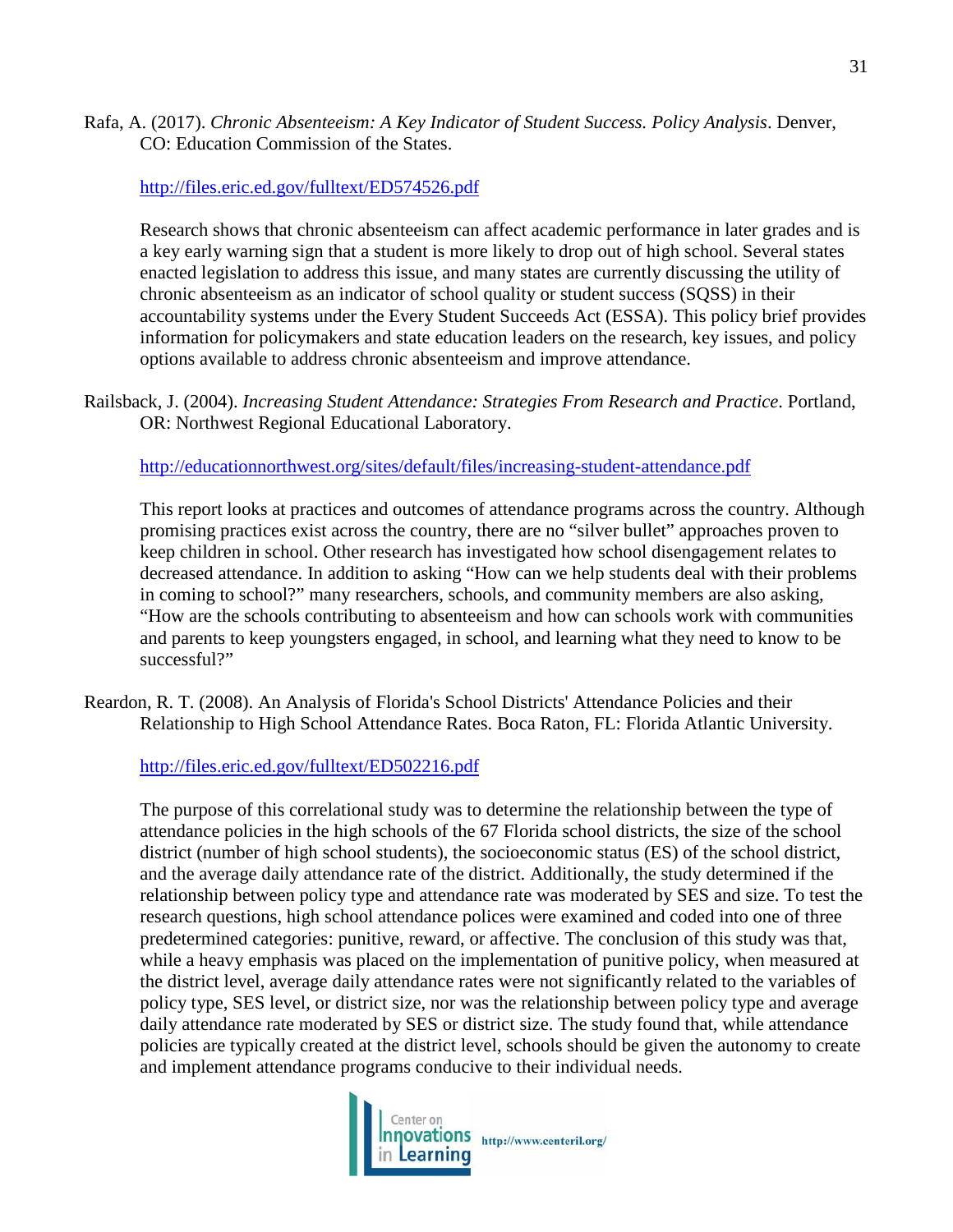Regional Educational Laboratory Southeast. (2009). *Evidence Based Education Request Desk*. Tallahassee, FL: Author.

### <http://files.eric.ed.gov/fulltext/ED537059.pdf>

This paper provides web sites of interest with specific information on dropouts/early warning indicator systems as well as recent conferences discussing early warning indicator systems. This paper is a response to a request asking for early warning indicator systems research for secondary schools. A bibliography is included.

RMC Research Corp. (2017). *North Carolina Read to Achieve: An Inside Look*. Tampa, FL: Author.

## <http://files.eric.ed.gov/fulltext/ED574423.pdf>

In 2012, the North Carolina General Assembly established the "Read to Achieve Program" (RtA), a K–3 comprehensive reading policy that focuses on improving early reading development with the goal of all students reading on grade level by the end of third grade. Since the passage of RtA, North Carolina has seen a number of positive gains among its young readers. Foundation for Excellence in Education (ExcelinEd) contracted with RMC Research Corporation to conduct a study to better understand stakeholders' perceptions of RtA. In particular, ExcelinEd wanted to know: (1) What support strategies and technical assistance did the North Carolina Department of Public Instruction (DPI) and school districts provide? (2) How was information about RtA shared with districts, schools, teachers, parents and communities? (3) What recommendations do stakeholders have for improving the implementation process? (4) In addition to improved student outcomes, what impact has RtA had on districts and schools? The report provides methodology and results.

Roderick, M., Kelley-Kemple, T., Johnson, D. W., & Beechum, N. O. (2014). *Preventable Failure: Improvements in Long-Term Outcomes when High Schools Focused on the Ninth Grade Year*. Chicago, IL: University of Chicago Consortium on Chicago School Research.

[http://www.attendanceworks.org/wordpress/wp-content/uploads/2014/04/Preventable-Failure-](http://www.attendanceworks.org/wordpress/wp-content/uploads/2014/04/Preventable-Failure-CCSR-April-2014.pdf)[CCSR-April-2014.pdf](http://www.attendanceworks.org/wordpress/wp-content/uploads/2014/04/Preventable-Failure-CCSR-April-2014.pdf)

Research shows that students who end their ninth-grade year on track are almost four times more likely to graduate from high school than those who are off track. In response, Chicago Public Schools launched a major effort in 2007 centered on keeping more ninth-graders on track to graduation. The district initiative promoted the use of data to monitor students' level of dropout risk throughout the ninth-grade year, allowing teachers to intervene before students fell too far behind. The diversity of strategies was notable—from calls home when students missed a class to algebra tutoring to homework help. Since that time, the CPS on-track rate has risen 25 percentage points, from 57 to 82 percent. This report shows that improvements in ninth grade ontrack rates were sustained in tenth and eleventh grade and followed by a large increase in graduation rates.

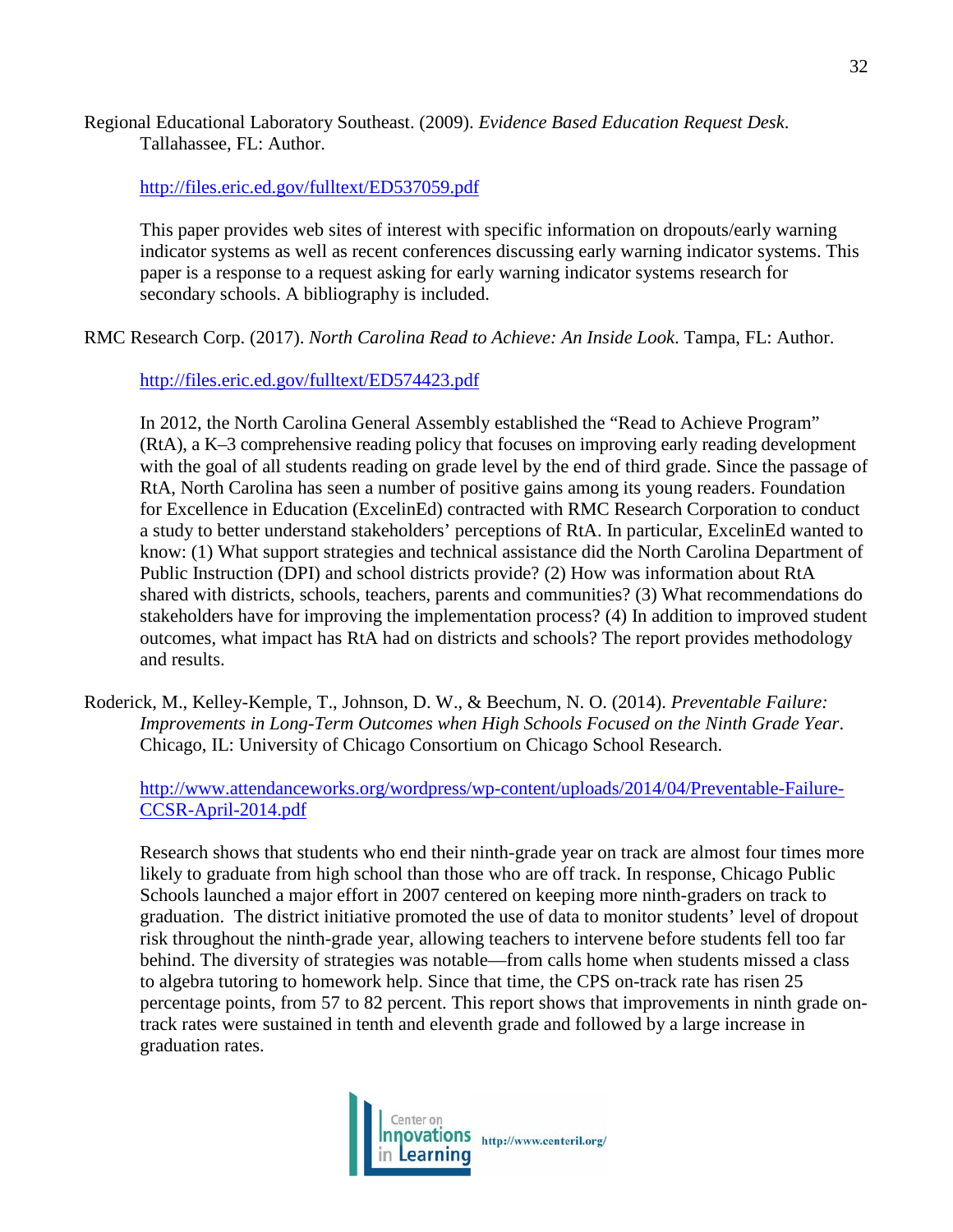## Ross, T. (2016). The Differential Effects of Parental Involvement on High School Completion and Postsecondary Attendance. *Education Policy Analysis Archives*, *24*(30), 1–38.

<http://files.eric.ed.gov/fulltext/EJ1100143.pdf>

Previous studies have shown the impact of parental involvement on a number of student achievement, motivation, and engagement outcomes, but the extent to which parental involvement influences high school completion and postsecondary attendance has received less attention in the literature. Filling that gap, this study replicates and extends previous research by examining the influence of various dimensions of parental involvement on high school completion and postsecondary attendance (with particular interest in dropouts who later earned GEDs and went on to college). Results show that parents' educational expectations for their children play a significant role in whether students from all backgrounds persist toward completion of high school and whether they attend a postsecondary institution. This study also finds parent participation in school functions to be a significant positive predictor of both high school completion and postsecondary enrollment, while communication between parent and school about children's school problems is negatively associated with both outcomes. The implications for expanding developmentally appropriate and culturally sensitive policies for family and school engagement are discussed.

Ryan, M. (2011). *Early Warning Indicator Systems*. Denver, CO: Education Commission of the States.

# <http://files.eric.ed.gov/fulltext/ED522158.pdf>

States have made notable progress collecting longitudinal information that follows individual students over time. Access to such student data has prompted state and school district officials across the country to develop "early warning indicator systems" to efficiently identify students who are at risk of dropping out and provide targeted supports to get them back on track and graduate. The summaries in this paper highlight the statewide early warning indicator systems in Louisiana, South Carolina, and Alabama, and the Philadelphia Public Schools district-wide system.

Sarlo, R. (2011). *Early Warning Systems: Moving From Reaction to Prevention*. New York, NY: National Center for Learning Disabilities.

[http://www.rtinetwork.org/learn/rti-in-secondary-schools/early-warning-systems-moving-from](http://www.rtinetwork.org/learn/rti-in-secondary-schools/early-warning-systems-moving-from-reaction-to-prevention)[reaction-to-prevention](http://www.rtinetwork.org/learn/rti-in-secondary-schools/early-warning-systems-moving-from-reaction-to-prevention)

Response to Intervention (RTI) is a multi-tiered approach to help struggling learners. Students' progress is closely monitored at each stage of intervention to determine the need for further research-based instruction and/or intervention in general education, in special education, or both. Successfully implementing RTI in secondary settings requires a strong plan for addressing dropout prevention. This article details how developing early warning sign programs within RTI models can generate real change for students on the path to dropping out. The article shares two examples from real programs and offers suggestions for strengthening existing early warning programs.

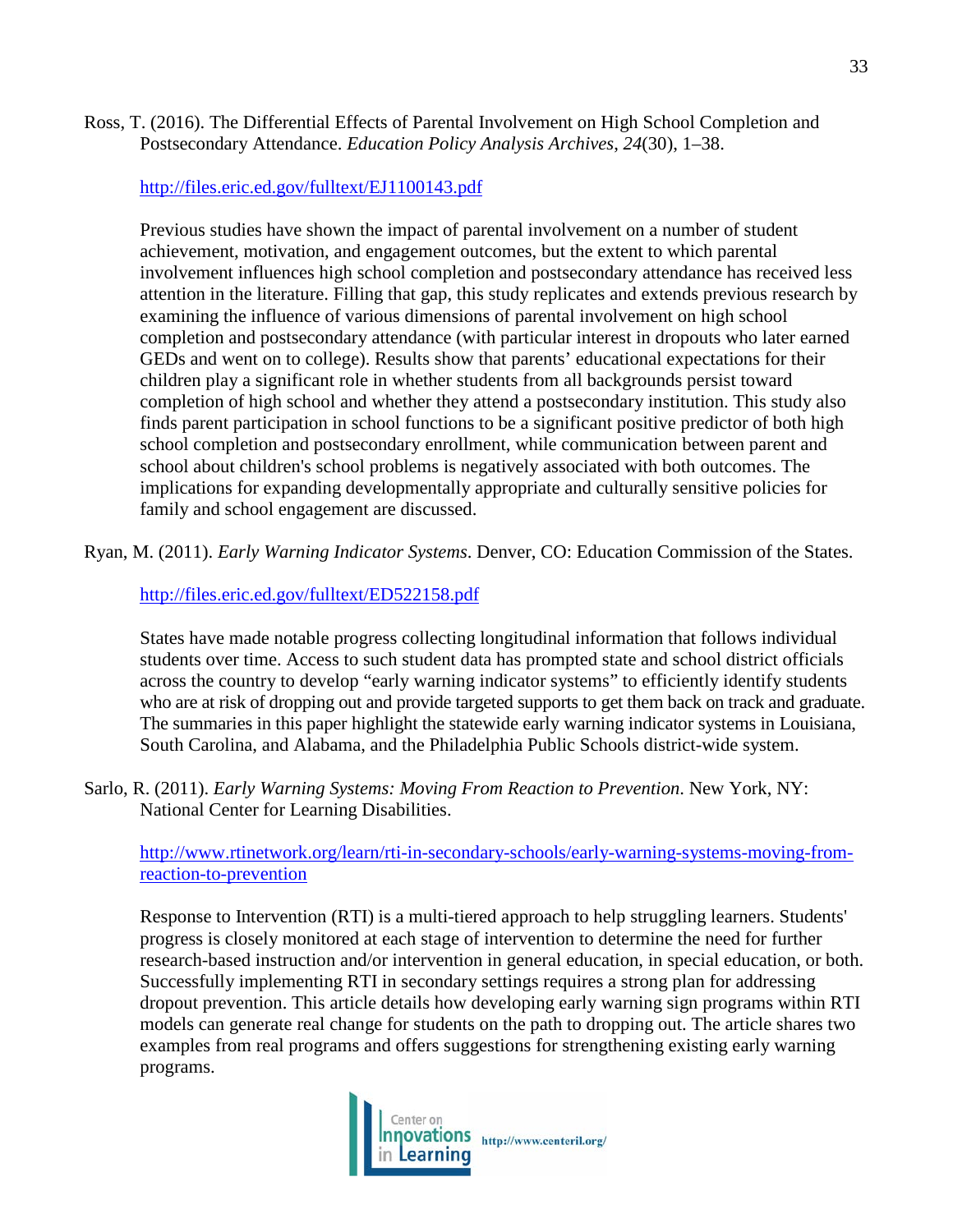Scott, T. M., & Alter, P. J. (2016). Examining the Case for Functional Behavior Assessment as an Evidence-Based Practice for Students with Emotional and Behavioral Disorders in General Education Classrooms. *Preventing School Failure*, *61*(1), 80–93.

## [http://www.tandfonline.com/doi/full/10.1080/1045988X.2016.1196645?scroll=top&needAccess](http://www.tandfonline.com/doi/full/10.1080/1045988X.2016.1196645?scroll=top&needAccess=true)  $=$ true

This article is a review of functional behavior assessment (FBA) studies in general education setting for students with emotional and behavioral disorders. The studies were assessed in accordance with published standards for evidence-based practices. Overall, few studies met criteria for inclusion in this review and even fewer studies included all three parts of a complete FBA. Results indicate that there are few studies of FBA that specifically address students with behavior problems in general education. Although FBA may have future promise for the described setting and population, there currently is too little information available and lack of consistency in practice to yet claim it is an evidence-based practice.

Shealy, L. (2011). *Building an Early Warning System to Identify Potential High School Dropouts*. Tucson, AZ: University of Arizona.

[http://arizona.openrepository.com/arizona/bitstream/10150/145278/1/azu\\_etd\\_11486\\_sip1\\_m.pdf](http://arizona.openrepository.com/arizona/bitstream/10150/145278/1/azu_etd_11486_sip1_m.pdf)

The intent of this research was to determine if there were statistically significant differences between dropouts and graduates in the variables collected and which variables yielded the highest effect sizes and should be included in the early warning system for a large school district in southern Arizona. Two analyses were used to determine significance differences between dropouts and graduates. Then four analyses were performed to determine the highest-yield variables for this district. Consistent with recent research in the field, the variables of ninth grade attendance, ninth grade English and Math grades, and GPA were the strongest predictors of student dropouts. Local educators can use this early warning information to help identify potential high school dropouts as early as possible and intervene more efficiently and effectively with these students.

Smink, J., & Reimer, M. S. (2005). *Fifteen Effective Strategies for Improving Student Attendance and Truancy Prevention*. Clemson, SC: National Dropout Prevention Center/Network.

<http://files.eric.ed.gov/fulltext/ED485683.pdf>

Researchers at the Nation Dropout Prevention Center have completed a review of practices in place to combat declines in student attendance. This document provides a look at 15 of the most salient practices focused on graduation rate improvement. Although each of the 15 effective strategies for increasing the graduation rate can stand alone, an effective program will use several, if not all of the strategies.

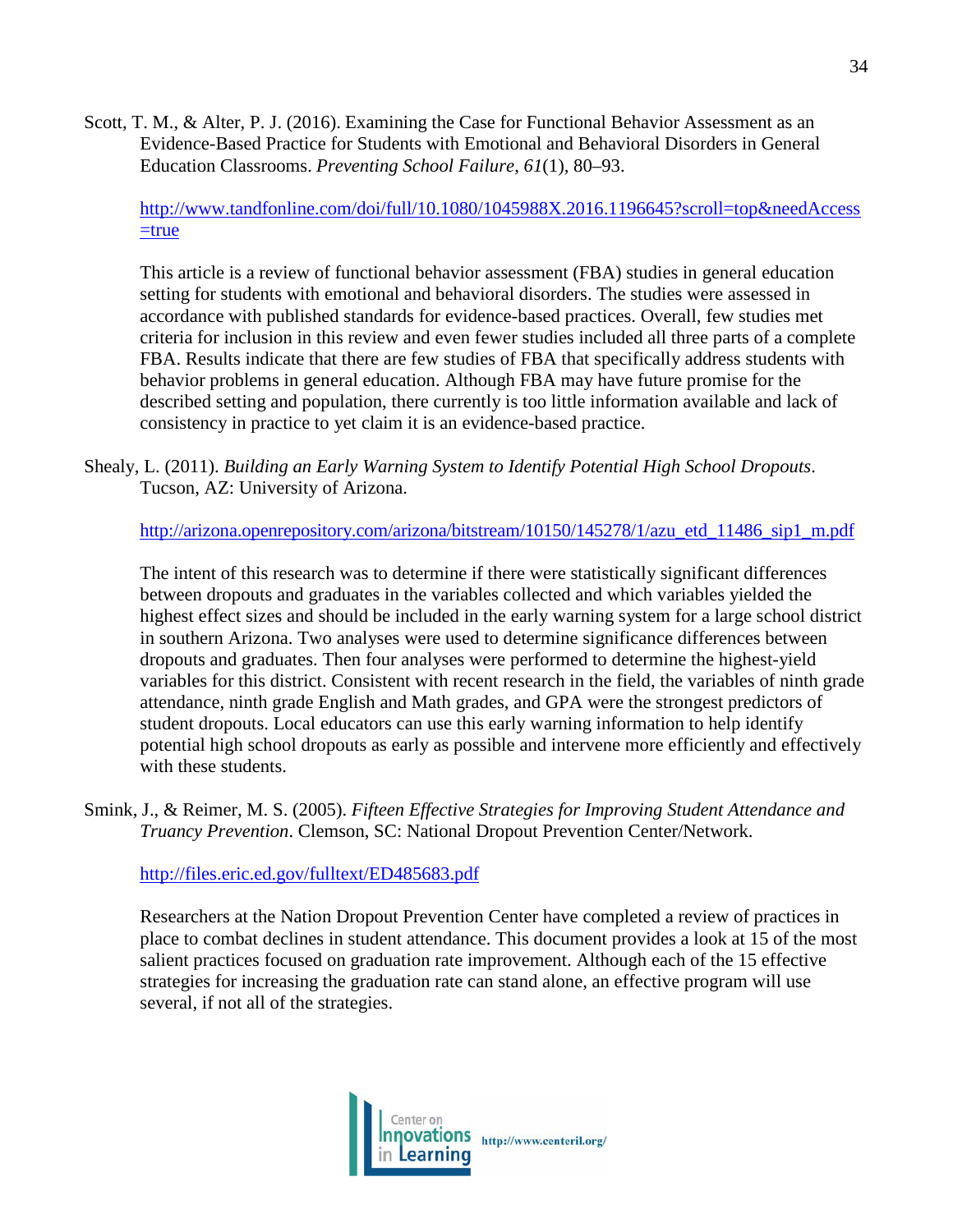Stormont, M., Reinke, W., & Herman, K. (2011). Teachers' Knowledge of Evidence-Based Interventions and Available School Resources for Children with Emotional and Behavioral Problems. *Journal of Behavioral Education*, *20*(2), 138–147.

## <https://link.springer.com/content/pdf/10.1007%2Fs10864-011-9122-0.pdf>

School professionals need to be prepared to support children with emotional and behavioral problems. Teachers in particular should be aware of the resources provided by their school as well as the evidence-based practices available to support children with behavioral problems. This study explored general education teachers' knowledge of 10 evidence-based interventions as well as resources and data collected at their schools to support children with mental health problems. Participants included 239 general educators from 5 school districts. Overall, most teachers had not heard of 9 out of 10 of the evidence-based programs presented. Teachers were also not sure whether their schools provided specific assessments and interventions to support children. One particularly noteworthy finding was that 57% of teachers were not sure whether their schools provided functional behavioral assessment and intervention planning. Findings illuminate a need for continued work in this area.

Stuit, D., O'Cummings, M., Norbury, H., Heppen, J., Dhillon, S., Lindsay, J., & Zhu, B. (2016). *Identifying Early Warning Indicators in Three Ohio School Districts*. Washington, DC: Institute of Education Sciences, and National Center for Education Evaluation and Regional Assistance.

<http://files.eric.ed.gov/fulltext/ED566958.pdf>

In partnership with the Midwest Dropout Prevention Research Alliance, the team for this study used student-level data and a five-step process to identify the most accurate indicators of students' failure to graduate from high school on time. Student-level data came from attendance records, transcripts, and discipline records of Grade 8 and 9 students in three Ohio school districts. The study found that the most accurate early warning indicators of students being off track for graduating on time vary by school district and grade level. Overall, the most accurate indicators in both grades were based on coursework (grade point average and number of credits earned). On average, indicators were more accurate in Grade 9 than in Grade 8. Other districts may be able to use the methods described in this report to identify early warning indicators for their Grade 8 and 9 students. Two appendices are included: (1) Literature Review; and (2) Student samples, data elements, and methodology.

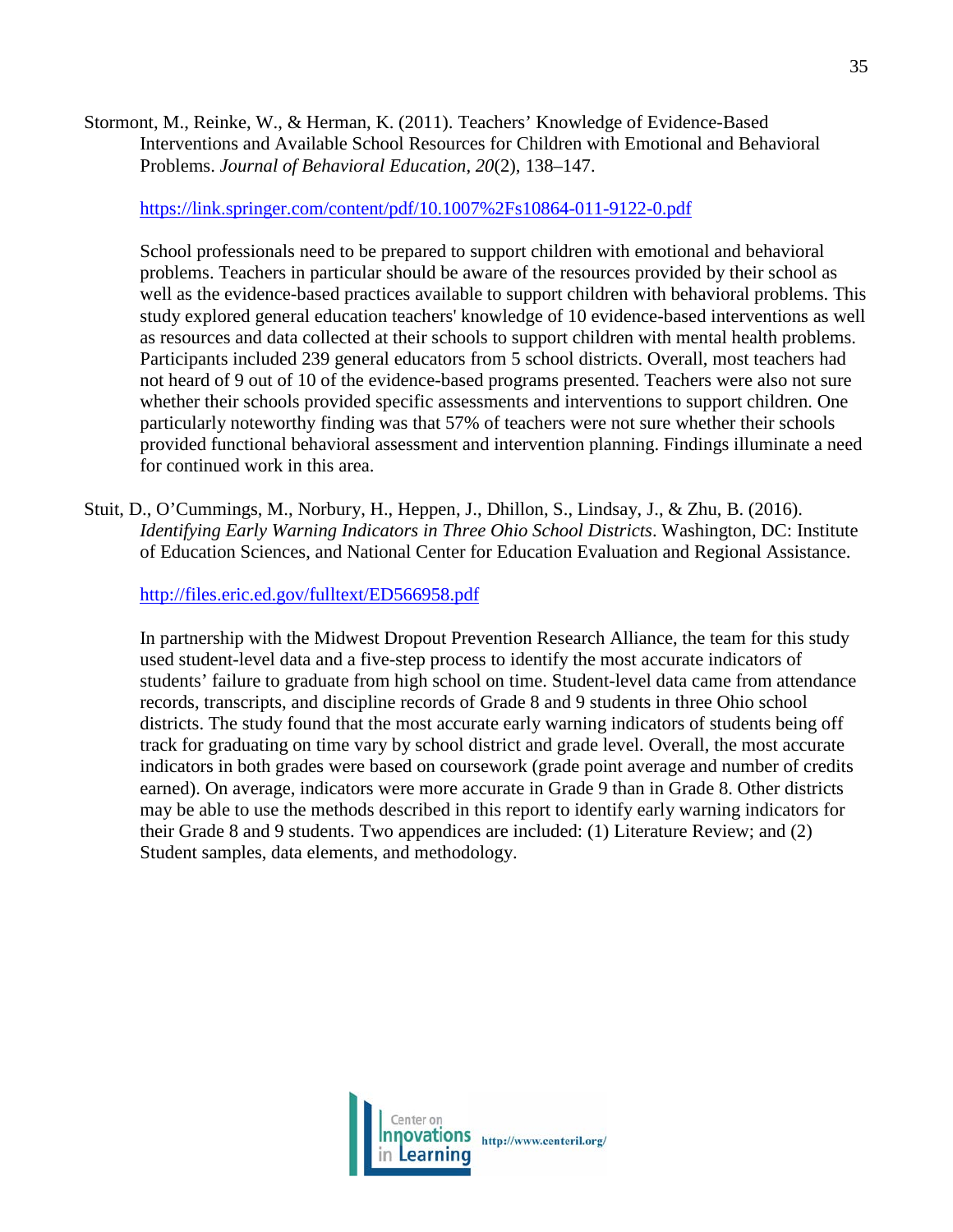Tableau Software. (2016). Early Indicators: Using Data to Keep High-Risk Students in the Classroom. Seattle, WA: Author.

[https://fs24.formsite.com/edweek/images/WP-\\_Tableau-Using-Data-to-Keep-High-Risk-](https://fs24.formsite.com/edweek/images/WP-_Tableau-Using-Data-to-Keep-High-Risk-Students.pdf)[Students.pdf](https://fs24.formsite.com/edweek/images/WP-_Tableau-Using-Data-to-Keep-High-Risk-Students.pdf)

While educators have an obligation to keep students in school, it isn't their job to spend hours building reports in Excel. That's why empowering educators to quickly see and understand the right data is imperative. The Spokane School District uses data to track students at risk of dropping out, determine early warning signs, and take action to help.

Therriault, S. B., Heppen, J., O'Cummings, M., Fryer, L., & Johnson, A. (2010). *Early Warning System Implementation Guide: For use with the National High School Center's Early Warning System Tool v2.0*. Washington, DC: National High School Center at the American Institutes for Research.

<http://files.eric.ed.gov/fulltext/ED521686.pdf>

This Early Warning System (EWS) Implementation Guide is a supporting document for schools and districts that are implementing the National High School Center's Early Warning System (EWS) Tool v2.0. Developed by the National High School Center at the American Institutes for Research (AIR), the guide and tool support the establishment and implementation of an early warning system for identifying and monitoring students who are at risk of dropping out of high school.

Therriault, S. B., O'Cummings, M., Heppen, J., Yerhot, L., & Scala, J. (2013). *High School Early Warning Intervention Monitoring System Implementation Guide For Use with the National High School Center's Early Warning System High School Tool*. Washington, DC: National High School Center at the American Institutes for Research.

[http://www.earlywarningsystems.org/wp](http://www.earlywarningsystems.org/wp-content/uploads/2013/03/EWSHSImplementationguide2013.pdf)[content/uploads/2013/03/EWSHSImplementationguide2013.pdf](http://www.earlywarningsystems.org/wp-content/uploads/2013/03/EWSHSImplementationguide2013.pdf)

This guide is designed to build the capacity of school- and district-level practitioners to implement the National High School Center's EWS High School tool. The guide and tools support the establishment and implementation of an early warning system (EWS) for identifying and monitoring students who are at risk of dropping out of high school.

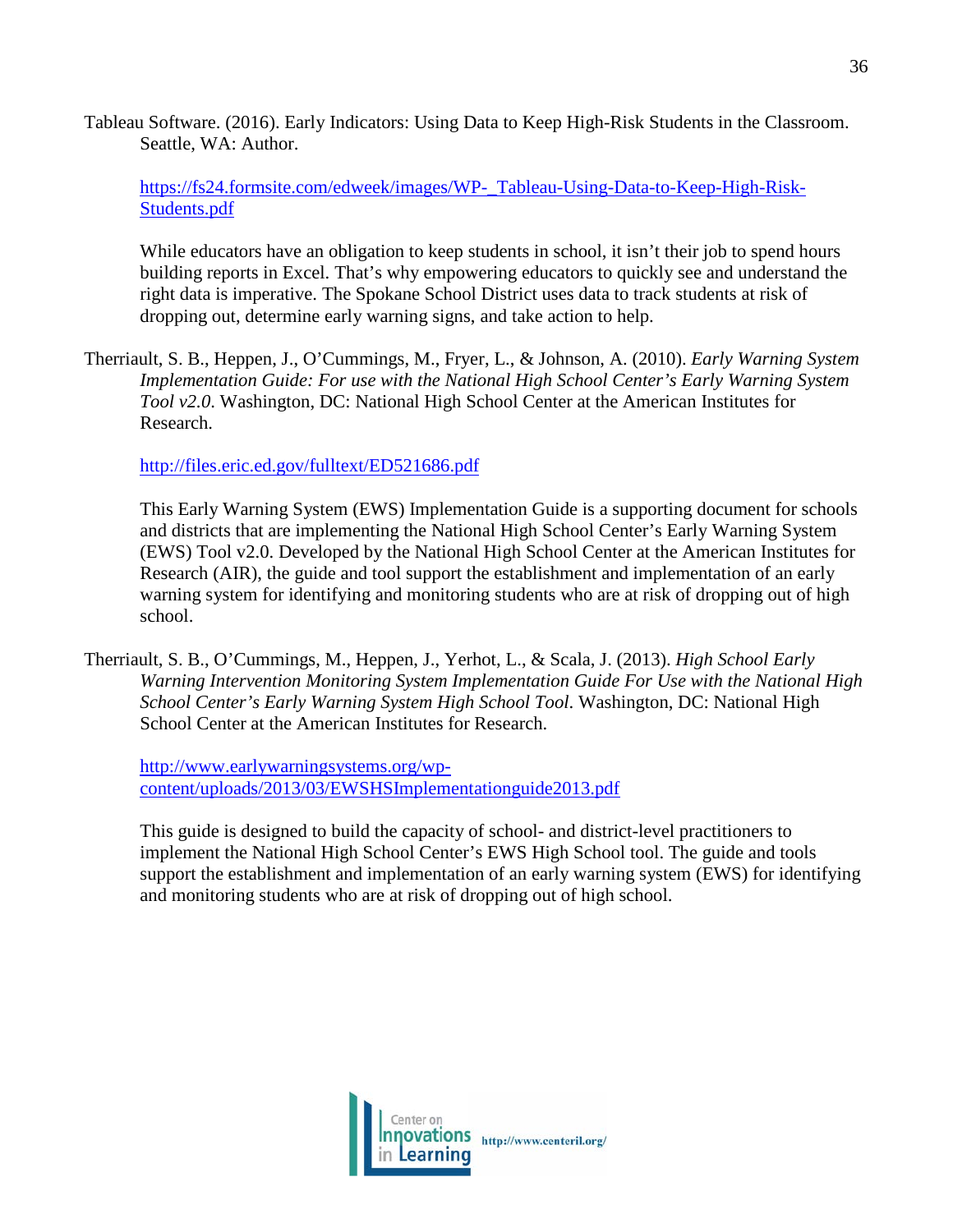Therriault, S. B., O'Cummings, M., Heppen, J., Yerhot, L., Scala, J., & Perry, M. (2013). *Middle Grades Early Warning Intervention Monitoring System Implementation Guide for Use with the National High School Center's Early Warning System Middle Grades Tool*. Washington, DC: National High School Center at the American Institutes for Research.

[http://www.earlywarningsystems.org/wp](http://www.earlywarningsystems.org/wp-content/uploads/2013/02/EWSMGImplementationguide.pdf)[content/uploads/2013/02/EWSMGImplementationguide.pdf](http://www.earlywarningsystems.org/wp-content/uploads/2013/02/EWSMGImplementationguide.pdf)

This guide is designed to build the capacity of school- and district-level practitioners to implement the National High School Center's EWS Middle Grades tool. The guide and tools support the establishment and implementation of an early warning system (EWS) for identifying and monitoring students who are at risk of dropping out of the middle grades.

U.S. Department of Education. (2016). *Issue Brief: Early Warning Systems*. Washington, DC: Author.

<https://www2.ed.gov/rschstat/eval/high-school/early-warning-systems-brief.pdf>

This brief on early warning systems is the first in a series of briefs based on the National Survey on High School Strategies Designed to Help At-Risk Students Graduate. These systems are based on student data to identify and intervene for students who exhibit behavior or academic performance that puts them at risk of dropping out of school.

U.S. Departments of Education, Health and Human Services, Housing and Urban Development, and Justice. (2015). *Every Student, Every Day: A Community Toolkit to Address and Eliminate Chronic Absenteeism*. Washington, DC, Authors.

<https://www2.ed.gov/about/inits/ed/chronicabsenteeism/toolkit.pdf>

This Toolkit offers information, suggested action steps, and lists of existing tools and resources—including evidence-based resources—for individuals, leaders, and systems to begin or enhance the work of effective, coordinated community action to address and eliminate chronic absenteeism, including actions steps for: youth; parents and families; mentors and volunteers; school district superintendents and staff, and school personnel; early learning providers; health care, public health and human service agencies and providers; public housing authorities; juvenile justice and law enforcement; homeless services providers; mayors and local government; and community, faith-based, and philanthropic organizations.

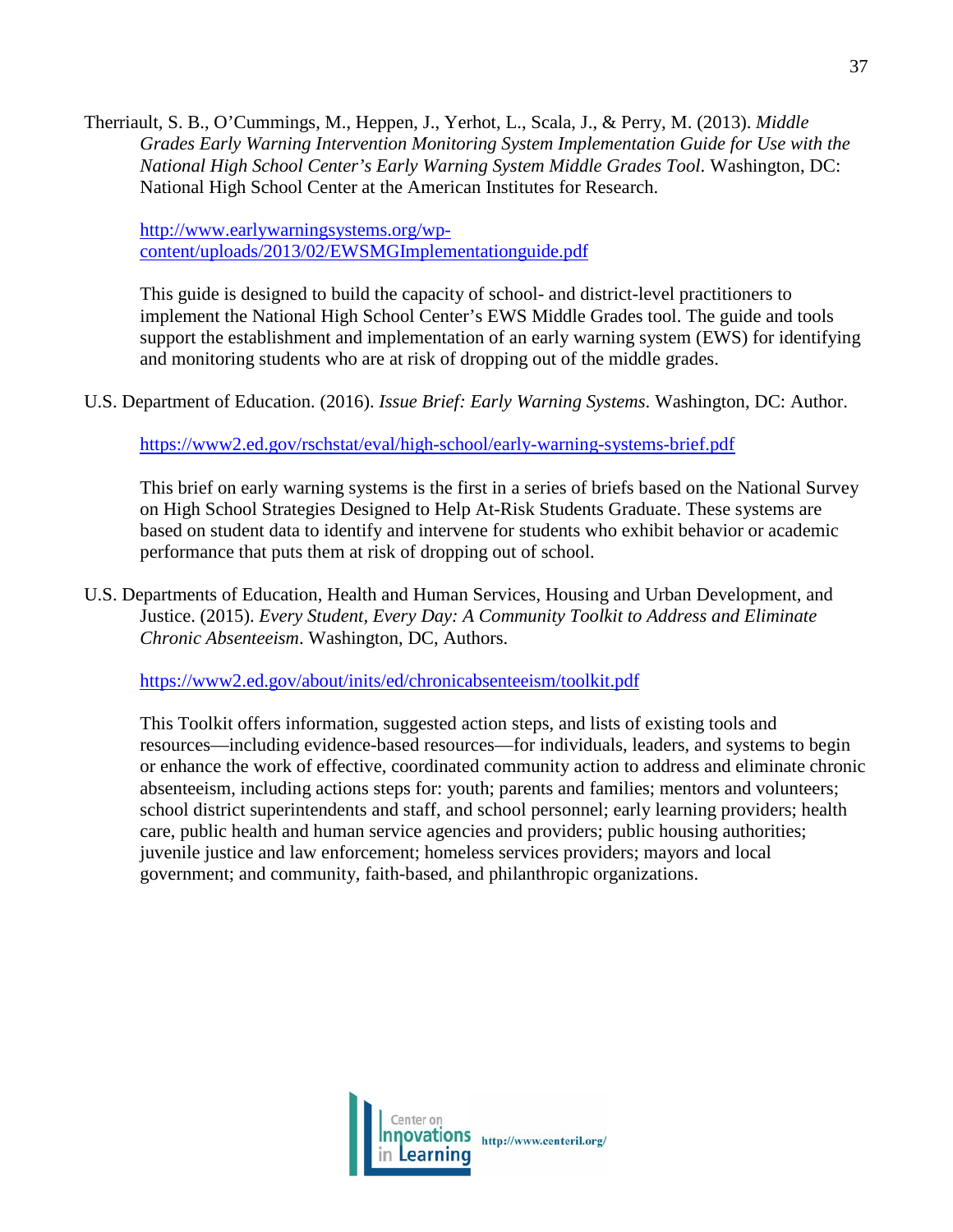U.S. Department of Health and Human Services. (2011). *Evidence-Based and Promising Practices: Interventions for Disruptive Behavior Disorders*. Washington, DC: Author.

[https://store.samhsa.gov/shin/content/SMA11-4634CD-DVD/EBPsPromisingPractices-](https://store.samhsa.gov/shin/content/SMA11-4634CD-DVD/EBPsPromisingPractices-IDBD.pdf)[IDBD.pdf](https://store.samhsa.gov/shin/content/SMA11-4634CD-DVD/EBPsPromisingPractices-IDBD.pdf)

This booklet has in-depth information about each intervention for disruptive behavior disorders, to help stakeholders identify and select evidence-based practices that might best fit the needs and preferences of communities, providers, practitioners, families, and youth.

West, T. C. (2013). *Just the Right Mix: Identifying Potential Dropouts in Montgomery County Public Schools Using an Early Warning Indicators Approach*. Rockville, MD: Montgomery County Public Schools (MCPS), Office of Shared Accountability.

### <http://files.eric.ed.gov/fulltext/ED557733.pdf>

Each school year, roughly a thousand students drop out of Montgomery County (Maryland) Public Schools (MCPS). However, unlike other large, urban school districts where students who drop out skip school and are suspended often, students who drop out of MCPS are present in school; they just are not doing well academically. Fortunately, students who drop out of school exhibit a pattern of behaviors that are generally identifiable in advance of them dropping out of school completely, and these behaviors are referred to as Early Warning Indicators (EWIs). Because EWIs are signs of students disengaging from school, they provide MCPS with the opportunity to not only intervene with potential dropouts, but to also provide supports to students who are struggling with school that may not eventually drop out. By applying the EWIs approach to Montgomery County Public Schools' student data, this report identifies the attendance, behavior, and coursework indicators of MCPS dropouts, along with recommendations. The report includes an appendix of additional tables.

Wexler, J., Reed, D. K., Pyle, N., Mitchell, M., & Barton, E. E. (2015). *A Synthesis of Peer-Mediated Academic Interventions for Secondary Struggling Learners*. *Journal of Learning Disabilities*, *48*(5), 451–470.

<http://journals.sagepub.com/doi/pdf/10.1177/0022219413504997>

A synthesis of the extant research on peer-mediated reading and math interventions for students in regular or alternative education settings with academic difficulties and disabilities in Grades 6 to 12 (ages 11–18) is presented. Interventions conducted between 2001 and 2012 targeting reading and math were included if they measured effects on at least one academic outcome measure. A total of 13 intervention studies were synthesized in which 10 studies employed an experimental or quasi-experimental design and three studies used a single-case design. Findings from the 13 studies revealed mostly moderate to high effects favoring peer mediation, particularly when implementing a peer-mediated feedback component. In addition, findings suggest such interventions have social validity among adolescents and teachers. Implications for peer-mediated instruction for academically struggling adolescents are discussed.